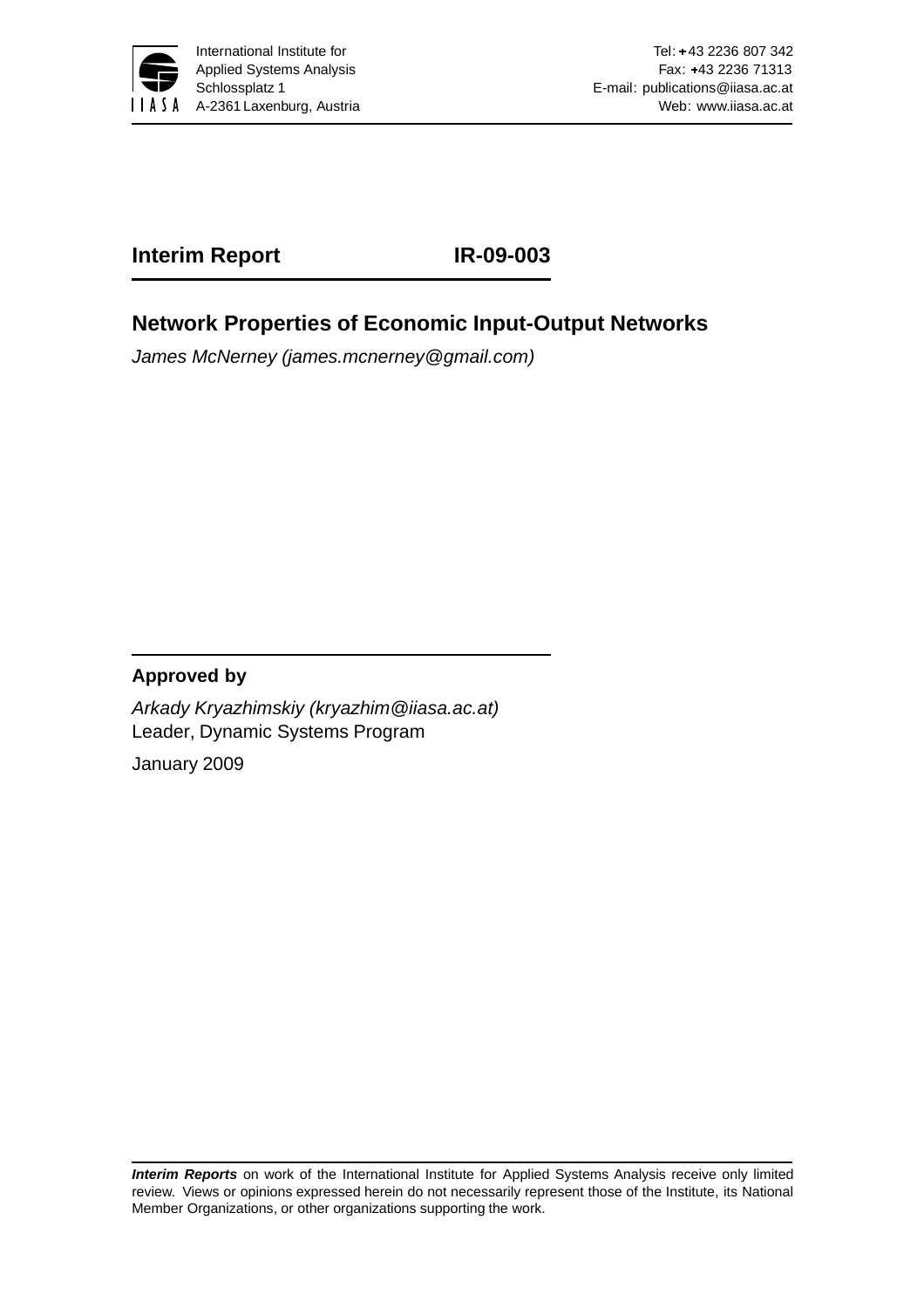### Preface

Current DYN research focuses on methodological development and application within three broad areas: 1) environmental modelling and assessment (NEA), 2) economic modelling (ECG), and 3) analysis of critical infrastructures (FCI). This interim report presents the work completed by James McNerney during YSSP 2008 which combines aspects of all three of the above areas. The general objective was to investigate the information contained within economic input-output tables using network analysis in order to identify emergent patterns or properties within various economies and over time (the connection to ECG). This project incorporates methods developed in ecological network analysis (the connection to NEA) as well as those from the general network analysis literature including clustering, cycling, centrality, link weights and densities. For example, the analysis informs, among other things, about the amount of currency that cycles between sectors versus that which reaches a sector for the first time. Preliminary results indicate that centrally-planned economies appear to have higher cycling. Lastly, this work is the first step in understanding the intricate connections within economic networks and the vulnerability they are subject to based on sectoral flows (the connection to FCI). For example, the analysis also identifies those sectors that are more closely implicated together in tight "virtuous circles"(e.g., sectors tended to be grouped into four classifications: Energy, Agrochemical, Manufacturing, and soft or service industries). This could lead to further work that analyzes how perturbations to economic structures and flows could affect these patterns and shed light on important questions related to critical infrastructures.

Brian Fath Gerald Silverberg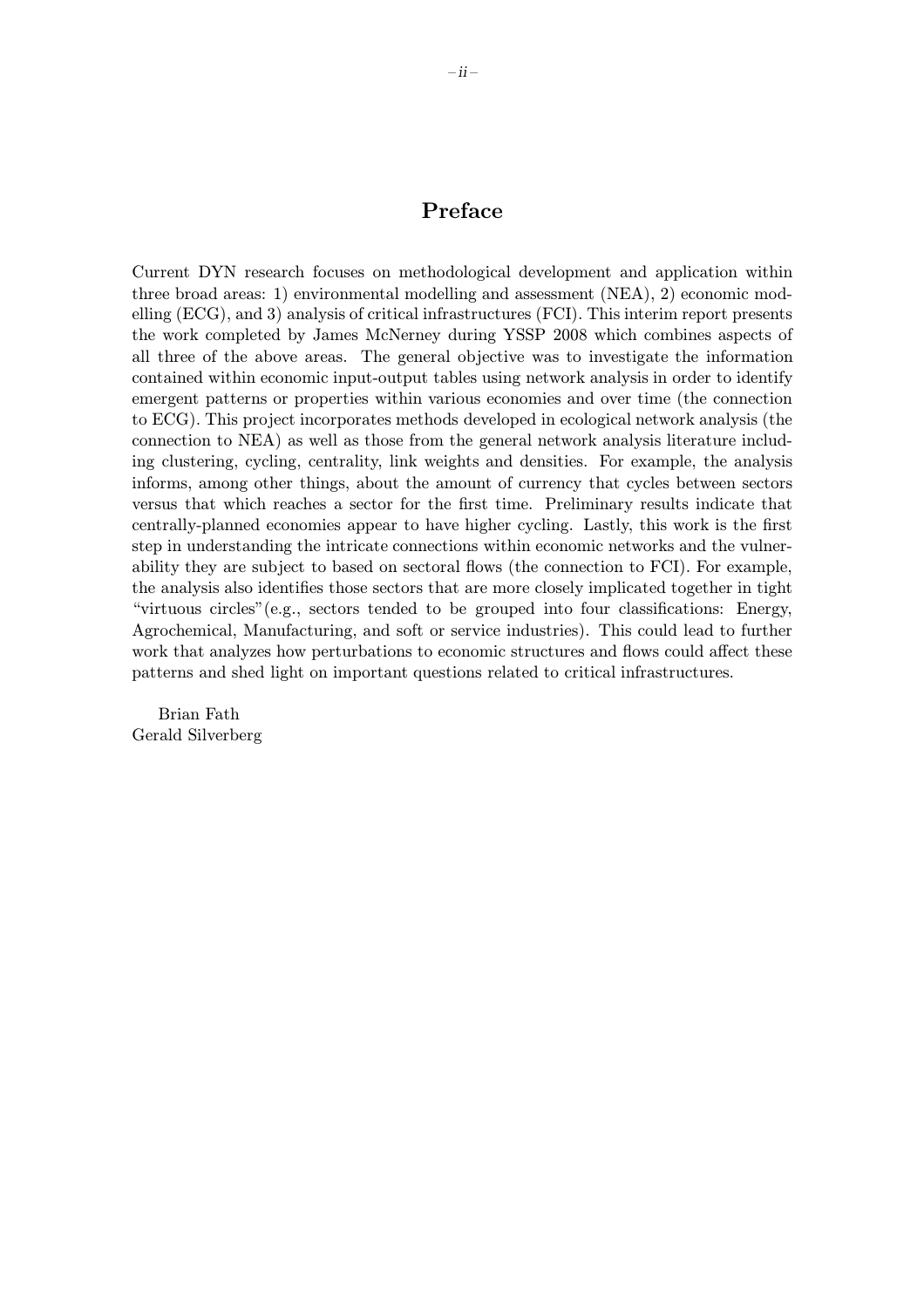### Abstract

This paper investigates applications of network analysis to national input-output tables. This includes initial steps to become familiar with sources for input-output data and the assumptions that go into their compilation; traditional input-output analysis; ecological input-output metrics; the difficulties in the analysis of weighted, directed graphs; the overall structure of economic input-output networks; and possible bases for comparison of network metrics. Both quantitative and qualitative regularities were observed across the OECD economies. Specifically, flow sizes and industry sizes appear to follow the same distribution for all OECD countries; the overall structure of flows within the network, as characterized by the relative amount of cycled and first-passage flow, followed a similar pattern for most OECD countries; and similar groups of closely connected sectors were found. More work needs to be done to understand these results in depth. Directions for future research are outlined; in particular, exploring (1) the stability of these results to IO data with different levels of detail, (2) community structure within the IO networks, and (3) generative/dynamic models of IO networks.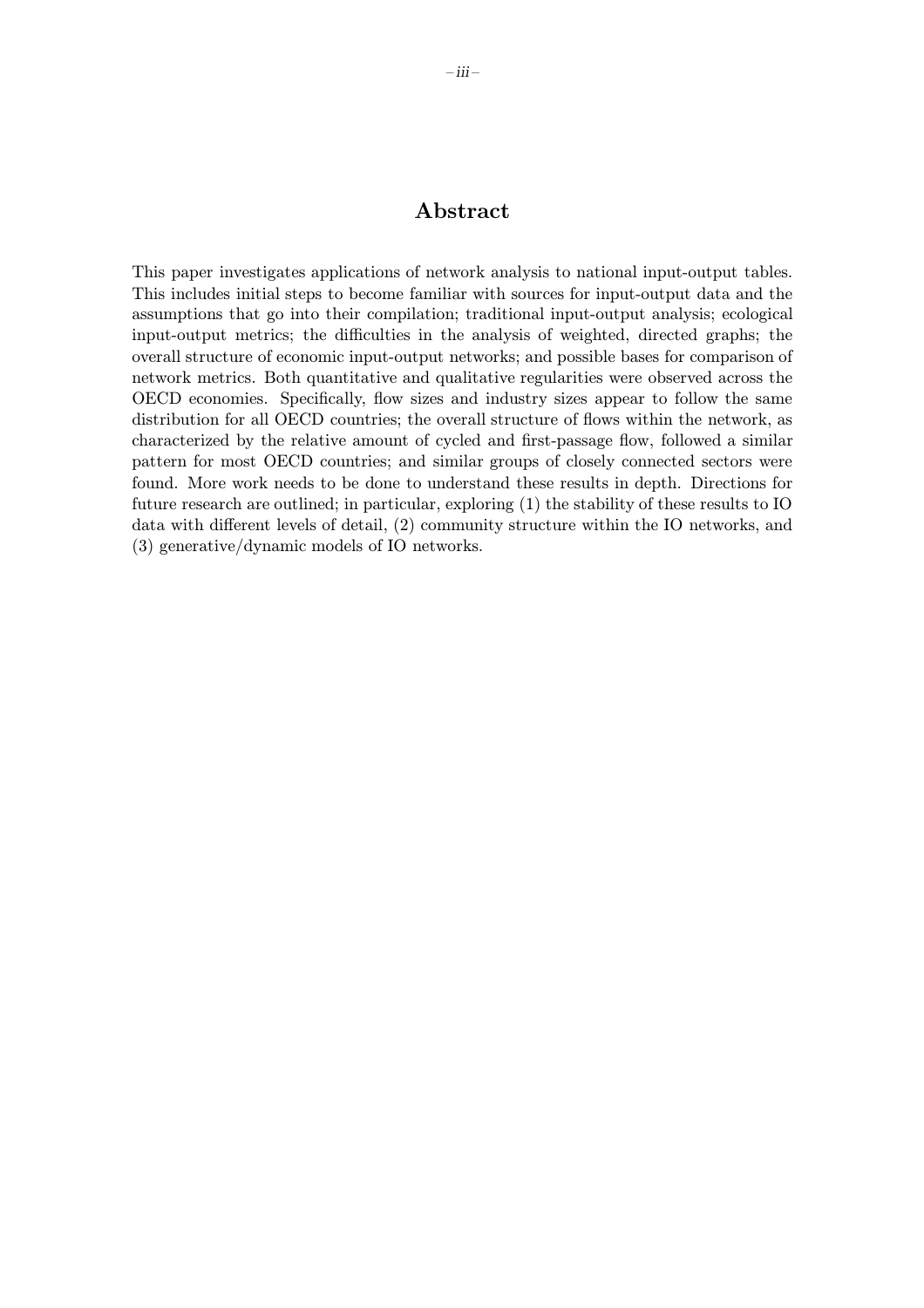## Contents

| 1           | Introduction<br>IO Networks<br>1.1                                                                                                                                                 | 1<br>1                                                                                       |
|-------------|------------------------------------------------------------------------------------------------------------------------------------------------------------------------------------|----------------------------------------------------------------------------------------------|
| $\bf{2}$    | Data & Methods<br><b>Sources</b><br>2.1<br>2.2<br>2.3                                                                                                                              | $\bf{2}$<br>$\overline{2}$<br>$\overline{2}$<br>3                                            |
| 3           | <b>Network Properties</b><br>3.1<br>3.2<br>3.3<br>Sector Strengths $\dots \dots \dots \dots \dots \dots \dots \dots \dots \dots \dots \dots \dots$<br>$3.4\,$<br>3.5<br>3.6<br>3.7 | 3<br>3<br>$\overline{4}$<br>$\overline{5}$<br>$\overline{5}$<br>6<br>8<br>10                 |
| 4           | <b>Generating Artifical IO Networks</b>                                                                                                                                            | 12                                                                                           |
| 5           | Conclusions                                                                                                                                                                        | 14                                                                                           |
| 6           | <b>Future Work</b>                                                                                                                                                                 | 15                                                                                           |
|             | A Finding Communities by Spectral Bisection                                                                                                                                        | 16                                                                                           |
| в           | <b>Matlab Programs</b>                                                                                                                                                             | 17                                                                                           |
| $\mathbf C$ | <b>IO</b> Table Results<br>C.2 Brazil<br>C.4<br>C.5<br>C.6<br>C.7 Denmark<br>C.8<br>Spain<br>C.9                                                                                   | 17<br>18<br>21<br>24<br>27<br>30<br>33<br>36<br>39<br>42<br>45<br>48<br>51<br>54<br>57<br>60 |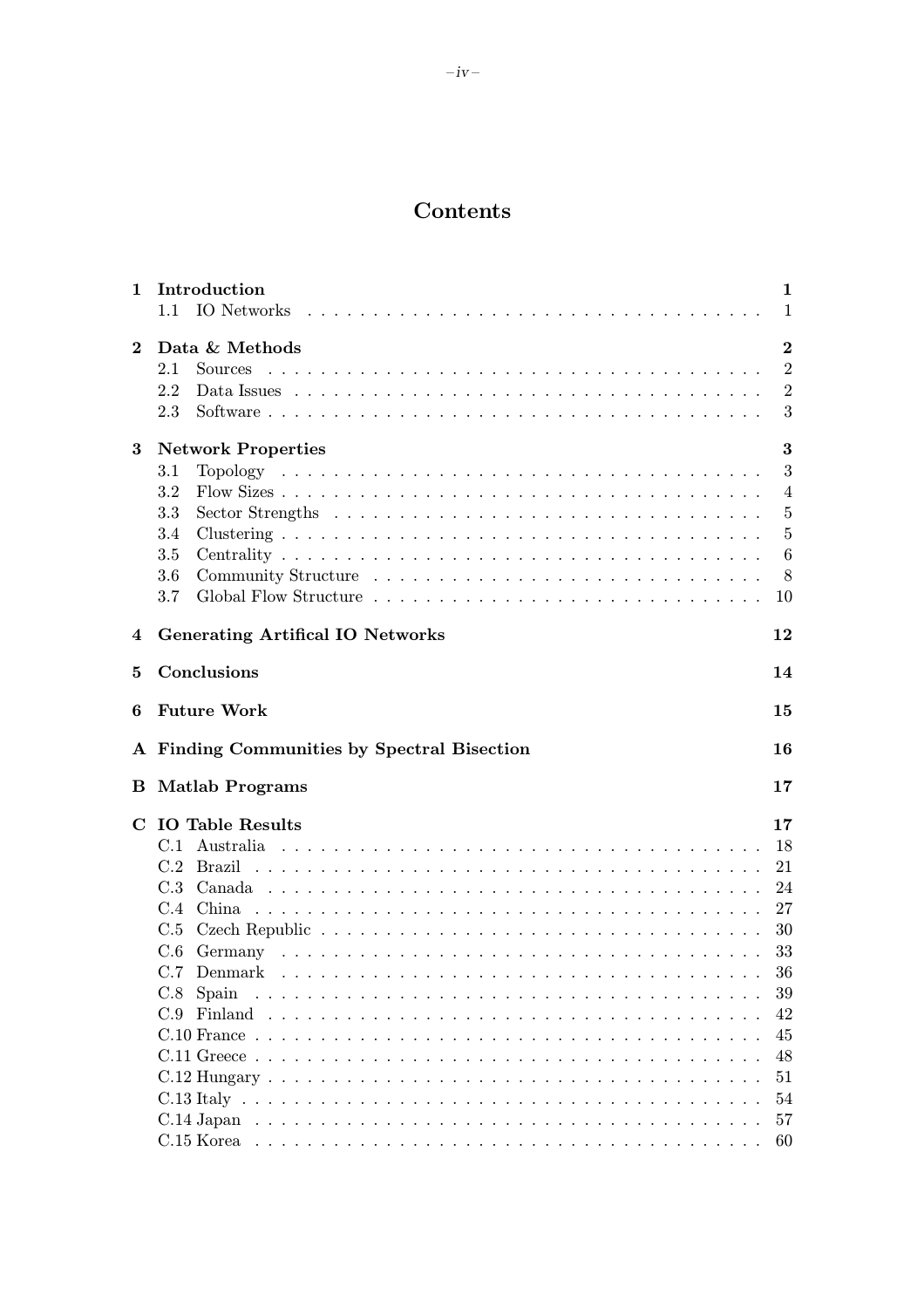| C.20 United States experience in the contract of the contract of the T <sub>5</sub> |  |
|-------------------------------------------------------------------------------------|--|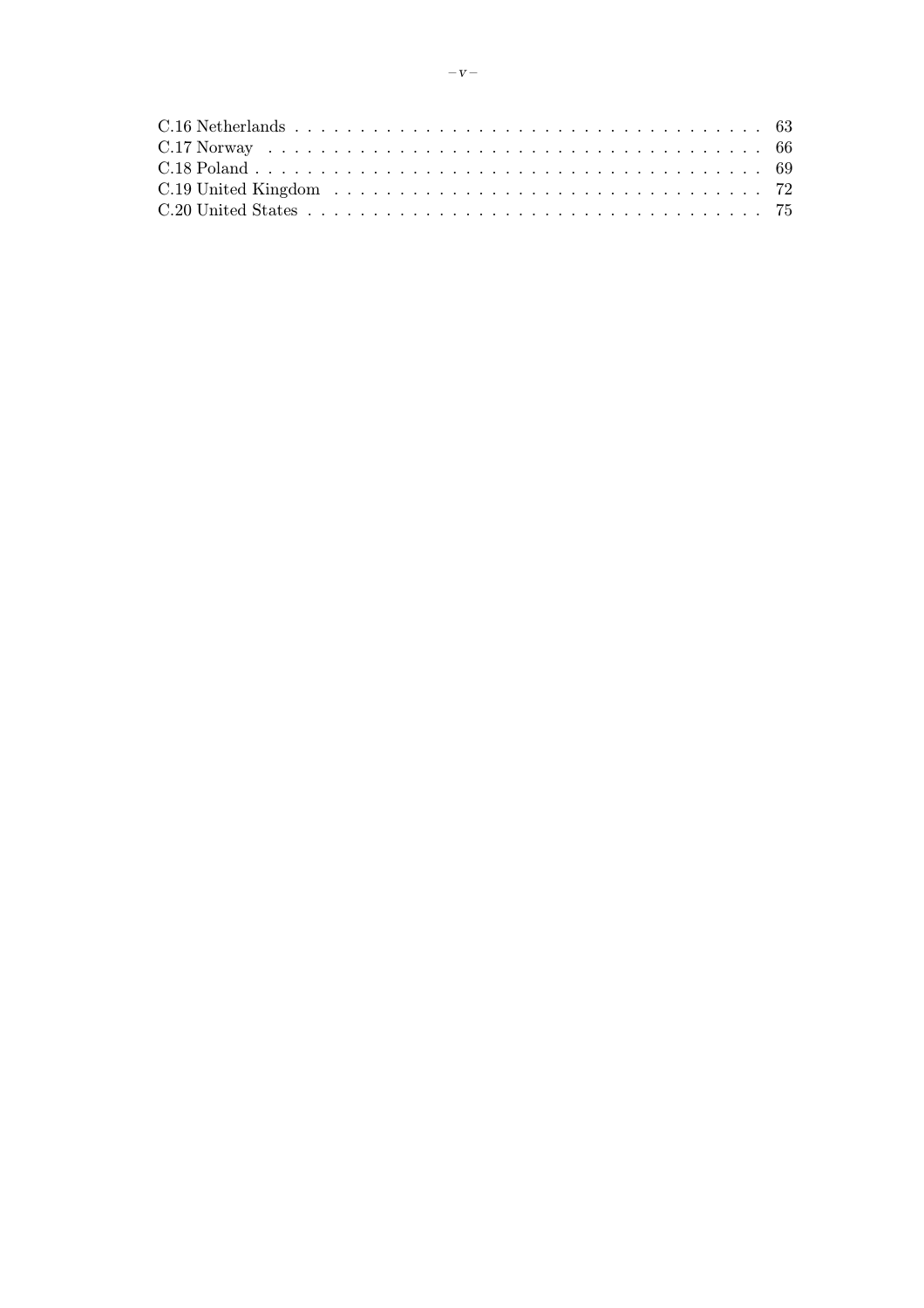# Network Properties of Economic Input-Output **Networks**

James McNerney (james.mcnerney@gmail.com)

### 1 Introduction

An economic input-output table is a table showing the transfers of goods between sectors of an economy. Each entry of the table shows the total value of goods going from some sector of the economy to some other sector.<sup>1</sup>

An input-output table implies a network. The table itself has the form of a weighted, directed adjacency matrix, with flow of goods going from the sectors of the rows to the sectors of the columns. In addition, there is at least one additional column for the economy's output—goods for final consumption—and at least one additional row for input from labor.

#### 1.1 IO Networks

Input-output networks, whether in economics or in ecology, are weighted, directed networks where the weights represent sizes of flows. In addition to flows between nodes, IO networks have boundary flows both into and out of the network. An IO network can be described by a matrix:

$$
T \equiv \begin{bmatrix} f_{11} & f_{12} & \cdots & f_{1n} & y_1 \\ f_{21} & f_{22} & \cdots & f_{2n} & y_2 \\ \vdots & \vdots & \ddots & \vdots & \vdots \\ f_{n1} & f_{n2} & \cdots & f_{nn} & y_n \\ z_1 & z_2 & \cdots & z_n & 0 \end{bmatrix} \equiv \begin{bmatrix} F & \vec{y} \\ \vec{z}^T & 0 \end{bmatrix}
$$

The  $f_{ij}$  represent the internal flows of the network, and the  $z_i$  and  $y_i$  represent the boundary flows. Each  $f_{ij}$  gives the flow from the *i*th node to *j*th node,  $z_i$  is the flow into node i, and  $y_i$  is the flow out of node  $i$ <sup>2</sup>

(graphic of simple input-output network)

The flows through each node  $i$  of an IO network must balance, so that total flow in is equal to total flow out:

$$
z_i + F_{i} = F_{i} + y_i. \tag{1}
$$

.

<sup>&</sup>lt;sup>1</sup>A sector is an area of economic activity; e.g. primary metals production.

<sup>&</sup>lt;sup>2</sup>One could record the information in an IO network in different ways; for example, one could treat the boundary flows as coming from/going to other nodes, thus treating these flows on equal terms with the other flows in the network. Here we follow the notation used in ecological IO analysis.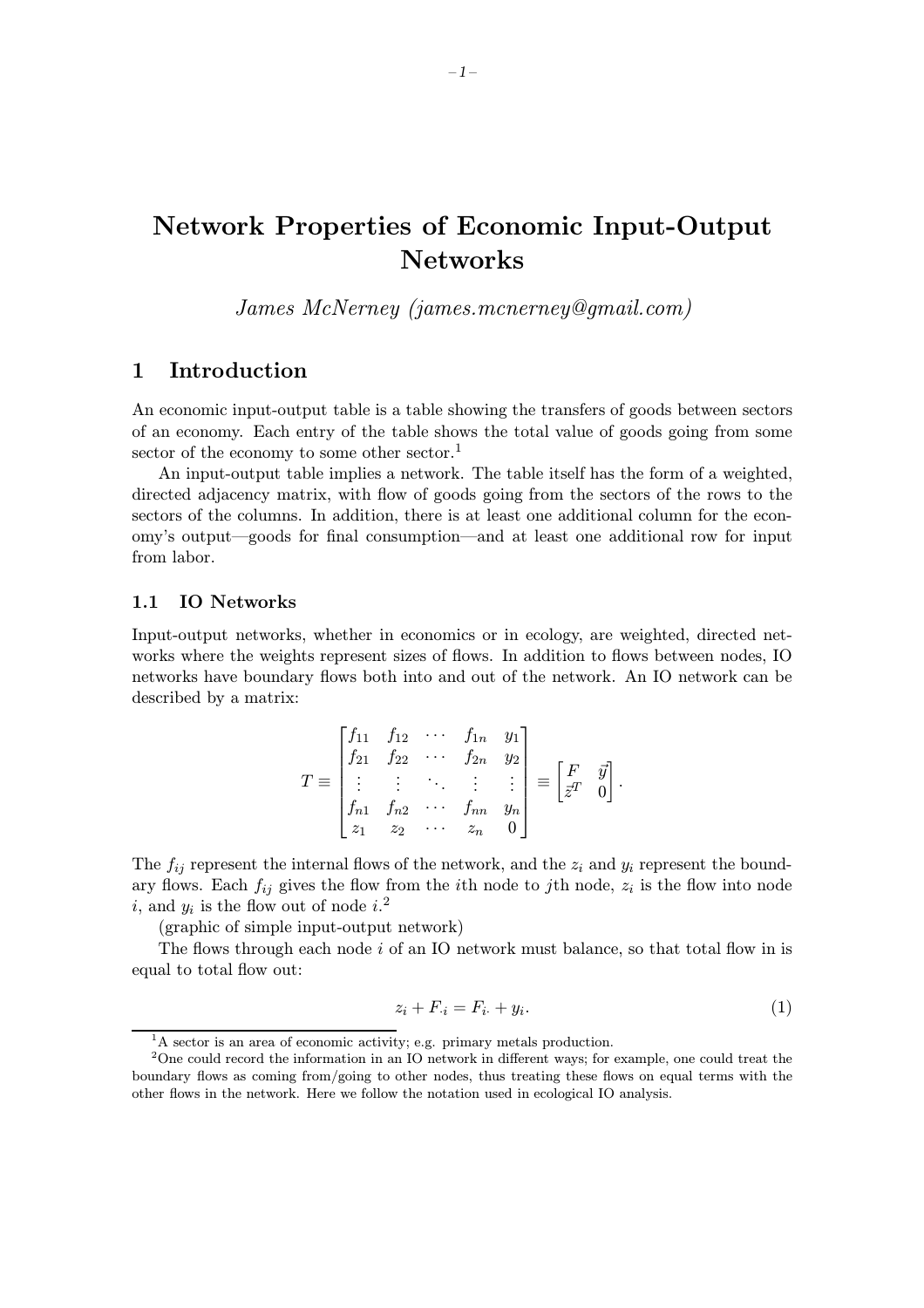Thus, IO networks are a special kind of weighted, directed network that has boundary flows that must obey the restriction above.<sup>3</sup>

### 2 Data & Methods

#### 2.1 Sources

All results presented here are based on data from the Organization for Economic Cooperation and Development (OECD). The OECD compiles IO tables for the OECD countries. The OECD obtains the data from national data agencies and puts them into a consistent partitioning of sectors, making the OECD tables useful for country comparisons. (This attempt at a consistent partitioning usually can not be done perfectly, as described in the next section.) The data is available for download from the web in excel spreadsheets.

One can also obtain IO tables from national data agencies directly. The United States tables are available from the Bureau of Economic Analysis (BEA) going back to 1938. The recent BEA tables exist in 3 levels of detail during benchmark years (years ending in 2 and 7.) This allows one to test the stability of the results with respect to the level of aggregation of sectors. The BEA tables are also available on the web as excel spreadsheets. The UN also publishes IO tables, but I have not studied them yet.

#### 2.2 Data Issues

Conflation of Price and Quantity Changes In theoretical analysis, flow are often considered to have units of quantity, but in empirical work it is only possible to compile tables in units of currency. This means that changes in price and changes in quantity are conflated. An increase in the number of cars sold, for example, may have the same effect on the total size of a flow as an increase in the price of cars. Thus, flow sizes may change via two different mechanisms that cannot be distinguished from one another.

Flow Size Cutoff Most countries only record flows between sectors down to some minimum size. Any flows below this size are recorded as zeros or left blank, giving the false appearance of many links of zero weight and an incomplete graph topology. Since a large total flow may pass through small links, if they are numerous, an important sensitivity test of the results should be the dependence upon the cutoff flow size. Excluded links may represent as much as  $30\%$  of all  $n^2$  links, where n is the number of sectors.

Make and Use Tables IO sector classifications are applied in two ways. One is to classify commodities, the other is to classify industries; the same list of labels is used for both. In the context of commodities, the label indicates the type of product made. In the context of industries, it indicates firms whose primary area of activity is in making products of the given commodity label. For ease of discussion, we will call the former product sectors and the latter industry sectors.

Economies do not fit neatly into a partitioning by sectors because firms often produce commodities belonging to multiple sectors. This also makes it hard to say where a firm

$$
z_i + F_{\cdot i} = F_{i\cdot} + y_i + \dot{x}_i
$$

<sup>&</sup>lt;sup>3</sup>One may also consider the more general case that the flow in does not equal the flow out, and that a changing stock  $x(t)$  exists at each node. Then the above relation becomes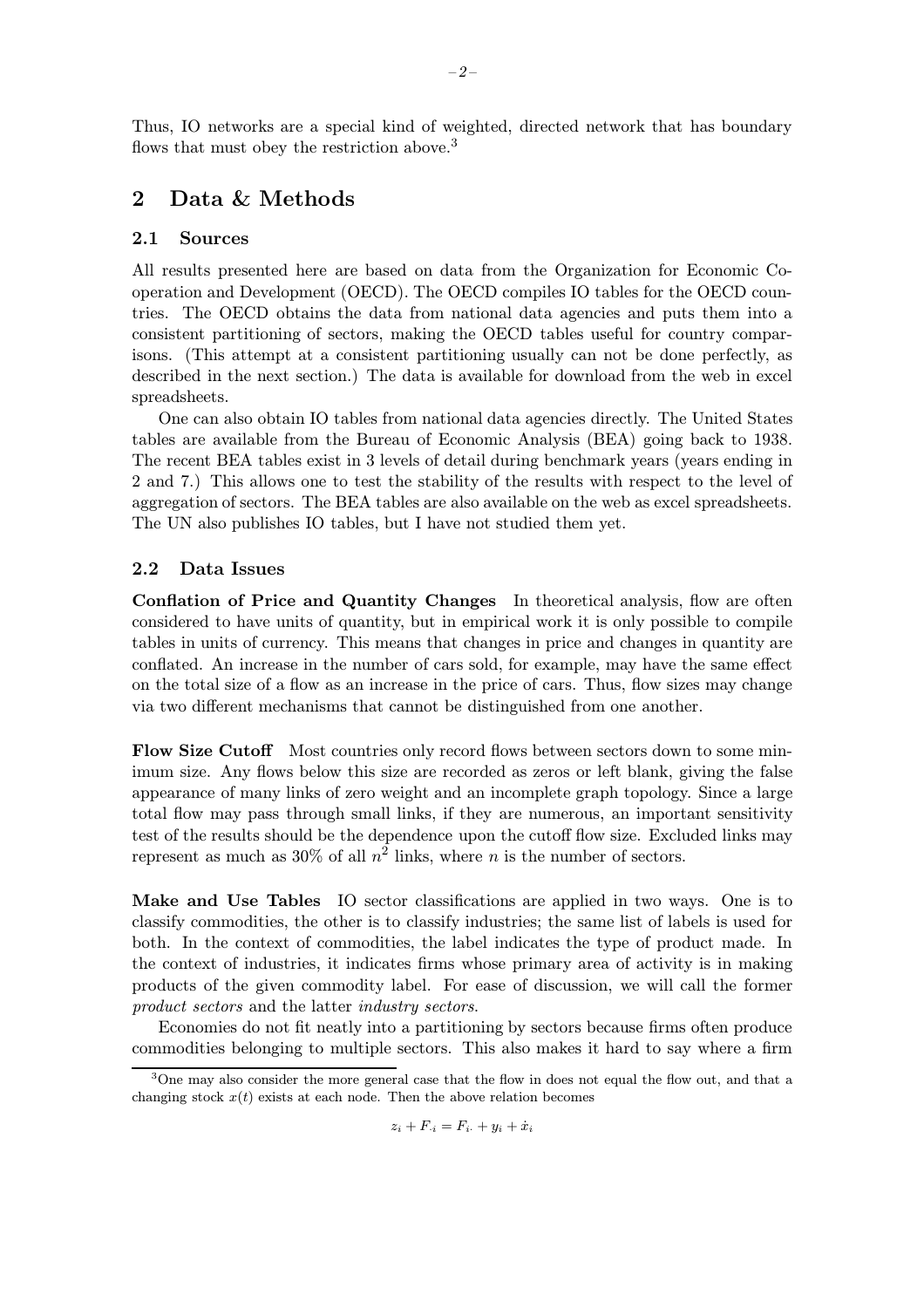obtained its inputs from; i.e. the data lets one say that a firm used a primary metals product, but that does not mean it received it from the primary metals industry. For some product sectors, production may be spread across multiple industry sectors. Likewise, the output of some industry sectors may be spread across multiple product sectors.

Some agencies that produce IO table publish make- and use-tables to take these differences into account. The make table is a industry sector-by-commodity sector table, showing the amount of commodity type produced by each industry. It is a heavily diagonal matrix, because most of an industry's production is usually in its "own" area, as it should be. The use table is a commodity sector-by-industry sector table showing the types of commodities used by each industry.

The standard IO table is an industry-by-industry table, but agencies compiling the table cannot obtain data in this format directly. The data is obtained from tax returns, which allow one to say what kind of product was purchased, but not who it was purchased from. Thus, some assumptions are necessary to go from the make and use tables to an industry-by-industry table.

Defining Sectors Some arbitrary choices are necessary to classify either commodities or industries into sectors, and there are inevitably problems of definition coming about as a result. A different definition of health services, for example, may cause that industry in one country to appear larger than expected when compared with other countries. The same is true for comparisons across time. Changes in the definition used by compiling agencies may cause artificial discontinuities in the data.

For the OECD tables, which try to put data from different national tables into a consistent partitioning of sectors for all countries, equivalent sectors cannot always be found between the national partitioning and OECD partitioning. Two industries, A and B, may be merged in the national table, but split up in the OECD table. Usually this is resolved by assigning all output to either A or B, and recording the use/production of the other industry as zero. Such mergers lead to "artificially" large sectors.

#### 2.3 Software

All analysis was done in Matlab. The code can be made available to IIASA. The algorithm used for finding communities was based on Mark Newman and Albert Leicht's spectral bisection algorithm for directed networks [1] (see appendix) and generalized for weighted networks. To perform future information-based community analysis, C++ code was obtained from Martin Rosvall and C. Bergstrom [2]. Code used to perform the ecological analysis was obtained from Brian Fath.

### 3 Network Properties

Most figures in this section are based on the US 1997 input-output tables. The US tables are used as examples to demonstrate points made in the text; the same figures for other OECD countries are available in Appendix C.

### 3.1 Topology

Economic input-output networks are weighted, directed graphs. Self-links, representing input of an industry to itself, are allowed. In general, a weighted graph can be approximated by a binary graph if the weights are sufficiently similar in size, and a directed graph can be approximated by an undirected graph if the adjacency matrix is sufficiently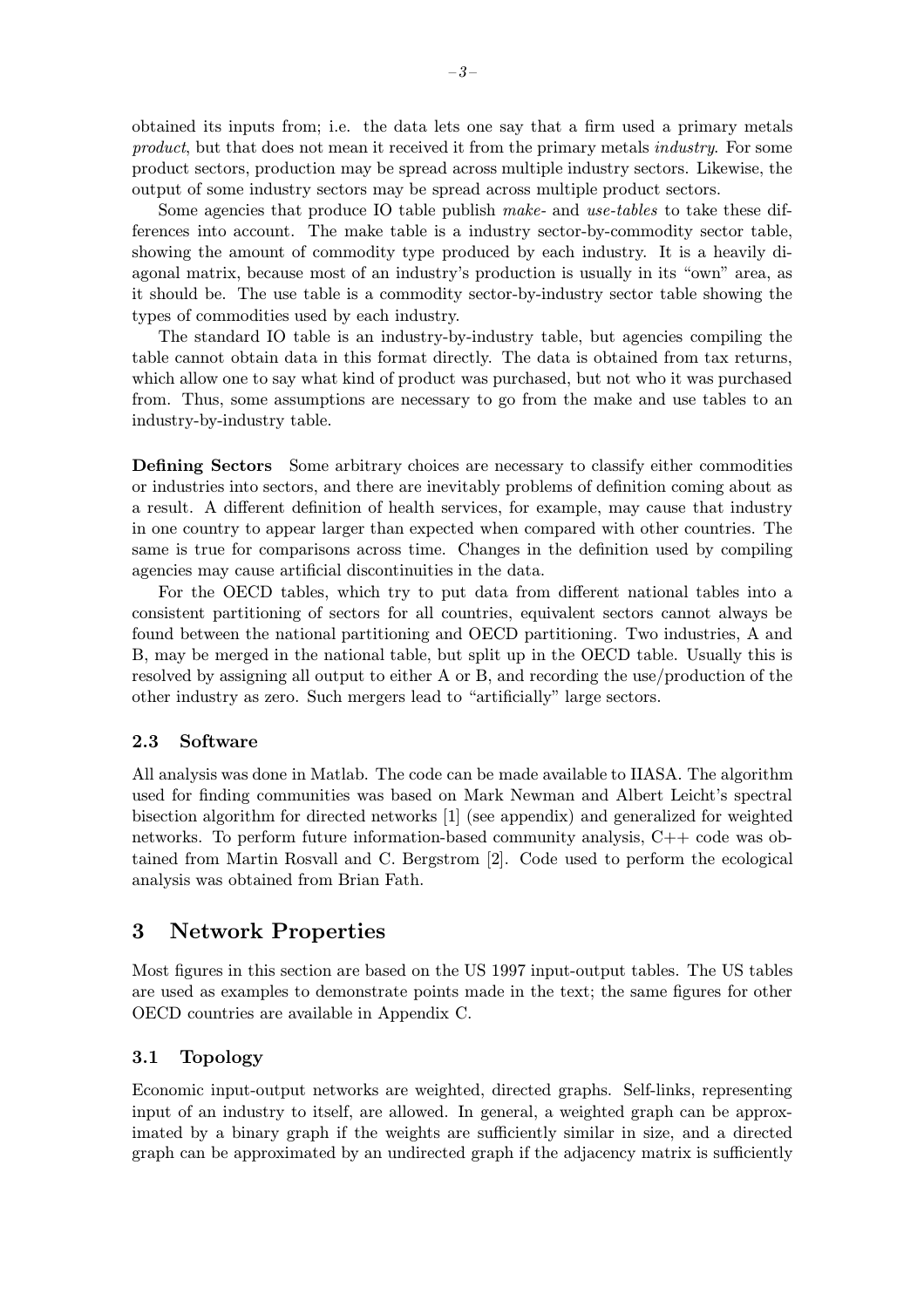symmetric. However, as shown in the next section, neither of these conditions hold; the weights vary across several orders of magnitude, with little symmetry in the weights of links and reciprocating links (see Figure 3.)

At first glance, economic input-output networks are nearly-complete graphs. On the US 1997 table, for example, about 85% of links are nonzero. However, it is best to think of the graph as being complete for several reasons:

- The other 15% appear to be absent because of data limitations; links below a certain cutoff size are unlisted in the tables.
- It is unlikely that zero exchange of goods occured between any two industries.
- It avoids problems with certain metrics. For example, the average nearest-neighbor strength of node  $i$  is defined as

$$
\langle s_{nn}(i) \rangle = \frac{1}{k_i} \sum_{\langle ij \rangle} w_{ij} s_j,
$$

where  $k_i$  is the degree of i,  $w_{ij}$  the weight of the link joining i and j, and the sum is over neighbors of i. Normally  $k_i$  is assumed to count the number of non-zero weights joining  $i$  with other nodes. But then the addition of a small link from  $i$  that did not exist before would lower the average neighbor strength, by increasing the denominator  $k_i$  by 1 while leaving the summation almost unchanged.

The cutoff weight of a given IO table is generally apparent from the size of the smallest links present.

#### 3.2 Flow Sizes

Since the topology is trivial, the flows contain all information about the structure of the network. The flow size distributions of 20 OECD countries are shown in Figure 1. To compare distributions from different economies, which obviously vary in size, we show the distribution of the *normalized flow size*, defined to be a flow divided by the sum of all flows in the table:

$$
f_{ij}^{norm} \equiv \frac{f_{ij}}{\sum_{mn} f_{mn}} = \frac{f_{ij}}{w}.
$$

The distributions of different countries lie approximately on top of one another, with some deviation at the lower end of the distribution. This suggests that a similar generative mechanism could be at work in all economies.

Roughly speaking, the distribution is somewhere between an exponential and a powerlaw. The distribution for the US 1997 network is shown in Figure 2 with a fit to a stretched exponential  $p(w_{ij}) = A \exp(-bw_{ij}^a)$ .

The scatterplot of flow sizes versus reciprocating flow sizes is shown in Figure 3. Such a plot shows the degree of symmetry in a weighted, directed network. Economic IO networks are rather assymetric. The size of a flow  $f_{ij}$  is only weakly correlated with the size of the reciprocating flow  $f_{ji}$ <sup>4</sup>. Note that the x- and y-axes are both log scales. It is not hard to find points in the cloud of data representing  $i - j$  pairs with one flow 100 times larger than the reciprocating flow. Sometimes directed networks are approximated by undirected networks if links and reciprocating links are sufficiently similar in size, but one cannot make that approximation here.

<sup>4</sup>The correlation coefficient of the off-diagonal elements .25. The correlation may appear higher, but note the logarithmic scales. Also, since the diagonal elements of any matrix are automatically correlated, they bias the correlation upward while contributing nothing to the degree of symmetry of the network.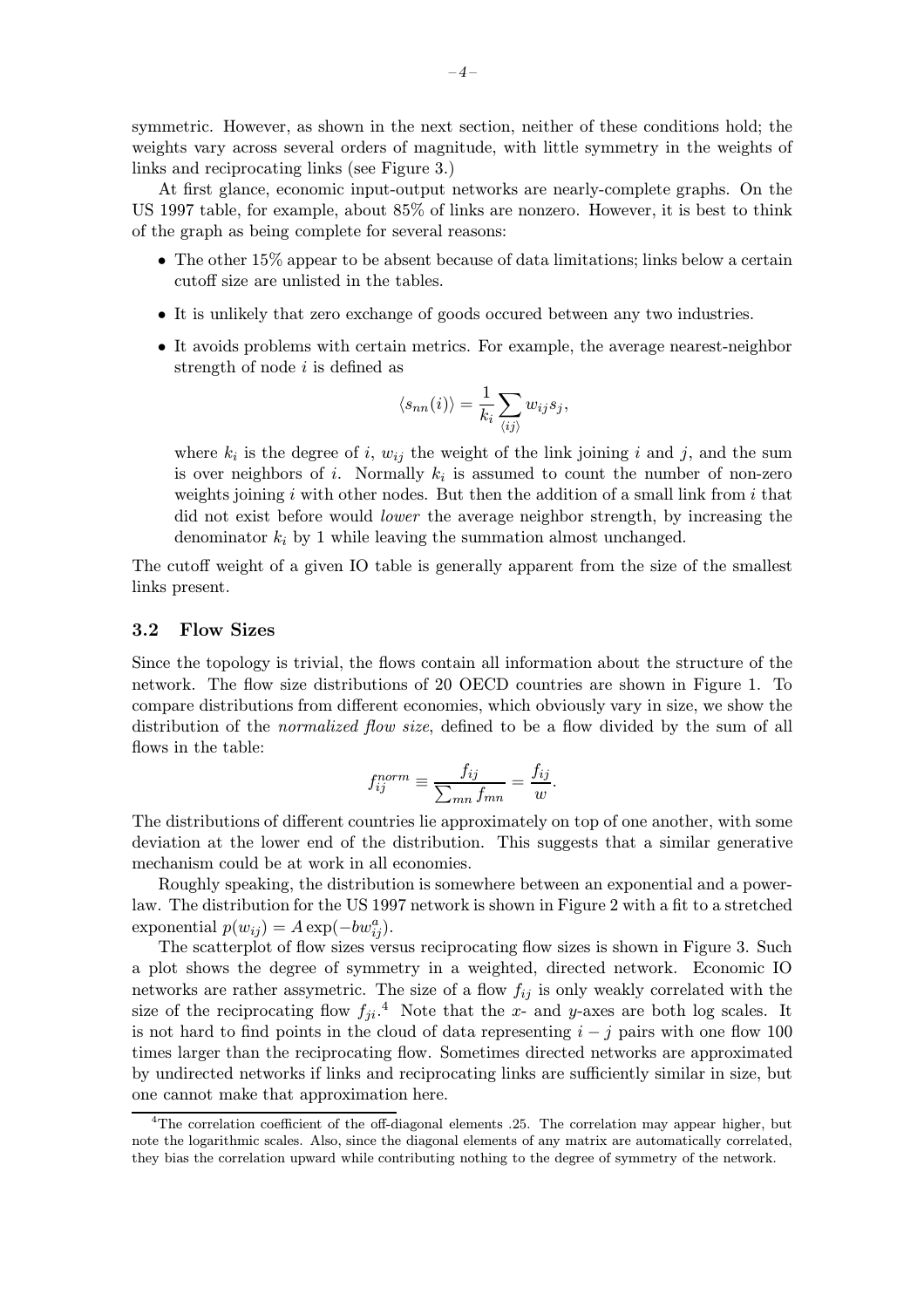Node strength is a generalization of node degree for weighted graphs; it is the sum of the weights of the links surrounding a node. In a directed graph, a node  $i$  has both an "in-strength" and an "out-strength," representing the sum of the weights of links to  $i$  and the sum of the weights of links from  $i$ :

$$
s_i^{in} \equiv \sum_j f_{ji} = F_i
$$

$$
s_i^{out} \equiv \sum_j f_{ij} = F_i.
$$

A sector's strength measures how much an industry either provides to the other sectors in the economy, or how much it uses from the other sectors.<sup>5</sup> As for the flow sizes, we consider here the distribution of the *normalized in*- and *out-strengths*, defined as the fractional contribution of each sector's strength to the sum,

$$
s_i^{norm} \equiv \frac{s_i}{\sum_j s_j} = \frac{s_i}{w},
$$

where  $s_i$  is either an in-strength or an out-strength. The normalized in-strength and outstrength distributions of 20 OECD countries are shown in Figure 4, and for the US only in Figure 5. The distribution of both in-strength and out-strength appears to be exponential, with approximately the same slope for both, and with the slope approximately the same for all OECD countries.

As a test for how "surprising" this distribution is, the distribution of industry strengths was examined after shuffling the flows of the IO table. Random pairs of elements of the IO table were swapped until the whole table was shuffled, and the strength distributions were recalculated. The idea is to see how "random" the empirical distribution is; if shuffling flows leads to a distribution that is indistinguishable from the empirical one, then the empirical one is easy to obtain in some sense, and therefore not surprising. The result is shown in Figure 6. However, this is an extremely crude basis for comparison; an IO table generated by swapping flows cannot represent an economy. After the swapping, total in-flow will no longer equal total out-flow at each node, so the new IO table violates the basic accounting requirement in equation (1). Another procedure for generating a random IO network that preserves equation (1) is described in Section 4.

The scatterplot of in-strength versus out-strength for each sector is shown in Figure 7. One can see a strong correlation between the two, which is not surprising since each industry must individually obey equation (1), which constrains how different  $s_i^{in}$  and  $s_i^{out}$ can be. The difference  $F_i - F_i = s_i^{out} - s_i^{in} = z_i - y_i$ , so the plot tells us about the difference between total revenue  $\vec{y}$  and wages and salaries  $\vec{z}$ . The industries above the diagonal receive less in final consumption revenue than they pay in wages; the opposite is true for industries below the diagonal.

#### 3.4 Clustering

The clustering coefficient in binary networks is meant to describe how "clumpy" the network is. Social networks, for example, tend to be clumpy because groups of people tend to be mutually acquainted. For an undirected binary network, the clustering coefficient of

<sup>5</sup>This is not the same as how much the sector provides/uses in total for the economy; such a measure would also include output for final consumption/input from labor. The in-strength and out-strength as defined here are sums over intermediate consumption only.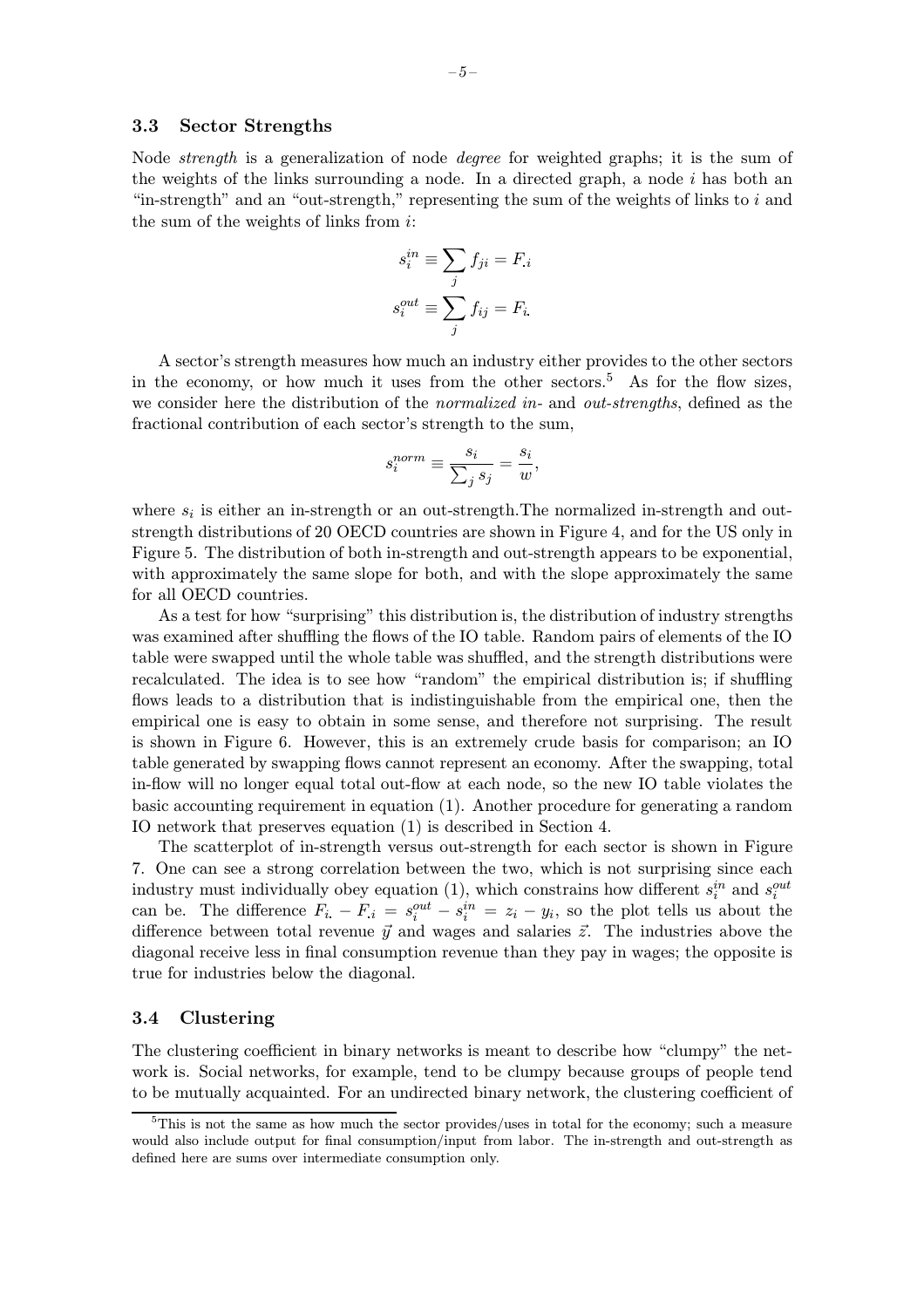node  $i$  is the fraction of  $i$ 's nearest neighbors thats are connected to each other. This can be written in terms of the elements of the adjacency matrix A as

$$
C(i) = \frac{\sum_{jk} a_{ij} a_{jk} a_{ki}}{\sum_{jk} a_{ij} a_{ki}}.
$$

The  $a_{ij}$  have values of 0 or 1. The denominator counts all combinations of pairs of neighbors of i, and has the value  $2k_i(k_i - 1)$  where  $k_i$  is the degree of i. By including an extra  $a_{ik}$  term, the numerator counts up only those nearest-neighbor of i that are themselves linked, with an extra factor of 2 which cancels that in the denominator.

Clustering captures that chunkiness of the network at the level of triangles of nodes. Two generalizations need to be made to apply the concept to IO networks; one for weighted networks, and one for directed networks. A number of generalizations have been proposed for weighted networks (see [3]) I have chosen the simplest generalization, which simply replaces the binary elements  $a_{ij}$  with continuous elements  $f_{ij}$  in the definition above. Note that this weighted definition reduces to the original binary definition when the network weights all have the same value.

I have followed Fagiolo's generalization [3] of the clustering coefficient to directed graphs. I am not aware of any others. For a directed network, there are 6 links present among 3 nodes, and one must decide which to include and how. Note that the ordering of the indices now matters. Taking into account each possible ordering of indices leads to 5 different clustering coefficients:

$$
C^{cyc}(i) \equiv \frac{\sum_{j,k} F_{ij} F_{jk} F_{ki}}{\sum_{j \neq k} f_{ki} f_{ij}} = \frac{(F^3)_{ii}}{s_i^{in} s_i^{out} - s_i^{\leftrightarrow}}
$$
  
\n
$$
C^{mid}(i) \equiv \frac{\sum_{j,k} f_{ij} f_{kj} f_{ki}}{\sum_{j \neq k} f_{ki} f_{ij}} = \frac{(F F^T F)_{ii}}{s_i^{in} s_i^{out} - s_i^{\leftrightarrow}}
$$
  
\n
$$
C^{in}(i) \equiv \frac{\sum_{j,k} f_{ij} f_{jk} f_{ki}}{\sum_{j \neq k} f_{ki} f_{ji}} = \frac{(F^T F^2)_{ii}}{(s_i^{in})^2 - s_i^{in}}
$$
  
\n
$$
C^{out}(i) \equiv \frac{\sum_{j,k} f_{ij} f_{jk} f_{ik}}{\sum_{j \neq k} f_{ik} f_{ij}} = \frac{(F^2 F^T)_{ii}}{(s_i^{out})^2 - s_i^{out}}
$$
  
\n
$$
C^{all}(i) \equiv \frac{\sum_{j,k} (f_{ij} + f_{ji})(f_{jk} + f_{kj})(f_{ki} + f_{ik})}{\sum_{j \neq k} (f_{ij} + f_{ji})(f_{ik} + f_{ki})(2)} = \frac{(F + F^T)^3}{2 [s_i^{tot}(s_i^{tot} - 1) - 2s_i^{\leftrightarrow}]}
$$

Each of these expressions sums over particular linking patterns between the three nodes, as shown in Table 1.

The cumulative distribution of each type of clustering coefficient is shown in Figure 8. The cycle clustering coefficient is consistently lower than all the others. This suggests that economies tends to be acyclic at the small scale of 3-cycles.

#### 3.5 Centrality

Centrality in network analysis is a measure of a node's importance. There are a number of measures of centrality in use. Three of the most commonly used are *betweenness centrality*, closeness centrality, and eigenvector centrality. The propriety of a given definition depends on the kind of network being considered. For example, betweenness centrality, which is based on counting shortest paths passing through each node, is useful in networks where information is carried across links (e.g. the internet.) It is not an obviously useful notion of centrality in the context of economies.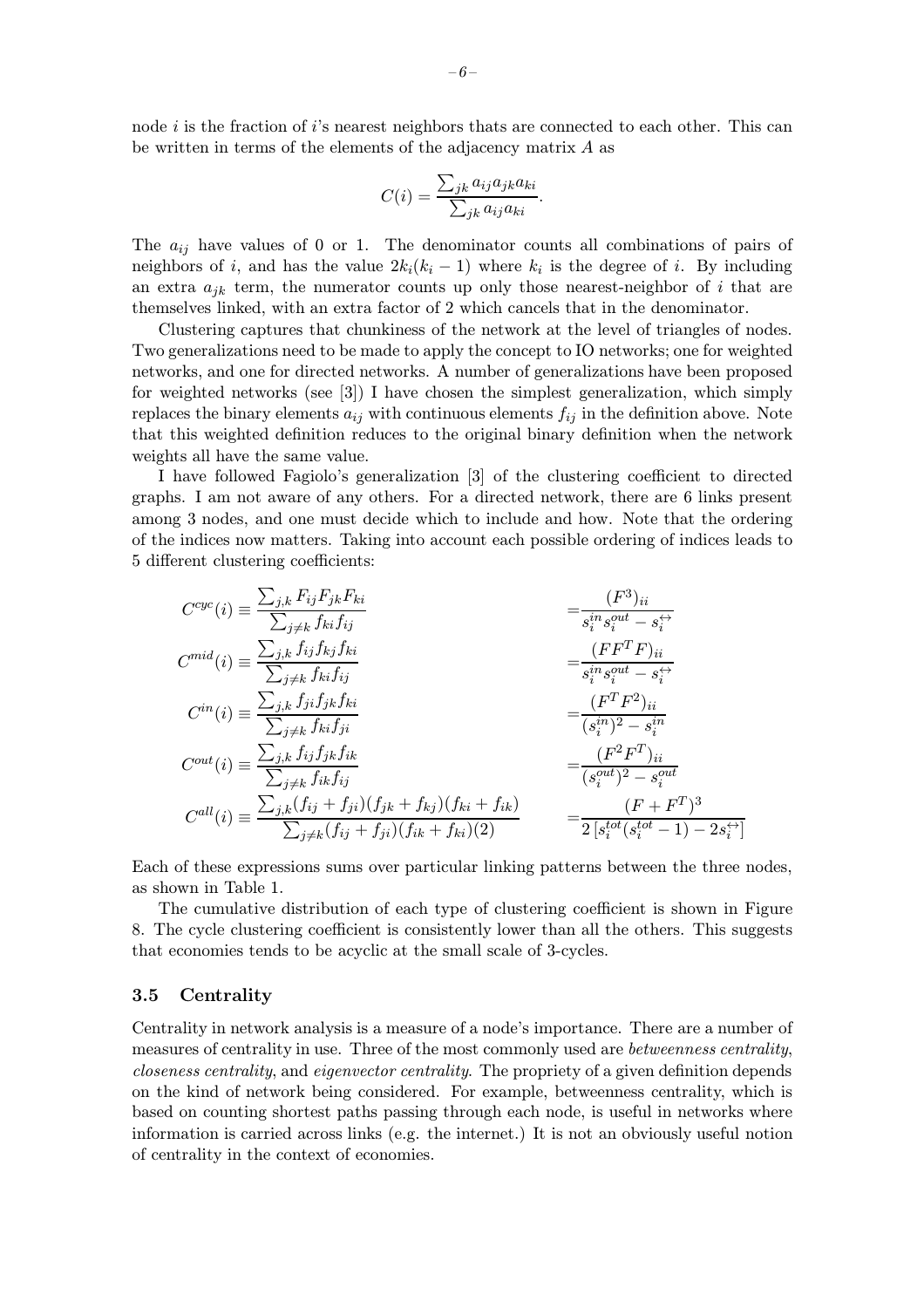We have adapted eigenvector centrality to input-output networks. The idea is based on the image of a dollar of currency (or a random dollar of product-embodied "value") making a random walk around the economy. Define a matrix  $Q$  whose elements  $q_{ij}$  are the probabilities that the dollar moves from sector  $i$  to sector  $j$ . For a given country and year, the probability can be taken to be

$$
q_{ij} = \frac{f_{ij}}{\sum_j f_{ij} + y_i} = \frac{f_{ij}}{T_i}
$$

for the "out-centrality" of a randomly-walking dollar of value, and

$$
q_{ij} = \frac{f_{ji}}{\sum_j f_{ji} + z_i} = \frac{f_{ji}}{T_i}
$$

for the "in-centrality" of a randomly-walking dollar of currency.

First consider a closed network. Suppose we start the dollar out at some particular sector, and we allow it to be split up into fractions of a dollar, as would be expected by the transition probabilities. With each step, the dollar would get split up, with probabilities accumulating at all the nodes of the network. After a long time, the probabilities may reach some steady state. These steady state probabilities serve as a measure of centrality; they are a measure of the likelihood of finding the random dollar in each particular sector.

Let  $\vec{p}$  be the vector of steady-state probabilities, and  $Q$  the matrix of transition probabilities, where each element  $q_{ij}$  is the probability of a transition to j starting from i:

$$
\vec{p} = \begin{bmatrix} p_1 \\ p_2 \\ \vdots \end{bmatrix} \qquad Q = \begin{bmatrix} q_{11} & q_{12} & \cdots \\ q_{21} & q_{22} & \cdots \\ \vdots & \vdots & \ddots \end{bmatrix}
$$

The probability of being at i at the steady state is a sum over all possible starting points multiplied by the appropriate transition probabilities:

$$
p_1 = p_1q_{11} + p_2q_{21} + \cdots
$$
  
\n
$$
p_2 = p_1q_{12} + p_2q_{22} + \cdots
$$
  
\n:  
\n:  
\n
$$
p_n = p_1p_{1n} + p_2q_{2n} + \cdots
$$

This set of equations is equivalent to the matrix equation

$$
\vec{p} = Q\vec{p}.
$$

Thus, the goal is to find an eigenvector of Q with eigenvalue 1. There are as many eigenvectors of a matrix as the dimension of the matrix. The Perron-Frobenius theorem guarantees that at least one of them will have all real non-negative entries that sum to 1. This is necessary so that the entries can be interpreted as probabilities.

Now consider a network with some final output leaving the network. The transition probabilities of a given row no longer add up to 1, because there is a probability that the dollar leaves the internal network of sectors. We can use the same definition above for this case, and note that the eigenvalue corresponding to the eigenvector of centralities will be less than 1.

$$
Q\vec{p} = \lambda \vec{p}
$$

This eigenvalue may be interpreted as the probability at each "step" that the dollar has left the network.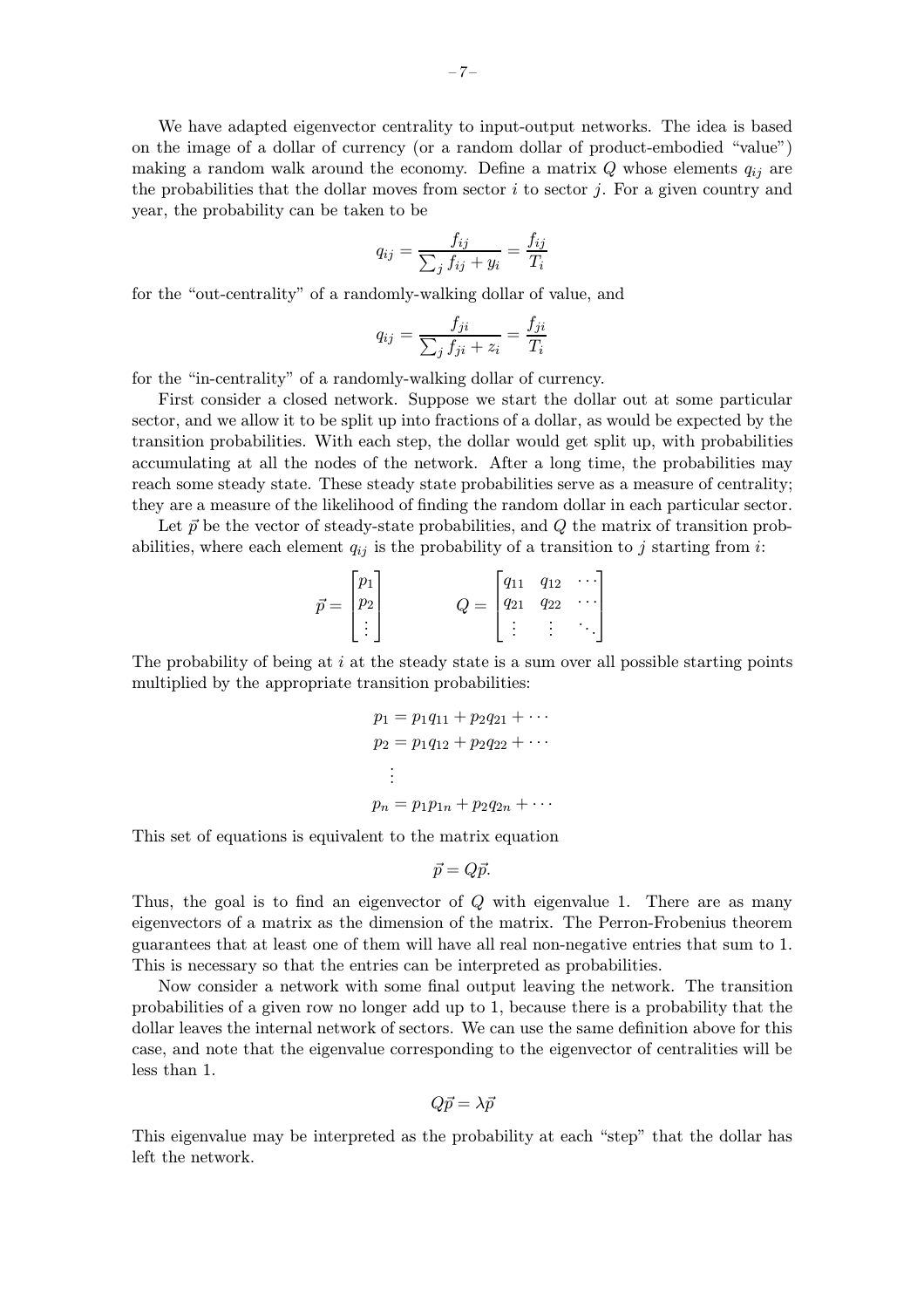#### 3.6 Community Structure

Communities in networks are groups of nodes that share a close relation, usually as it is realized in their pattern of links. Knowing the communities of a network helps one develop a picture of the network. It may lead to the discovery of previously unknown connections between nodes, or confirm connections known to exist. The problem of finding communities is common in network analysis, and a number of methods for doing it have been devised. The method used here was a weighted generalization of the spectral-bisection algorithm for directed graphs, developed by E. Leicht and Mark Newman [1]. I am aware of only one other algorithm that is applicable to directed networks, described in [2]

In the unweighted version, the algorithm works by attempting to maximize modularity Q, defined as

> $Q \equiv$  (fraction of links within communitiies) − (expected fraction of links within communities).

The modularity is a measure of the "statistical surprise" of linkage within some arbitrary group of nodes. For any given partitioning of the network into groups, the modularity can be measured easily. If a particular partitioning yields a high value of  $Q$ , it suggests that the partitions correspond to real groups. For weighted networks, I simply replaced the binary values of the adjacency matrix with the corresponding weights.

The number of possible partitionings of even small networks ( $\sim$  50 nodes) is huge, so any practical algorithm for finding communities must search only a portion of the space of partitions. The algorithm by Leicht and Newman uses a greedy procedure that accepts changes which increase the modularity. More details are provided in Appendix A.

Results of Spectral Bisection Algorithm There are several things to say about the groups found by the algorithm. They are not the same for all countries, though there is a strong tendency for many of the same industries to appear grouped together in different countries. The groupings do not obey any logical scheme perfectly, but they show a strong tendency towards the following four groups (using the sector names of the OECD tables):

#### • Energy

Mining and Quarrying Coke, Petroleum, Petroleum Products, and Nuclear Fuel Electricity, Gas, and Water Supply

#### • Agro-Chemical

Agriculture, Hunting, Forestry, and Fishing Food Products, Beverages, and Tobacco Textiles, Textile Products, Leather, and Footwear Pulp, Paper, Paper Products, Printing, and Publishing Wood and Products of Wood and Cork Chemicals Excluding Pharmaceuticals Pharmaceuticals Rubber and Plastics Products Manufacturing NEC, Recycling

#### • Manufacturing

Iron and Steel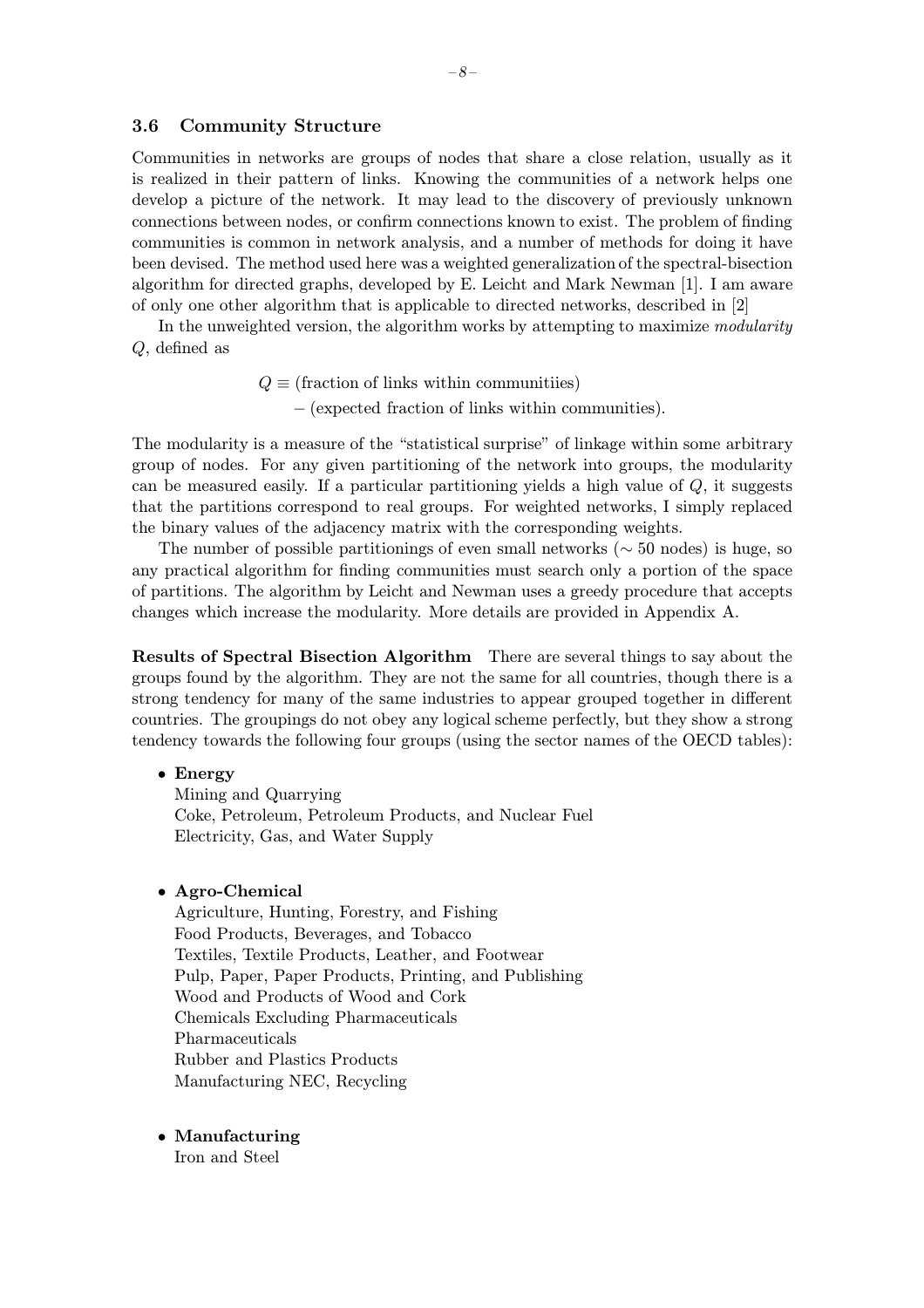Non-Ferrous Metals Other Non-Metallic Minerals Fabricated Metal Products Machinery and Equipment NEC Electric Machinery and Apparatus NEC Motor Vehicles, Trailers and Semi-Trailers Building and Repairing of Ships and Boats Railroad Equipment and Trasnport Equipment NEC Construction Aircraft and Spacecraft Medical, Precision, and ptical Instruments Office, Accounting, and Computing Machinery Radio, Television, and Communication Equipment

#### • Services

Wholesale and Retail Trade, Repairs Post and Telecommunications Transport and Storage Finance, Insurance Real Estate Activities Renting of Machinery and Equipment Computer and Related Activities Research and Development Education Hotels and Restaurants Health and Social Work Other Business Activities Other Community, Social, and Personal Services

No country obeys this scheme perfectly. The U.S. tables perhaps follow it best; other countries somewhat less strictly. Results for each country are given in Appendix C.

Nesting A shortcoming of the spectral bisection algorithm is that it cannot deal easily with nested communities. Suppose some collection of sectors shows a tendency to form strong bonds with one another, suggesting that these sectors form a community. Suppose also there are subgroups of the community that are even more exclusive, with members forming even stronger bonds with one another than with other members of the larger community. If this is the case, the network has a nested community structure, with strong groups inside of weaker groups.

The present algorithm faces the following dilemma in this situation. Suppose there are two large groups, 1 and 2, and group 1 has subgroups 1a and 1b. Since the algorithm can only output one level of groups, it must produce groups

1 and 2 *or* 1a, 1b, and 2.

The former contains no information about the subgroups of group 1, and the latter misleadingly implies that 1a and 1b are as distinct from each other as 1a from 2 or 1b from 2.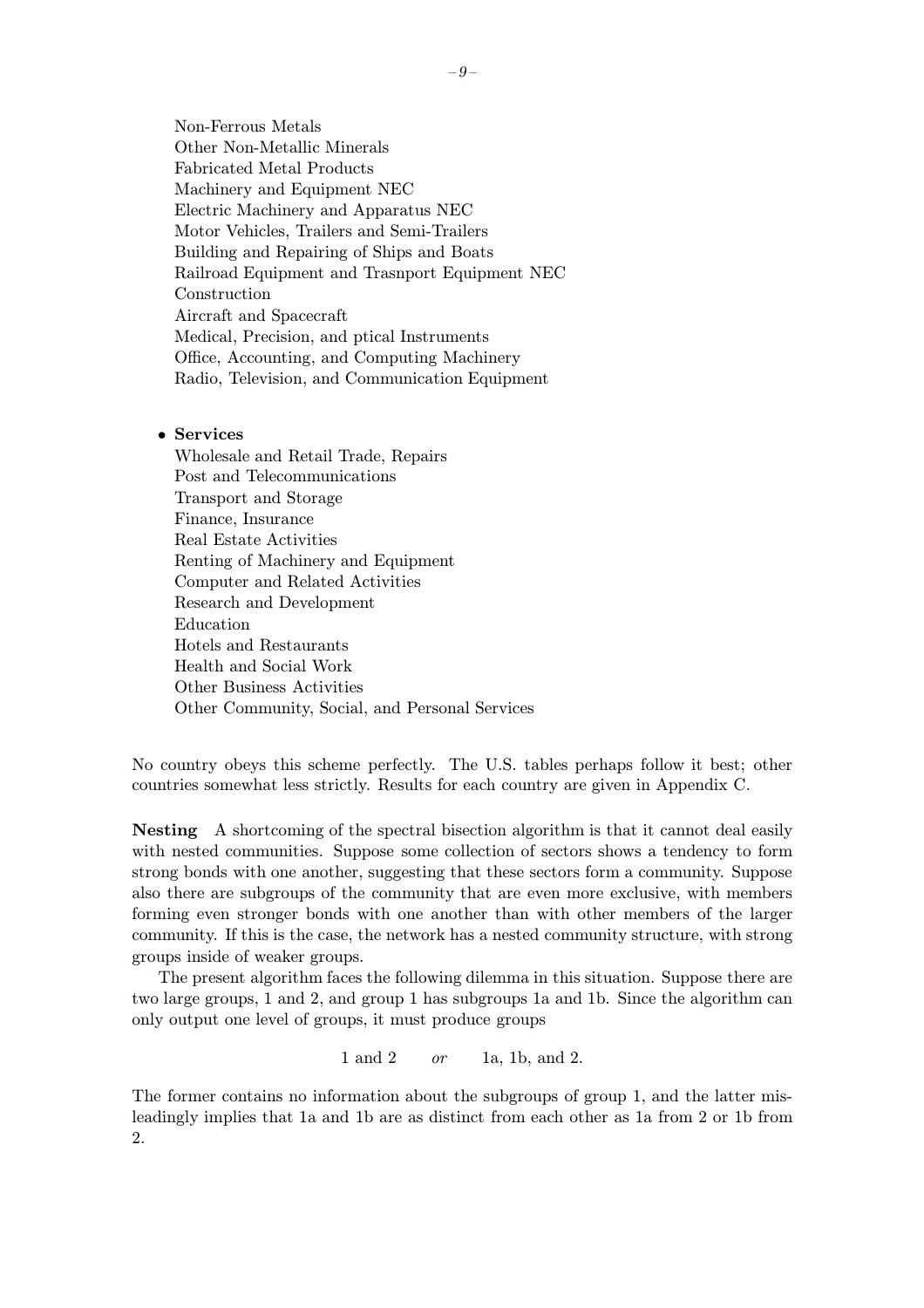This theoretical problem appears to occur in the real IO tables. Figure 10 visually depicts an IO table, with colors representing the size of individual links in the table. The more red a cell is, the larger the flow of goods/money across the link. The task of finding groups in the network can be restated as the task of finding a reordering of the rows and columns of this matrix that brings it as close as possible to block-diagonal form. Blocks along the diagonal that contain many red and orange links represent good candidates for communities. The black lines in the matrix show boundaries between groups, and reveal where the groups ought to appear. One can see two groups that are particularly strong. However, the circled boxes show links between members of one group and members of the other, and there is a fairly strong connection between them. This indicates that the two groups may form part of some larger group, which itself stands apart from the rest of the economy, exactly as in the example above.

Information-Based Algorithm Rosvall and Bergstrom describe an algorithm for finding communities that is based on a different concept of communities [2]. Their algorithm is based on the idea of assigning labels to nodes such that a random walk on the network can be recorded in the most efficient way. Suppose each node is given an address, say a string of bits. The goal is to find addresses that allow a random walk of arbitrary length to be recorded with the fewest bits. The authors argue that finding an efficient system of addresses leads to the discovery of communities, as realized by the groups of nodes where the random walker "gets stuck."

Code was obtained from the authors which implements their algorithm, but I have not yet applied it to the IO tables. The algorithm may be adaptable to allow search for nested community structure.

#### 3.7 Global Flow Structure

The total flow through a node is known as its *throughflow*. Specifically, for an economic IO table or an ecological network at steady-state, the total flow into each node i is equal to the total flow out, and either sum equals i's throughflow  $T_i$ :

$$
T_i = z_i + \sum_j f_{ji} = \sum_j f_{ij} + y_i.
$$

Total system throughflow is a measure of the total flow through an IO network, defined as the sum of the throughflows through each node:

$$
TST \equiv \sum_i T_i \, .
$$

Flow through the network can be divided into *boundary flow, first-passage flow*, and cycled flow [5, 6]. These three modes reflect different ways that flow can arrive at some node  $i$ . Boundary flow is simply the flow into  $i$  from outside the network. After flow from the outside reaches some node, it may be passed on to  $i$  before exiting the network; this contribution is known as first-passage flow. Since the IO network may contain cycles, it is also possible that some of the flow through i has passed through it before and was recycled by the network; this contribution is known as cycled flow. The difference between first-passage flow and cycled flow is that first-passage flow is flow that goes through  $i$  once and only once before exiting the network.

The mathematical definitions of these three flow modes will make the statements above more precise. First it is useful to define some notation. The description of the input-output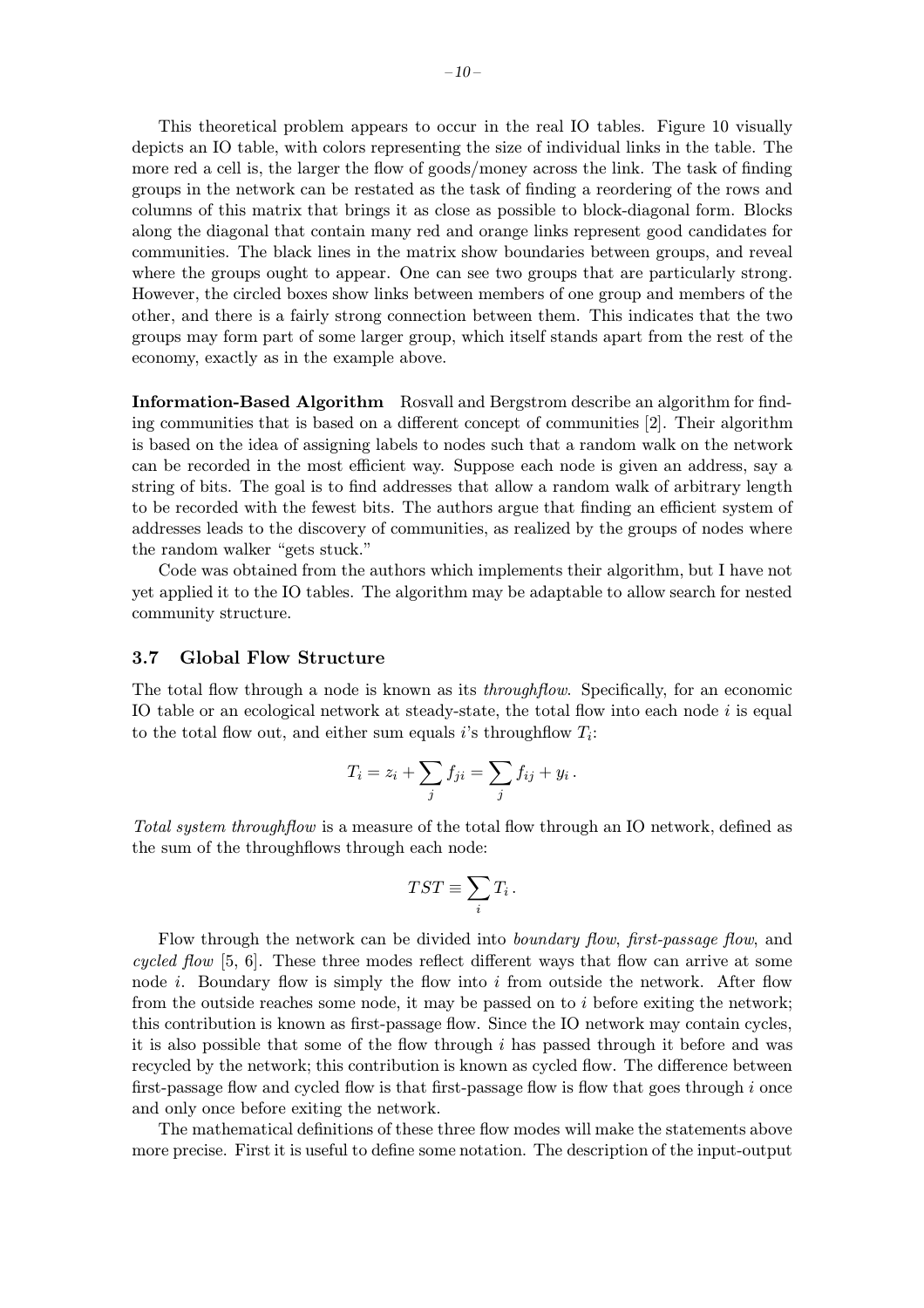network is contained in the matrix F and the boundary vectors  $\vec{z}$  and  $\vec{y}$ , as described in Section 1.1. We define the matrix  $G$ , whose elements  $g_{ij}$  are the fraction of i's thoughflow going to j,  $g_{ij} = f_{ij}/T_i$ . From G we derive N, defined to be  $N = (I - G^T)^{-1}$ . Table 2 summarizes these definitions.

A useful identity for the following discussion is

$$
\vec{T}=N\vec{z}.
$$

One way to derive expressions for the contributions coming from each of the three flow modes is to consider the power expansion of  $N$  in the expression above:

$$
\vec{T} = N\vec{z}
$$
  
=  $(I - G)^{-1}\vec{z}$   
=  $(I + G + G^2 + G^3 + \cdots)\vec{z}$   
=  $\vec{z} + (G + G^2 + G^3 + \cdots)\vec{z}$ 

The first term in the expansion is easily identified with the boundary flow. The remaining sum accounts for all subsequent flows inside the network. The matrix  $G$ , applied to  $\vec{z}$  once, "propagates" the currency at each node one step. Each additional power of G corresponds to an additional step taken by the flows. The remaining sum,  $(N-I)\vec{z}$ , is the sum of firstpassage and cycled flows. The ith element of this represents the combined flow through node i from first-passage and cycled flows:

$$
[(N-I)\vec{z}]_i = \sum_j (N-I)_{ij} z_j
$$
  
= 
$$
\sum_{j \neq i} (N-I)_{ij} z_j + (N-I)_{ii} z_i
$$

The *ij*th term of  $(N - I) = G + G^2 + \cdots$  accounts for all flow ultimately going from node  $i$  to node  $j$  via any number of steps through the network. The second term above therefore yields the cycled flow through i, since  $(N - I)_{ii}$  accounts for all flow leaving i and returning to  $i$  via any number of steps. The remaining sum yields the first-passage flow. Thus we have decomposed the throughflow through a node  $i$  as

$$
T_i = z_i + \sum_{j \neq i} (N - I)_{ij} z_j + (N - I)_{ii} z_i
$$

and taken the three terms above to define the three flow modes:

$$
T_i^{boun} \equiv z_i
$$
  
\n
$$
T_i^{fp} \equiv \sum_{j \neq i} (N - I)_{ij}
$$
  
\n
$$
T_i^{cyc} \equiv (N - I)_{ii} z_i
$$
  
\n
$$
T_i = T_i^{boun} + T_i^{fp} + T_i^{cyc}
$$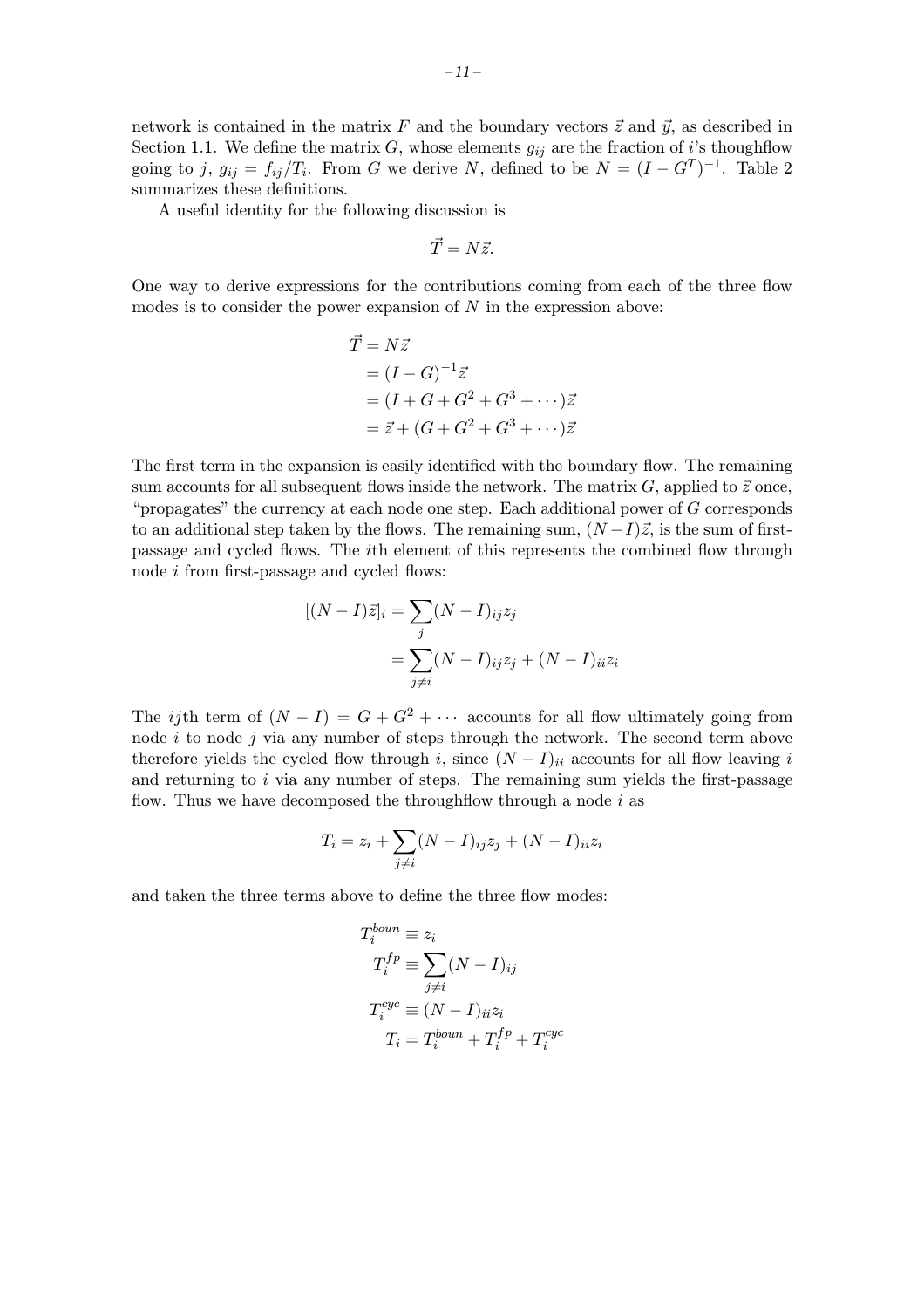Summing over all nodes yields the total flow through the network of each mode:

$$
TST^{bound} \equiv \sum_{i} T_i^{bound}
$$
  
\n
$$
TST^{fp} \equiv \sum_{i} T_i^{fp}
$$
  
\n
$$
TST^{cyc} \equiv \sum_{i} T_i^{cyc}
$$
  
\n
$$
TST = TST^{bound} + TST^{fp} + TST^{cyc}
$$

The final line summarizes the decomposition of total system throughflow into the three flow modes. Rather than look at the absolute size of the terms on the right hand side, it is more convenient to study their fractional contributions to the total. The results in Appendix C are presented this way, although the absolute size of the total system throughflow is also given, as well as the total system boundary flow; the latter is equal to the country's GDP.

The breakdown of total system throughflow into these three modes offers a global characterization of an IO network. Theoretical work needs to be done to connect the contributions from these three modes to more micro-level properties of the network, such as the flow size or node strength distributions. Without this, it is very difficult to interpret results of the decomposition. Results for the OECD countries are shown in Table 3. The contributions from the three modes follow a consistent pattern across almost all countries. Anomalous values were observed for China and the Czech Republic. Excluding these two, a consistent pattern emerged. Boundary flow made up on average half of the network flow, first passage flow about 35%, and cycled flow about 13%. Individual countries showed modest deviation from these averages. The most variation was in the cycled percentage, which varied from 7.8% for Greece to 16.9% for Poland (excluding China and the Czech Republic, which both had very high values of cycling).

### 4 Generating Artifical IO Networks

Measuring properties of IO networks is the first step in their analysis. The next step will be to explain the measured values and identify features that are surprising or interesting. At the moment, however, there is little to compare the measurements of the previous section to, making the task of identifying interesting features difficult. A null model of IO networks is needed as a basis for comparison with the real world examples.

The model need not generate the features seen in the real network. For example, in the Erdos-Renyi random graph model, each pair of nodes is linked with probability p. For values of p below a critical value known as the percolation threshold, the degree distribution of the graph is binomial. Many real world networks, on the other hand, obey a power-law degree distribution. This indicates that this maximally simple rule—connecting each pair of nodes with a fixed probability—is probably not at work in these real world examples; a more sophisticated mechanism is needed.<sup>6</sup> Although the Erdos-Renyi model does reproduce the observed property, it serves as a null model that helps reveal what

 ${}^{6}$ For example, a rule known as "preferential attachment" posits a network that is growing, with new nodes attaching to old ones with a probability proportional to the current degree of the old node. Thus, nodes with many links tend to accumulate more links faster than nodes with few links. This model produces a power-law degree distribution, suggesting that a preferential attachment mechanism could be at work in some real world networks.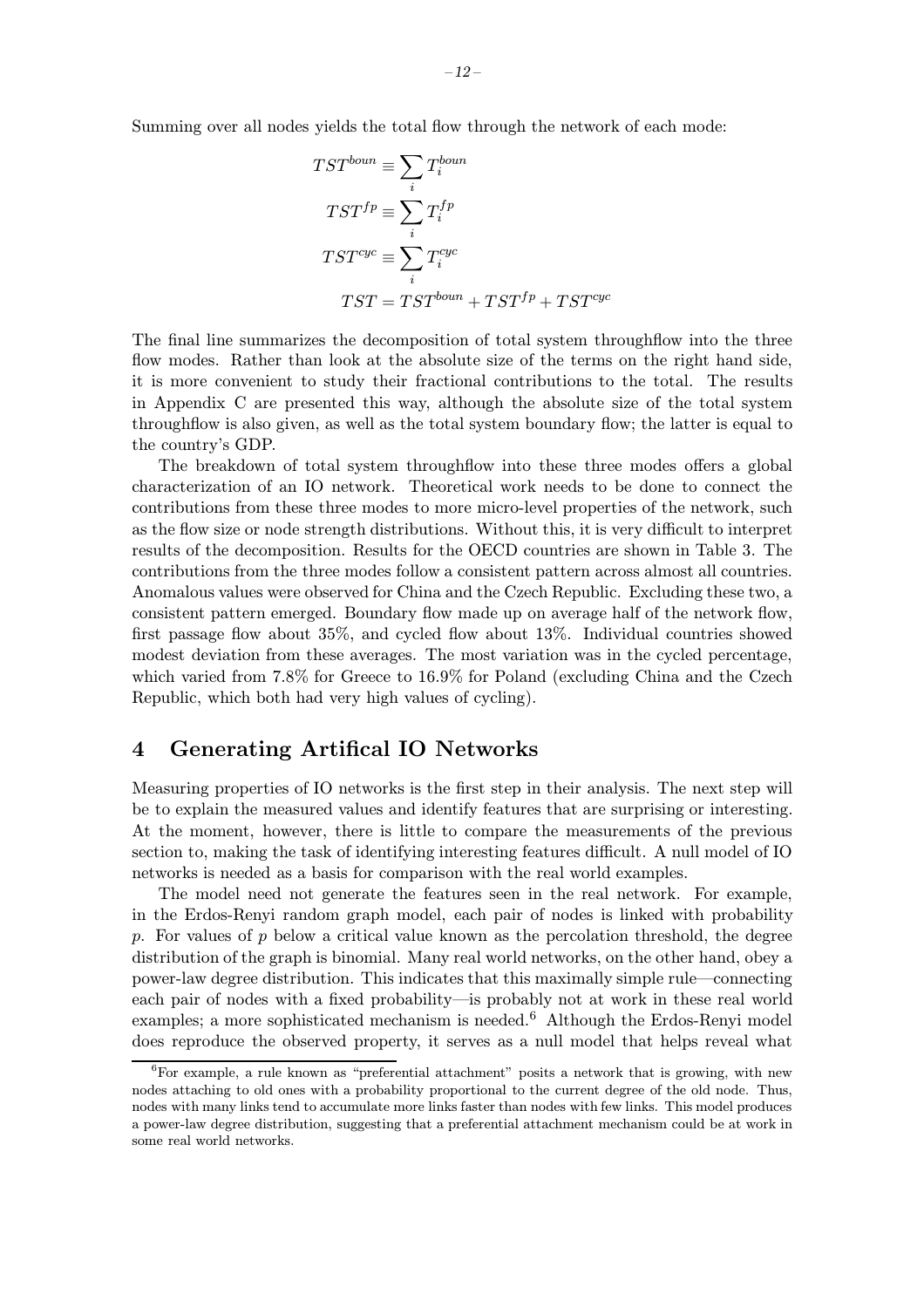properties of the observed networks are interesting or surprising, aiding the interpretation of measured properties of real networks.

One simple basis of comparison for IO networks comes from shuffling flows; we take the whole list of  $n^2$  flows in the network and reassign them to new  $i - j$  pairs at random. Although simple, this procedure does not preserve the input-output accounting of an IO network,  $z_i + F_i = F_i + y_i$ , so the result cannot represent a real economy.

One way to satisfy  $z_i + F_{i} = F_i + y_i$  is to begin with a network in an initial condition that already satisfies this relation, and then take the network through many small changes that always preserve it. For example, consider the following procedure:

- 1. We initialize the network to a state satisfying  $z_i + F_{i} = F_{i} + y_i$ .
- 2. At each time step, we pick two nodes  $i$  and  $j$  at random with uniform probability. The two nodes may be the same.
- 3. With probability p, we decrease the strength of the link from i to j by a factor r, so that  $f_{ij} \rightarrow f'_{ij} = f_{ij} - rf_{ij}$ . At the same time, we pick a third node k at random to "redirect" the lost flow through, and increase the flow to this third node by the amount lost from *i* to *j*:  $f_{ik} \rightarrow f'_{ik} = f_{ik} + rf_{ij}$ ,  $f_{kj} \rightarrow f'_{kj} = f_{kj} + rf_{ij}$ .
- 4. With probability  $1 p$ , the opposite happens:  $f_{ij}$  gets increased by drawing off flow from  $f_{ik}$  and  $f_{ij}$ . Let  $f^* = \min(f_{ik}, f_{kj})$ . With probability  $1 - p$ , we have  $f_{ij} \to f'_{ij} = f_{ij} + rf^*, \quad f_{ik} \to f'_{ik} = f_{ik} - rf^*, \quad \text{and } f_{kj} \to f'_{kj} = f_{kj} - rf^*.$

Any change will necessarily effect the strength of some connection between two nodes  $i$ and j. By weakening the  $ij$  link, we leave ourselves with excess output from i (which must go somewhere else) and a deficit of input to  $j$  (which must come from somewhere else.) Any change we make that preserves the accounting balance at each node must simply cause that same amount of flow to still go from  $i$  to  $j$  via some other path. The simplest modification to the  $ij$  flow involves a redirection through one other node k.

The final state is not sensitive to the initial condition. Since the empirical IO tables already satisfy  $(1)$ , one can use any of them as the initial state. An alternative initial state can be obtained by the following procedure:

- 1. Construct the vector  $\vec{\delta} = \vec{z} \vec{y}$ . Each element of this vector is the net boundary flow into a node, and represents either an excess amount of flow which must be distributed to the rest of the network, or a deficit which must be obtained from the rest of the network. The sum of this vector is zero.
- 2. Sort  $\vec{\delta}$  from greatest element to least. The elements at the top of list will have large positive values, while those at the bottom will have large negative values.
- 3. Assign all excess flow from the first element to the second element:  $f_{12} = \delta_1$ . Node 1 now satisfies (1). Update  $\vec{\delta}$  to include the internal flows as they are constructed, so that  $\delta_1 \leftarrow 0$ , and  $\delta_2 \leftarrow \delta_2 + \delta_1$ .
- 4. Repeat this for each node until the end of list is reached; i.e. distribute all of the excess flow at node 2,  $\delta_2$ , to node 3, so that  $f_{23} = \delta_2$ ,  $\delta_2 \leftarrow 0$ ,  $\delta_3 \leftarrow \delta_3 + \delta_2$ . Note that node 3 will receive flow accumulated from both nodes 1 and 2 in the list, so that as we move along the list the size of the flow passed along grows from zero at first, and then decreases once we enter the "negative part" of the list, finally reaching zero when we establish the final flow between the  $n - 1$ th and nth nodes.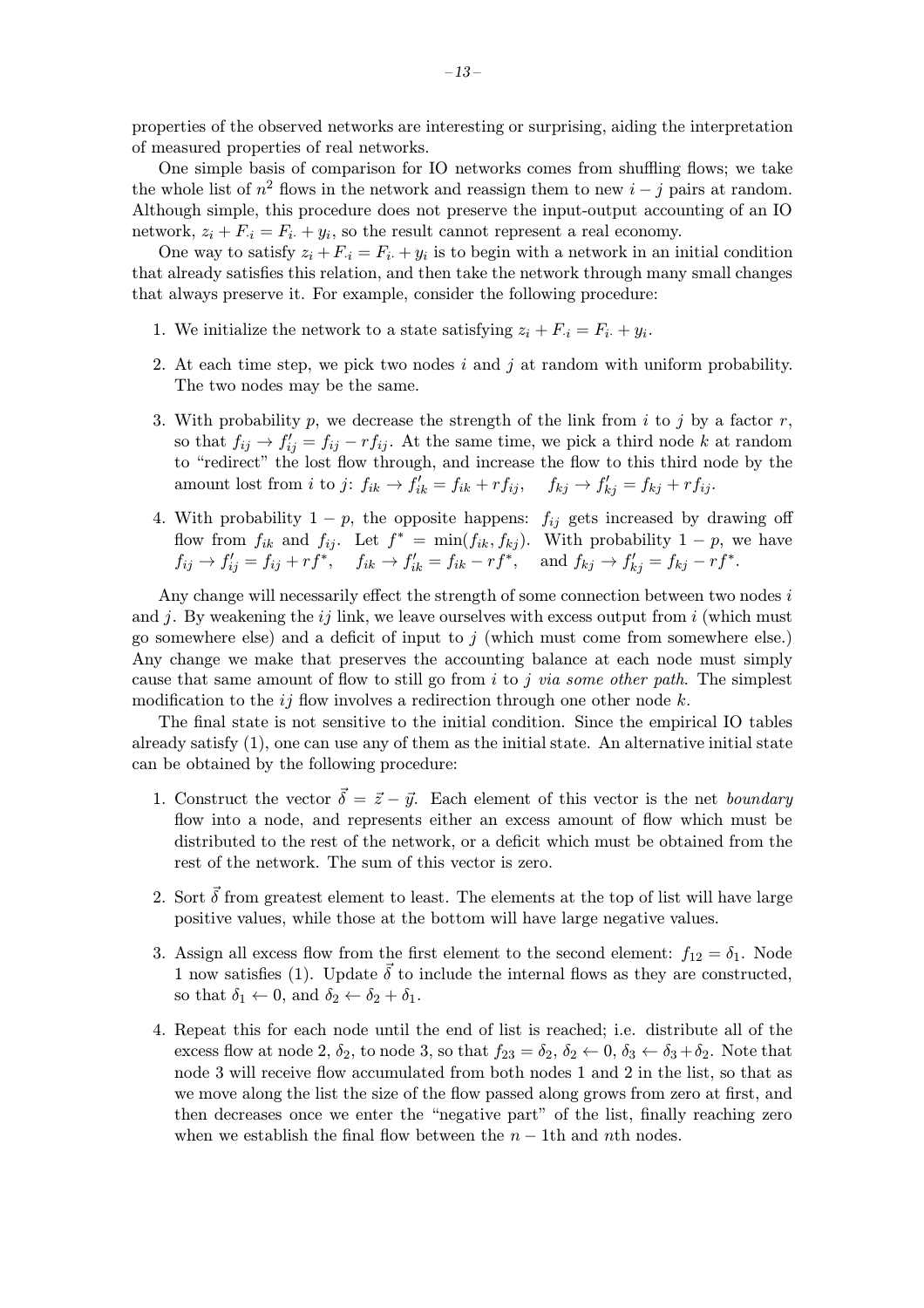In addition to satisfying  $z_i + F_{i} = F_i + y_i$ , I believe this procedure generates, for a given  $\bar{z}$ and  $\vec{y}$ , the IO network with the largest ratio of first-passage flow to cycling flow. Using a  $\vec{z}$ ,  $\vec{y}$  pair from real data, the algorithm reaches the same final state whether the internal flows were initialize using the above procedure, or using the original data in the input-output table.

Any algorithm for generating a random IO network must assume some properties of the generated network a priori. For example, in generating binary networks, one may assume a fixed degree sequence (the complete list of degrees for all the nodes of the network.) Given a degree sequence, one can randomly wire nodes together in many ways that satisfy the degree sequence. By randomly wiring nodes together, one can generate a random network from the ensemble of all networks having the same degree sequence. Likewise, we would like to have an algorithm that generates random IO networks from an ensemble with specific criteria. The algorithm above generates IO networks with a given set of input and output vectors,  $\vec{z}$  and  $\vec{y}$ . This means it confines itself to the ensemble of economies that use the same inputs to produce the same outputs. However, before using networks generated this way as a basis for comparison with real data, one must also know the probabilities associated with each configuration in the ensemble, which are probably not uniform. Determining these will require more analysis and simulation of the model.

### 5 Conclusions

These conclusions are tentative, contingent upon the sensitivity of these results various factors, which I discuss in the next section.

Possibility of Simple Mechanisms for Economic Organization The flow size and sector strength distributions appear to follow the same shape, at least among the 20 countries studied here. In addition, the breakdown of flows into boundary/first-passage/cycled flows follows a consistent pattern for most of the OECD countries. These results suggest that certain features of economies are universal, holding true regardless of other differences between economies at a finer scale. Furthermore, the simplicity of the results suggests that simple mechanisms may be at work to generate them. This opens up the possibility for parsimonious models for economies that give insight into how they organize themselves, and which would hold for all economies.

Non-Trivial Overall Flow Structure The in-strength and out-strength of a sector serve as one measure of its size, and the centrality a crude indication of where money in the network is most likely to end up. There is a striking difference between the list of largest sectors and the most central sectors, which suggests there is a non-trivial structure to flows that does not necessarily drive money towards the largest sectors.

Appearance of Consistent Communities Certain sectors showed strong tendencies to appear grouped together using the community-finding algorithm described in Section 3.6 and Appendix A. Even more interesting, the sectors tended to partition themselves into 4 main groups: one for energy sectors, one for manufacturing, one for agro-chemical sectors, and one for services.

The latter result is remarkable, in that sectors which appear together show qualitative similarities that are not and can not be represented in a table of numbers. It is worth emphasizing that the algorithm does not "know" the sector labels of the columns and rows of the IO table. It does not know, for example, to put "Mining and Quarrying" in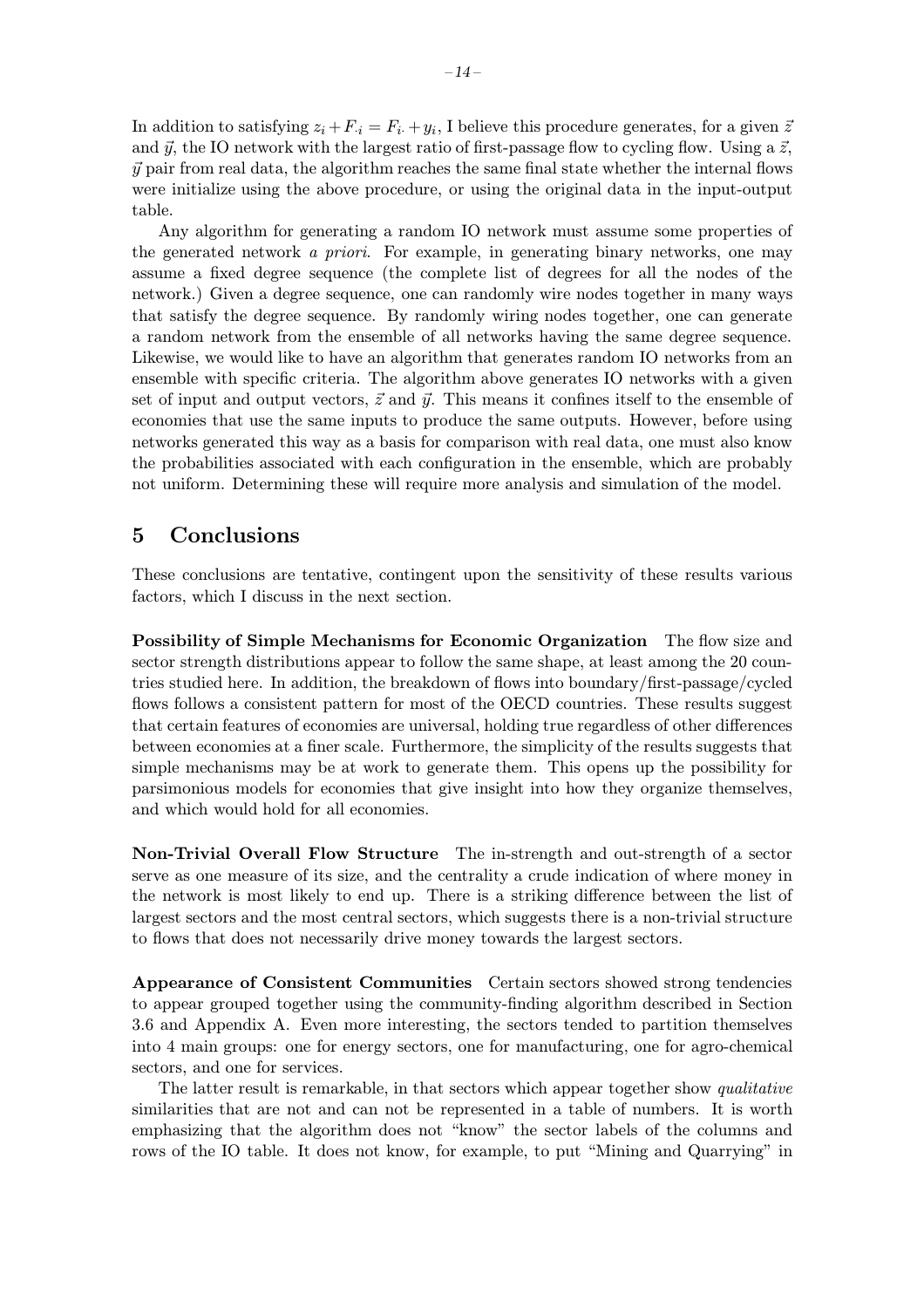the same group as "Electricity, Gas, and Water Supply" because they are both energyrelated. The algorithm only takes as input the values of the table itself, and searches for communities implied by the pattern of weak and strong elements present in it. Thus, not only is it possible to make a connection between the numerical data of the IO table and economic intuition, but also this shows that quantitative network methods may reveal deep economic structure that is not otherwise apparent.

### 6 Future Work

Future works falls into 3 categories: checking the sensitivity of the current results, expanding the data examined, and understanding the data at a theoretical level. Goals include:

- Testing the stability of these results to IO data with different levels of detail.
- Testing the sensitivity of these results to the level of the cutoff weight used by the agency compiling the table.
- Using an alternative method of finding communities that can reveal nested groups.
- Performing a more thorough comparison of IO networks across countries.
- Performing a comparison of IO networks across time.
- Studying IO tables where the inputs are physical. (See for example [4].)
- Studying generative and/or dynamical network models of economies, along the lines described in section 4.

### References

- [1] E. A. Leicht and M. E. J. Newman, "Community structure in directed networks," 2007
- [2] M. Rosvall and C. T. Bergstrom, "Maps of random walks on complex networks reveal community structure," 2008
- [3] Giorgio Fagiolo, "Clustering in Complex Directed Networks," 2006
- [4] Nandan U. Ukidwe and Bhavik R. Bakshi, "Industrial and ecological cumulative exergy consumption of the United States via the 1997 input-output benchmark model," 2007
- [5] M. Higashi, B. C. Patten, & T. P. Burns, "Network trophic dynamics: the modes of energy utilization in ecosystems," 1993
- [6] B. D. Fath, B. C. Patten, J. S. Choi, "Complementarity of ecological goal functions," 2001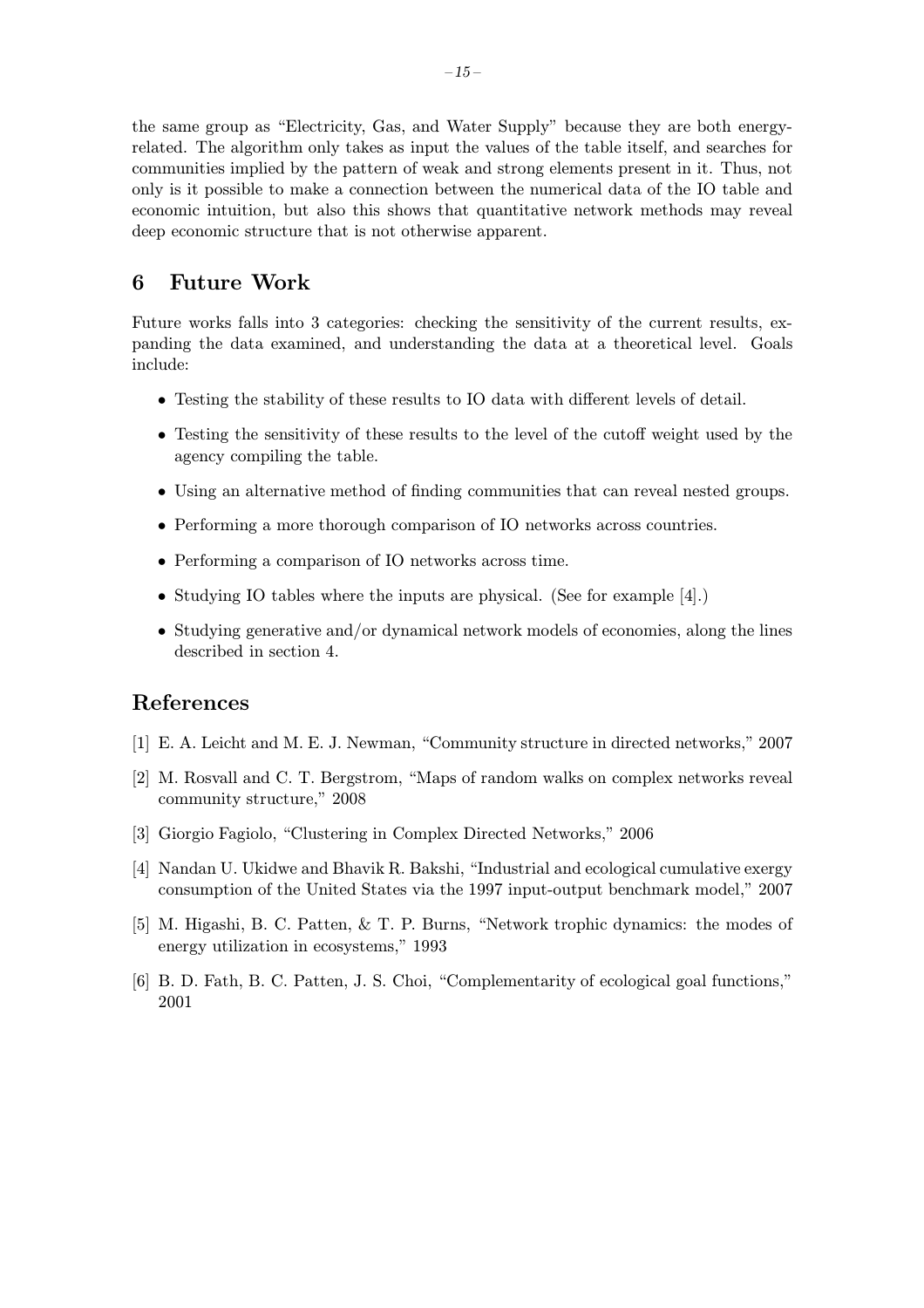### A Finding Communities by Spectral Bisection

I have included the following excerpt from [1] to help introduce the algorithm I used. For more detail, see the original publication. I make one modification to the algorithm presented in [1]; I allow the elements of the adjacency matrix to take on any value, not just binary values. The algorithm I used is applicable to any network—binary/weighted, directed/undirected.

"The premise of the modularity optimization method is that a good division of a network into communities will give high values of the benefit function  $Q$ , called the modularity, defined by

 $Q =$  (fraction of edges within communities) – (expected fraction of such edges).

Large positive values of the modularity indicate when *statistically surprising* fraction of the edges in a network fall within the chosen communities; it tells us when there are more edges within communities than we would expect on the basis of chance.

"The expected fraction of edges is typically evaluated within the so-called configuration model, a random graph conditioned on the degree sequence of the original network, in which the probability of an edge beween two verticies i and j is  $k_i k_j/2m$ , where  $k_i$  is the degree of vertex  $i$  and  $m$  the total number of edges in the network. The modularity can then be written

$$
Q = \frac{1}{2m} \sum_{ij} \left[ A_{ij} - \frac{k_i k_j}{2m} \right] \delta_{c_i c_j}
$$

where  $A_{ij}$  is an element of the adjacency matrix,  $\delta_{ij}$  is the Kronecker delta symbol, and  $c_i$  is the label of the community to which vertex i is assigned. Then one maximizes  $Q$ over possible divisions of the network into communities, that maximum begin taken as the best estimate of the true communities in the network. Neither the size nor the number of communities need be fixed; both can be varied freely in our attempt to find the maximum.

"In practice, the exhaustive optimization of modularity is comupationaly hard, known to be NP-complete over the set of all graphs of a given size, so practical methods based on modularity optimization make use of approximate schemes such as greedy algorithms, simulated annealing, spectral methods, and others."

Algorithm:

 $\mathbf{B} \equiv$  matrix with elements $B_{ij}$ 

$$
B_{ij} = w_{ij} - \frac{s_i^{in} s_j^{out}}{m}
$$
  

$$
m \equiv \sum_{ij} a_{ij}
$$
  

$$
\mathbf{s} \equiv \text{sector whose elements are } s_i
$$

 $s_i = \pm 1$  (the assignment of a node to one of 2 communities

being considered in the given step)

$$
\mathbf{B}_{ij}^{(g)} \equiv B_{ij} - \delta_{ij} \sum_{k \in g} B_{ik}
$$

- 1. Calculate the eigenvector corresonding to the largest eigenvalue of  $\mathbf{B} + \mathbf{B}^{T}$ .
- 2. Divide the network into 2 communities. Assign each node i to one of the two communities based on the signs of the elements of the eigenvector. If the ith element is negative, assign  $s_i = -1$ ; if positive,  $s_i = +1$ .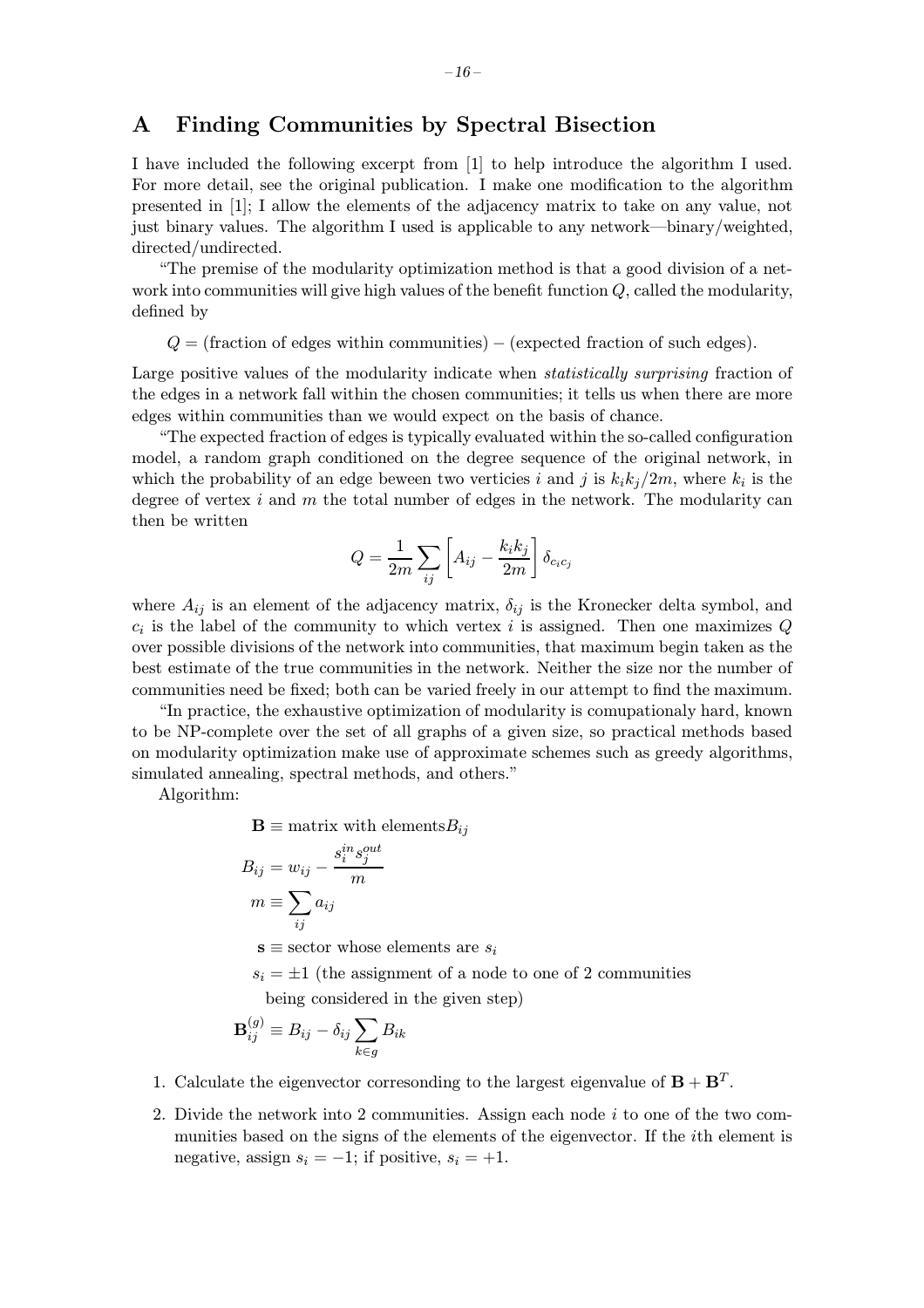- 3. "Fine-tune" the assignment by moving individual nodes into the other community and measuring the effect on Q. Accept changes that increase Q until no more moves can be made.
- 4. For subdivision of communities, we maximize changes in Q by finding the eigenvector corresonding to the largest eigenvalue of  $\mathbf{B}^{(g)} + \mathbf{B}^{(g)T}$  and assigning nodes into communities as before.
- 5. Repeat process of bisection and fine-tuning until no division can increase Q.

### B Matlab Programs

The following files are Matlab scripts written to analyze the IO data and produce the results and figures presented here:

Main files:

- processOECD.m Loads the IO table of each country from a text file and processes it. The format of the data is slightly different for each country, requiring country-specific manipulations. Produces all variables needed as input for analyze.m.
- analyze.m Main file, which performs all analysis except for the community-finding algorithm.
- IOcomm.m Performs additional preprocessing of the IO data to allow application of findcomm.m.
- findcomm.m Searches for communities. Implements the algorithm described in Appendix A.
- NEA.m Measures various quantities from ecological input-output analysis. (Obtained from Brian Fath.)
- redirect.m Generates random IO networks via the procedure described in Appendix 4.

Support files:

printlargest.m

binpdf.m

seematrix.m

shuffle.m

### C IO Table Results

All results come from the OECD-published IO tables.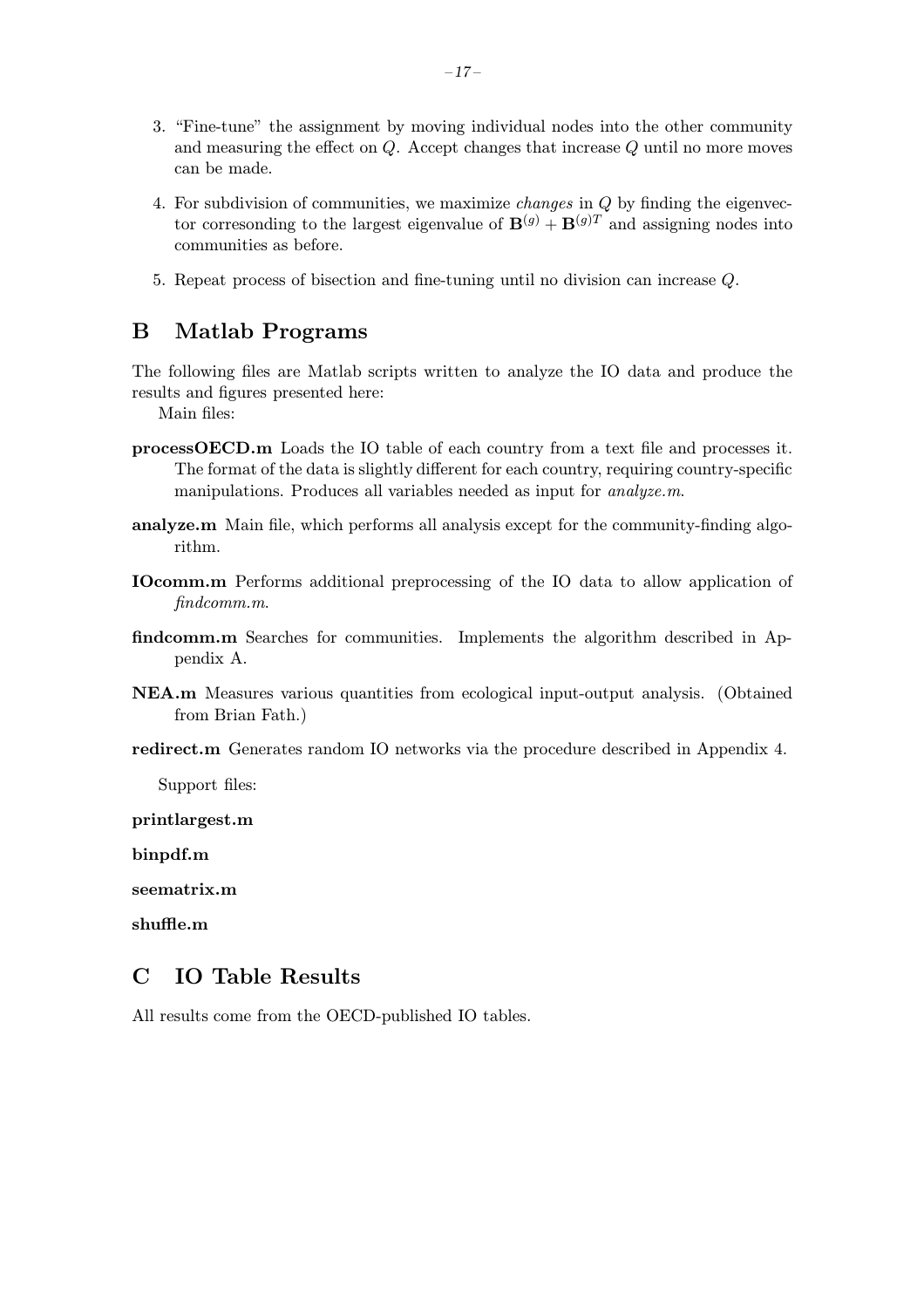

### C.1 Australia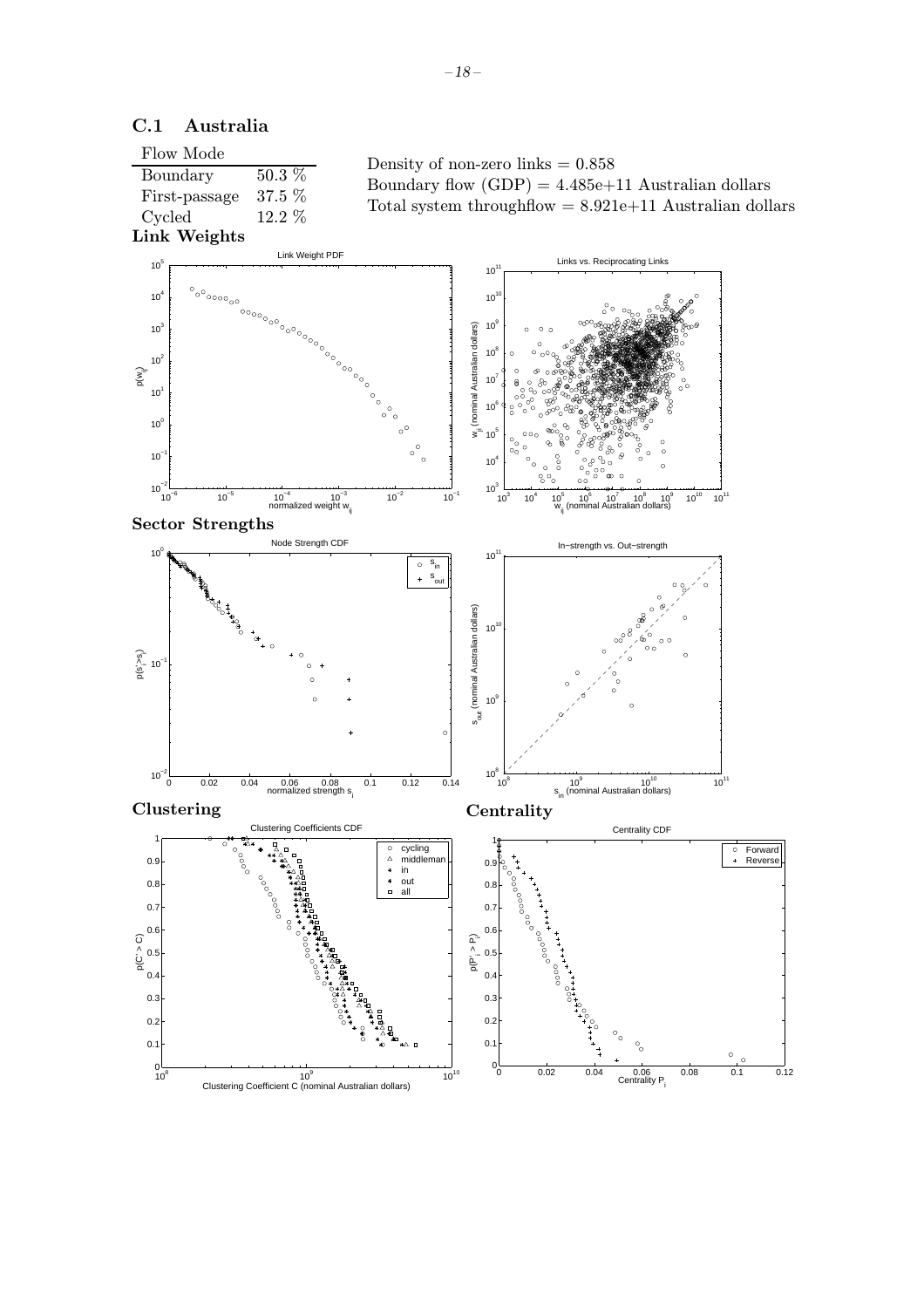Communities

 $Q = 0.205$ 

Group 1

AGRICULTURE, HUNTING, FORESTRY AND FISHING FOOD PRODUCTS, BEVERAGES AND TOBACCO TEXTILES, TEXTILE PRODUCTS, LEATHER AND FOOTWEAR CHEMICALS EXCLUDING PHARMACEUTICALS PHARMACEUTICALS RUBBER AND PLASTICS PRODUCTS MANUFACTURING NEC; RECYCLING HOTELS AND RESTAURANTS

Group 2

MOTOR VEHICLES, TRAILERS AND SEMI-TRAILERS AIRCRAFT AND SPACECRAFT WHOLESALE AND RETAIL TRADE; REPAIRS TRANSPORT AND STORAGE POST AND TELECOMMUNICATIONS FINANCE, INSURANCE REAL ESTATE ACTIVITIES COMPUTER AND RELATED ACTIVITIES OTHER BUSINESS ACTIVITIES PUBLIC ADMIN. AND DEFENCE; COMPULSORY SOCIAL SECURITY OTHER COMMUNITY, SOCIAL AND PERSONAL SERVICES

Group 3

WOOD AND PRODUCTS OF WOOD AND CORK OTHER NON-METALLIC MINERAL PRODUCTS IRON & STEEL FABRICATED METAL PRODUCTS, except machinery and equipment MACHINERY AND EQUIPMENT, N.E.C. OFFICE, ACCOUNTING AND COMPUTING MACHINERY ELECTRICAL MACHINERY AND APPARATUS, NEC BUILDING AND REPAIRING OF SHIPS AND BOATS RAILROAD EQUIPMENT AND TRANSPORT EQUIPMENT N.E.C. **CONSTRUCTION** 

Group 4 MINING AND QUARRYING COKE, REFINED PETROLEUM PRODUCTS AND NUCLEAR FUEL NON-FERROUS METALS ELECTRICITY, GAS AND WATER SUPPLY

Group 5 PULP, PAPER, PAPER PRODUCTS, PRINTING AND PUBLISHING MEDICAL, PRECISION AND OPTICAL INSTRUMENTS EDUCATION HEALTH AND SOCIAL WORK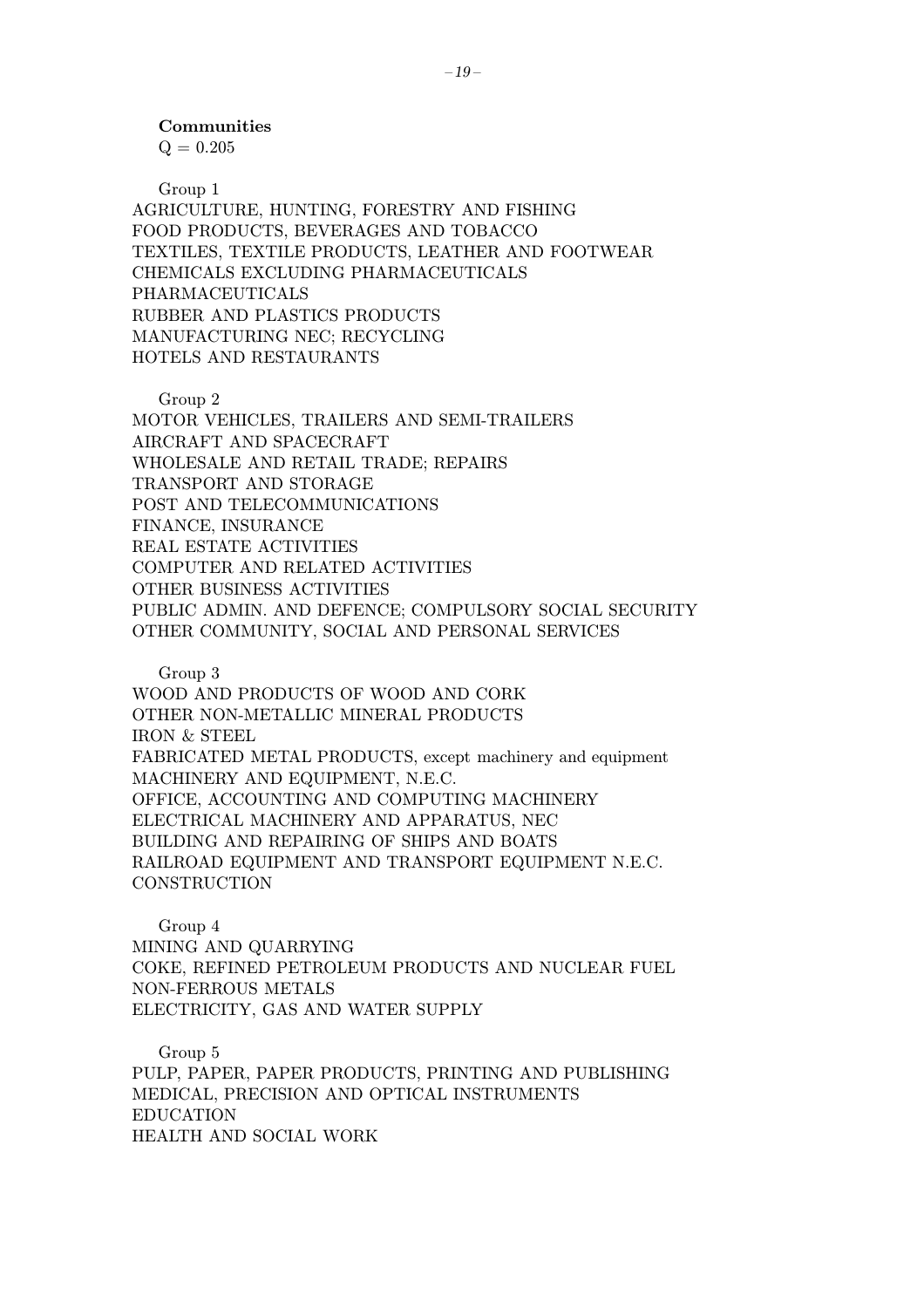PRIVATE HOUSEHOLDS WITH EMPLOYED PERSONS

Ungrouped Sectors RADIO, TELEVISION AND COMMUNICATION EQUIPMENT RENTING OF MACHINERY AND EQUIPMENT RESEARCH AND DEVELOPMENT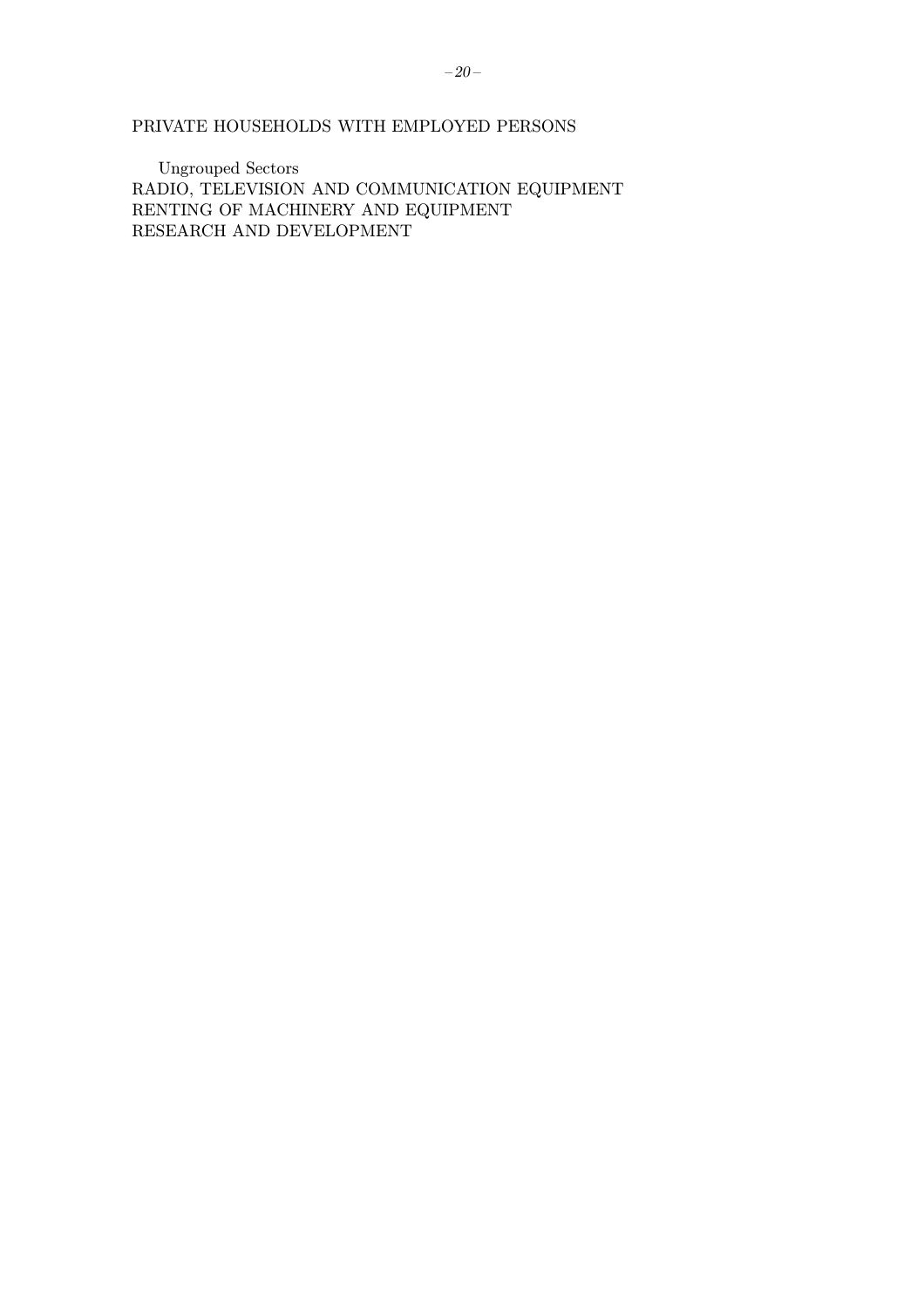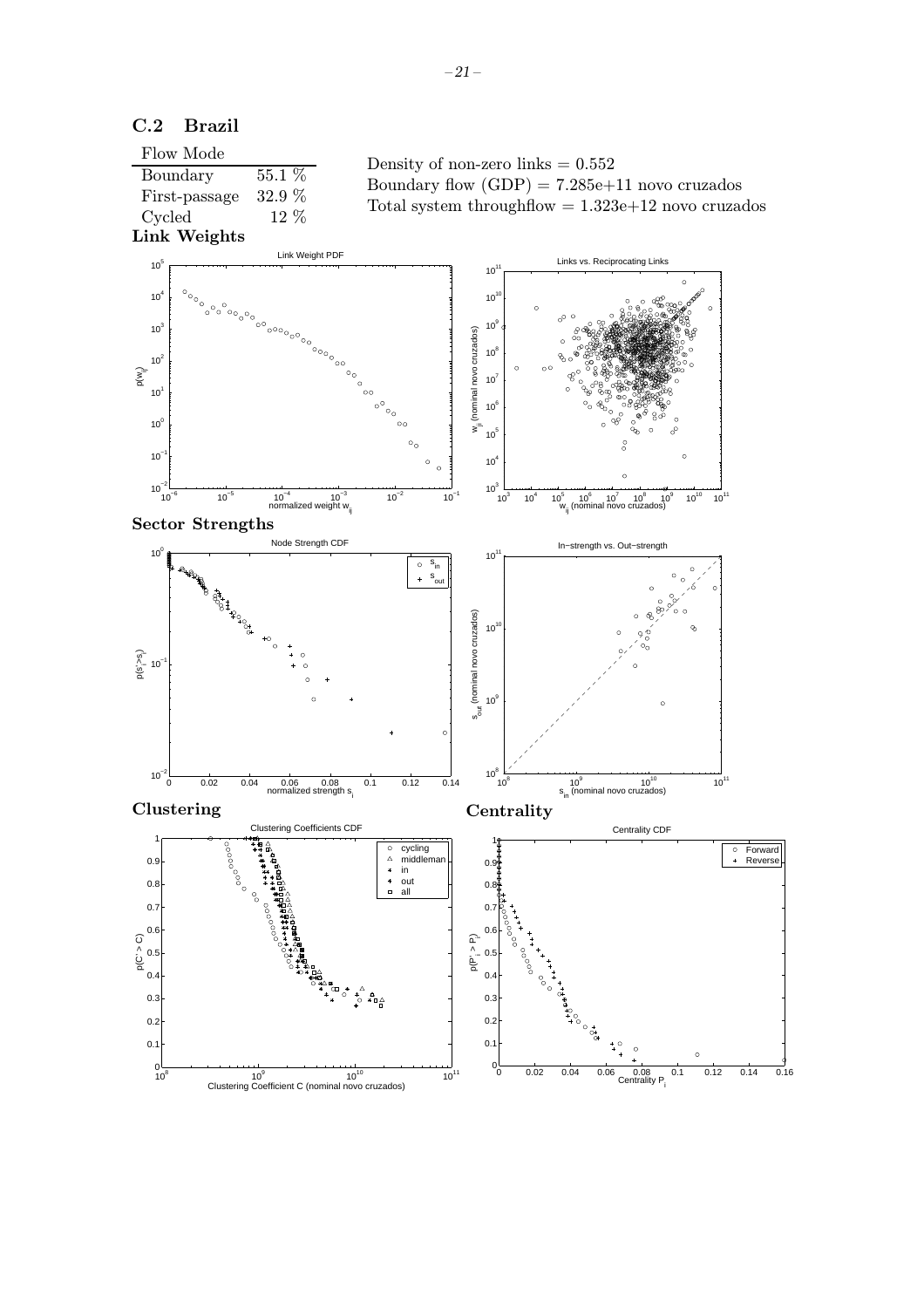#### Communities

 $Q = 0.245$ 

Group 1 WOOD AND PRODUCTS OF WOOD AND CORK OTHER NON-METALLIC MINERAL PRODUCTS IRON & STEEL NON-FERROUS METALS FABRICATED METAL PRODUCTS, except machinery and equipment MACHINERY AND EQUIPMENT, N.E.C. OFFICE, ACCOUNTING AND COMPUTING MACHINERY ELECTRICAL MACHINERY AND APPARATUS, NEC ELECTRICITY, GAS AND WATER SUPPLY **CONSTRUCTION** POST AND TELECOMMUNICATIONS FINANCE, INSURANCE REAL ESTATE ACTIVITIES

Group 2

TEXTILES, TEXTILE PRODUCTS, LEATHER AND FOOTWEAR PULP, PAPER, PAPER PRODUCTS, PRINTING AND PUBLISHING PHARMACEUTICALS MANUFACTURING NEC; RECYCLING WHOLESALE AND RETAIL TRADE; REPAIRS HOTELS AND RESTAURANTS OTHER BUSINESS ACTIVITIES PUBLIC ADMIN. AND DEFENCE; COMPULSORY SOCIAL SECURITY

#### Group 3

AGRICULTURE, HUNTING, FORESTRY AND FISHING FOOD PRODUCTS, BEVERAGES AND TOBACCO CHEMICALS EXCLUDING PHARMACEUTICALS

Group 4

MINING AND QUARRYING COKE, REFINED PETROLEUM PRODUCTS AND NUCLEAR FUEL RUBBER AND PLASTICS PRODUCTS TRANSPORT AND STORAGE

Group 5 MOTOR VEHICLES, TRAILERS AND SEMI-TRAILERS RAILROAD EQUIPMENT AND TRANSPORT EQUIPMENT N.E.C.

Ungrouped Sectors RADIO, TELEVISION AND COMMUNICATION EQUIPMENT MEDICAL, PRECISION AND OPTICAL INSTRUMENTS BUILDING AND REPAIRING OF SHIPS AND BOATS AIRCRAFT AND SPACECRAFT RENTING OF MACHINERY AND EQUIPMENT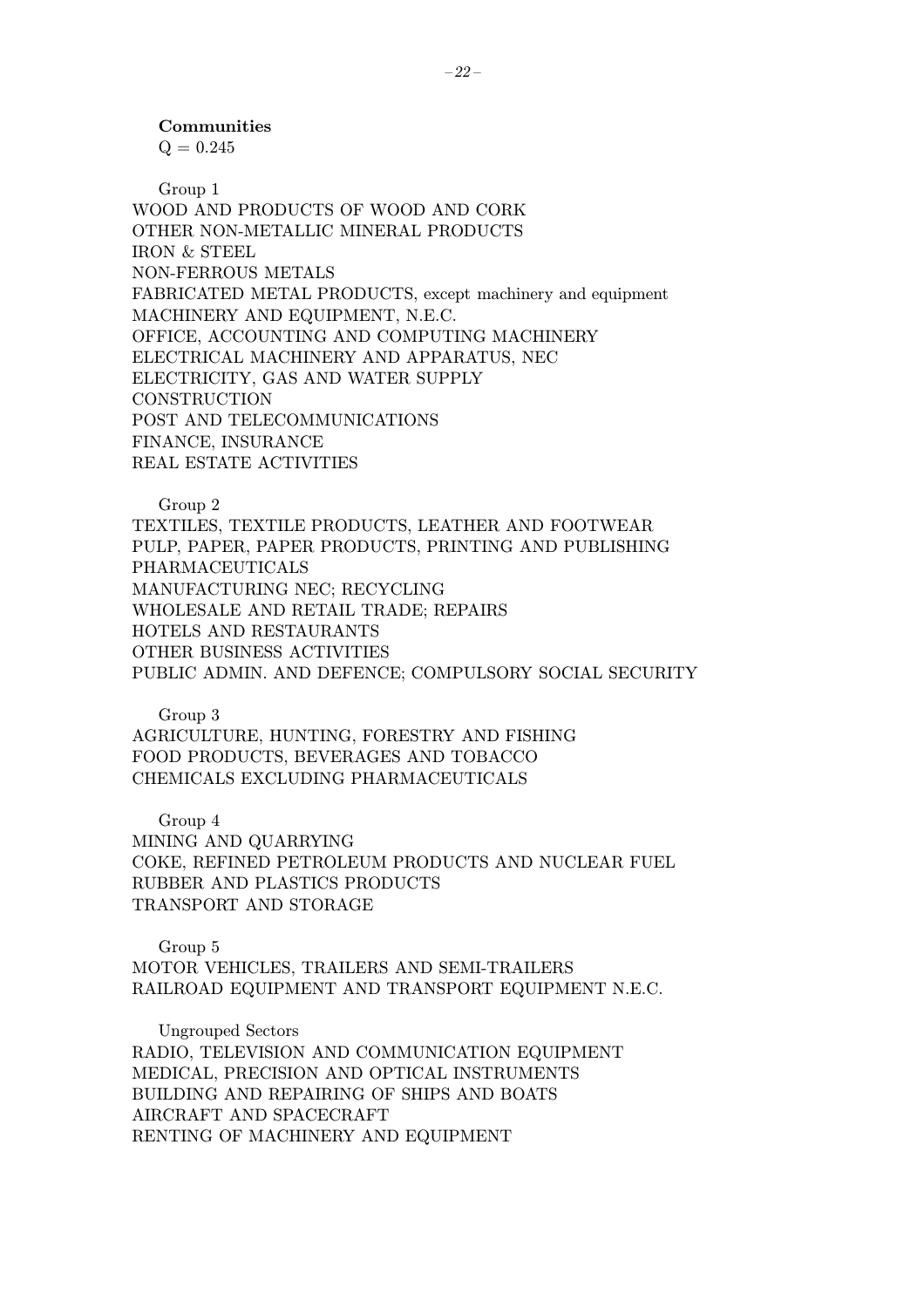COMPUTER AND RELATED ACTIVITIES RESEARCH AND DEVELOPMENT EDUCATION HEALTH AND SOCIAL WORK OTHER COMMUNITY, SOCIAL AND PERSONAL SERVICES PRIVATE HOUSEHOLDS WITH EMPLOYED PERSONS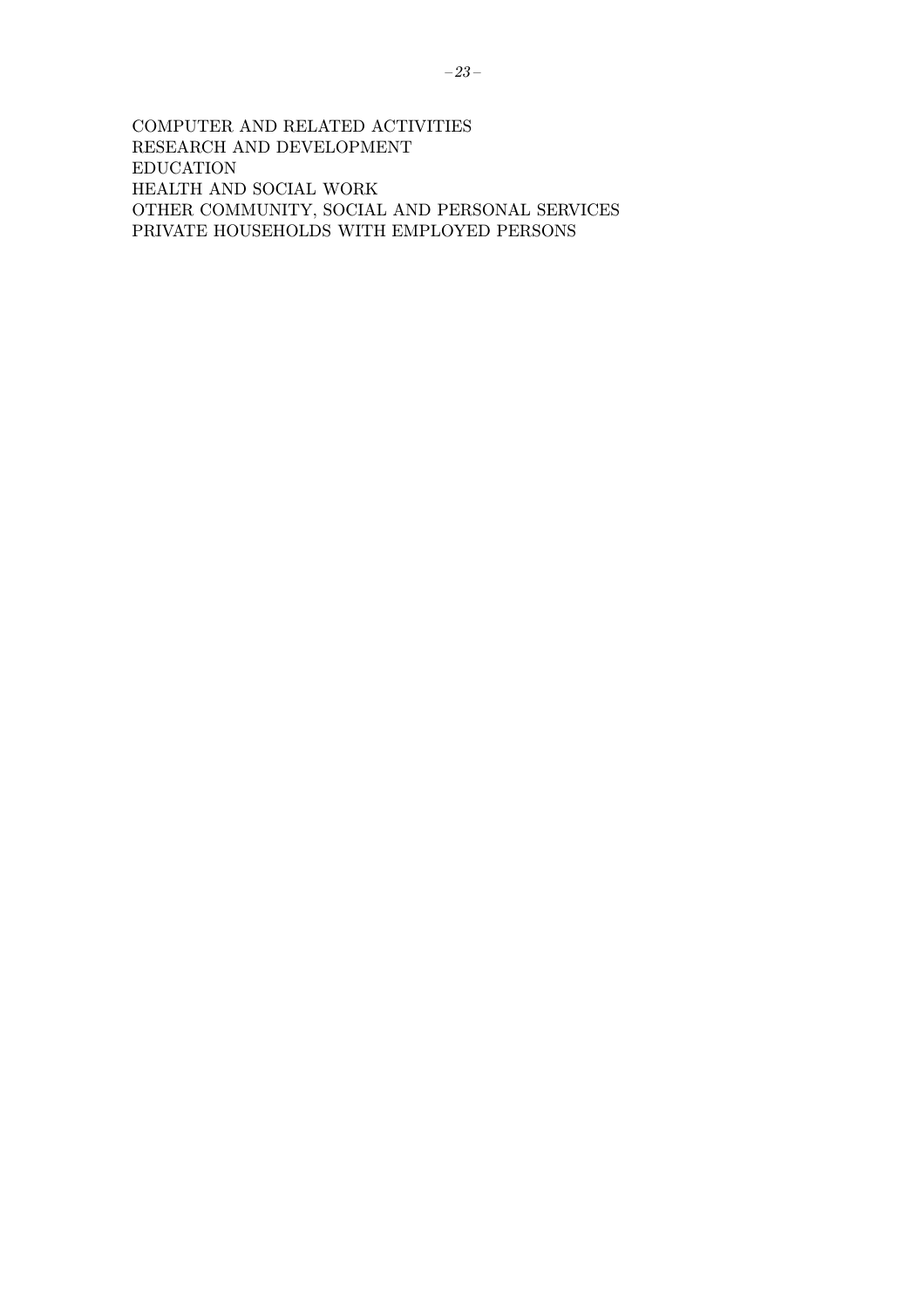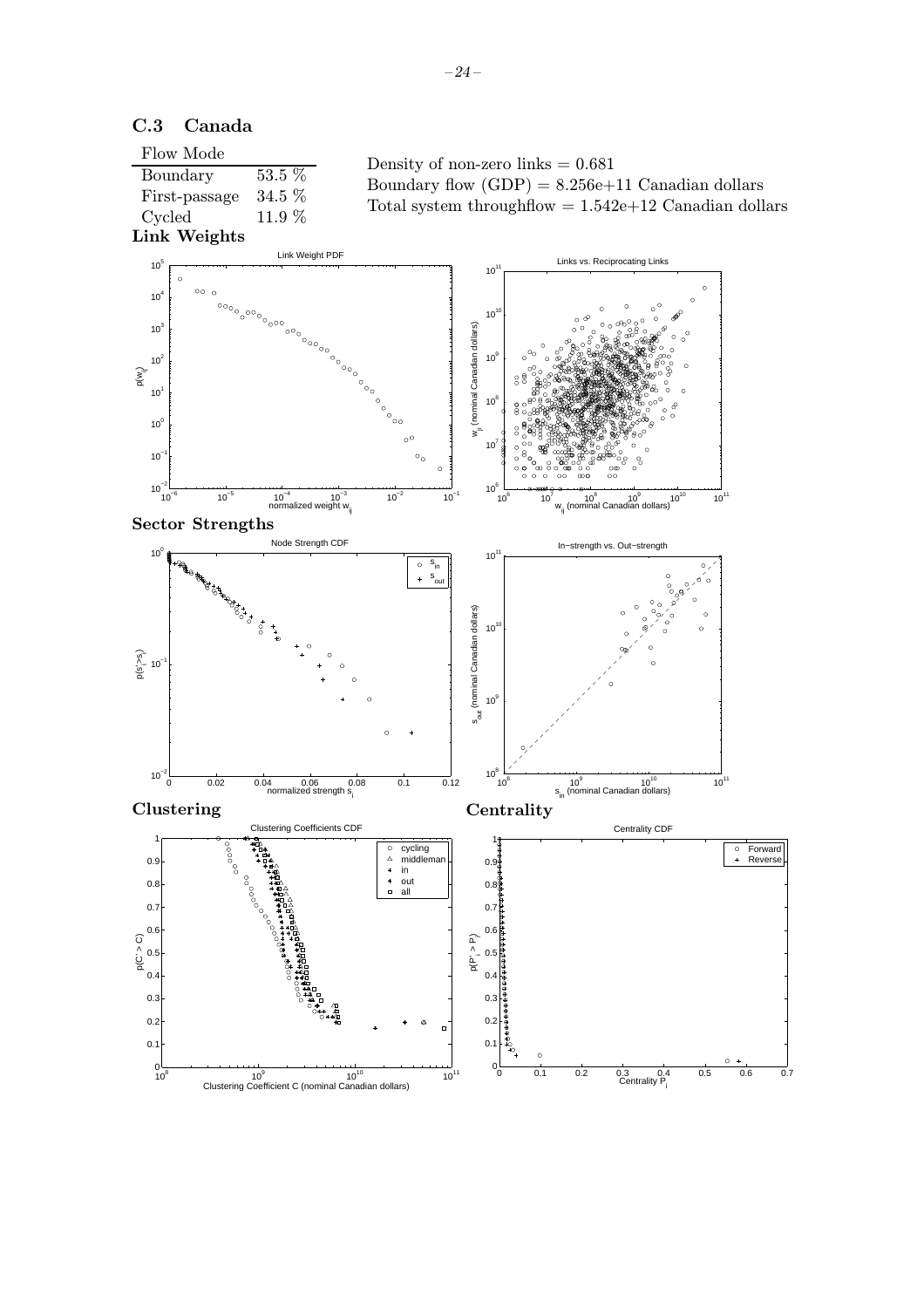Communities

 $Q = 0.22$ 

Group 1

AGRICULTURE, HUNTING, FORESTRY AND FISHING FOOD PRODUCTS, BEVERAGES AND TOBACCO TEXTILES, TEXTILE PRODUCTS, LEATHER AND FOOTWEAR WOOD AND PRODUCTS OF WOOD AND CORK PULP, PAPER, PAPER PRODUCTS, PRINTING AND PUBLISHING CHEMICALS EXCLUDING PHARMACEUTICALS RUBBER AND PLASTICS PRODUCTS MANUFACTURING NEC; RECYCLING HOTELS AND RESTAURANTS

Group 2 MINING AND QUARRYING COKE, REFINED PETROLEUM PRODUCTS AND NUCLEAR FUEL ELECTRICITY, GAS AND WATER SUPPLY

Group 3 OTHER NON-METALLIC MINERAL PRODUCTS IRON & STEEL FABRICATED METAL PRODUCTS, except machinery and equipment MACHINERY AND EQUIPMENT, N.E.C. MOTOR VEHICLES, TRAILERS AND SEMI-TRAILERS AIRCRAFT AND SPACECRAFT RAILROAD EQUIPMENT AND TRANSPORT EQUIPMENT N.E.C. **CONSTRUCTION** 

Group 4

BUILDING AND REPAIRING OF SHIPS AND BOATS PUBLIC ADMIN. AND DEFENCE; COMPULSORY SOCIAL SECURITY HEALTH AND SOCIAL WORK

Group 5 WHOLESALE AND RETAIL TRADE; REPAIRS TRANSPORT AND STORAGE POST AND TELECOMMUNICATIONS FINANCE, INSURANCE COMPUTER AND RELATED ACTIVITIES OTHER BUSINESS ACTIVITIES EDUCATION OTHER COMMUNITY, SOCIAL AND PERSONAL SERVICES

Group 6 OFFICE, ACCOUNTING AND COMPUTING MACHINERY ELECTRICAL MACHINERY AND APPARATUS, NEC RADIO, TELEVISION AND COMMUNICATION EQUIPMENT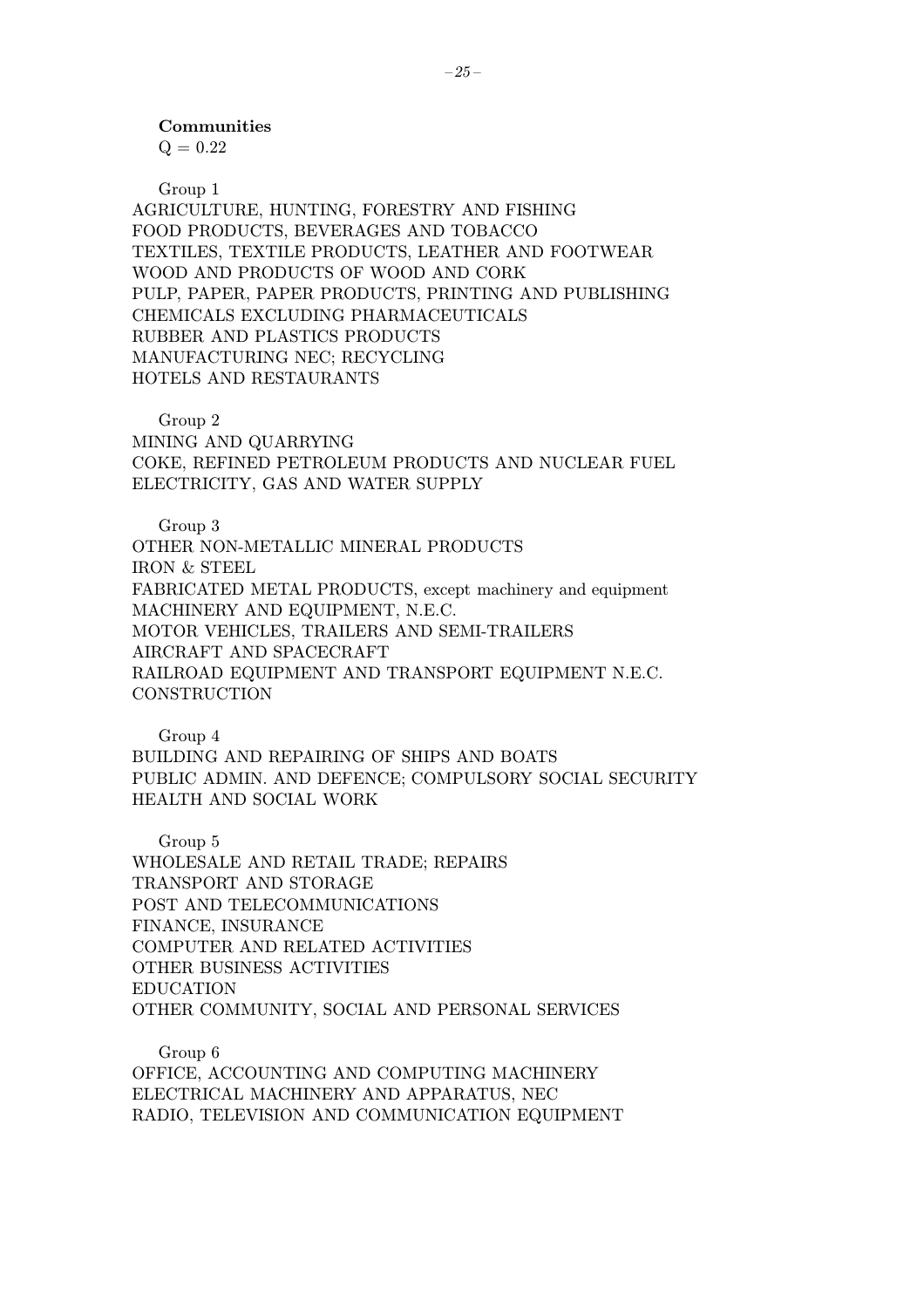Ungrouped Sectors PHARMACEUTICALS NON-FERROUS METALS MEDICAL, PRECISION AND OPTICAL INSTRUMENTS REAL ESTATE ACTIVITIES RENTING OF MACHINERY AND EQUIPMENT RESEARCH AND DEVELOPMENT PRIVATE HOUSEHOLDS WITH EMPLOYED PERSONS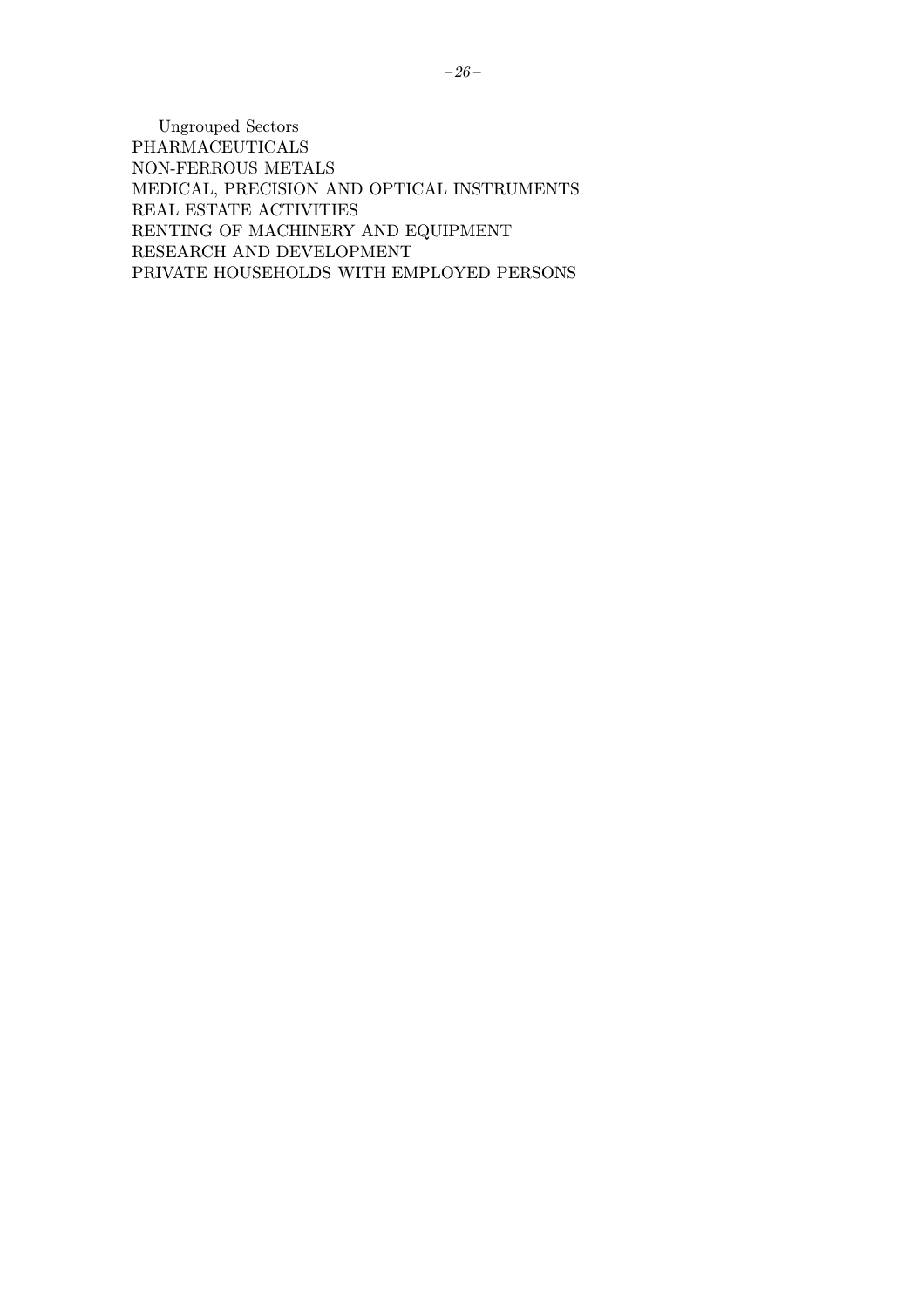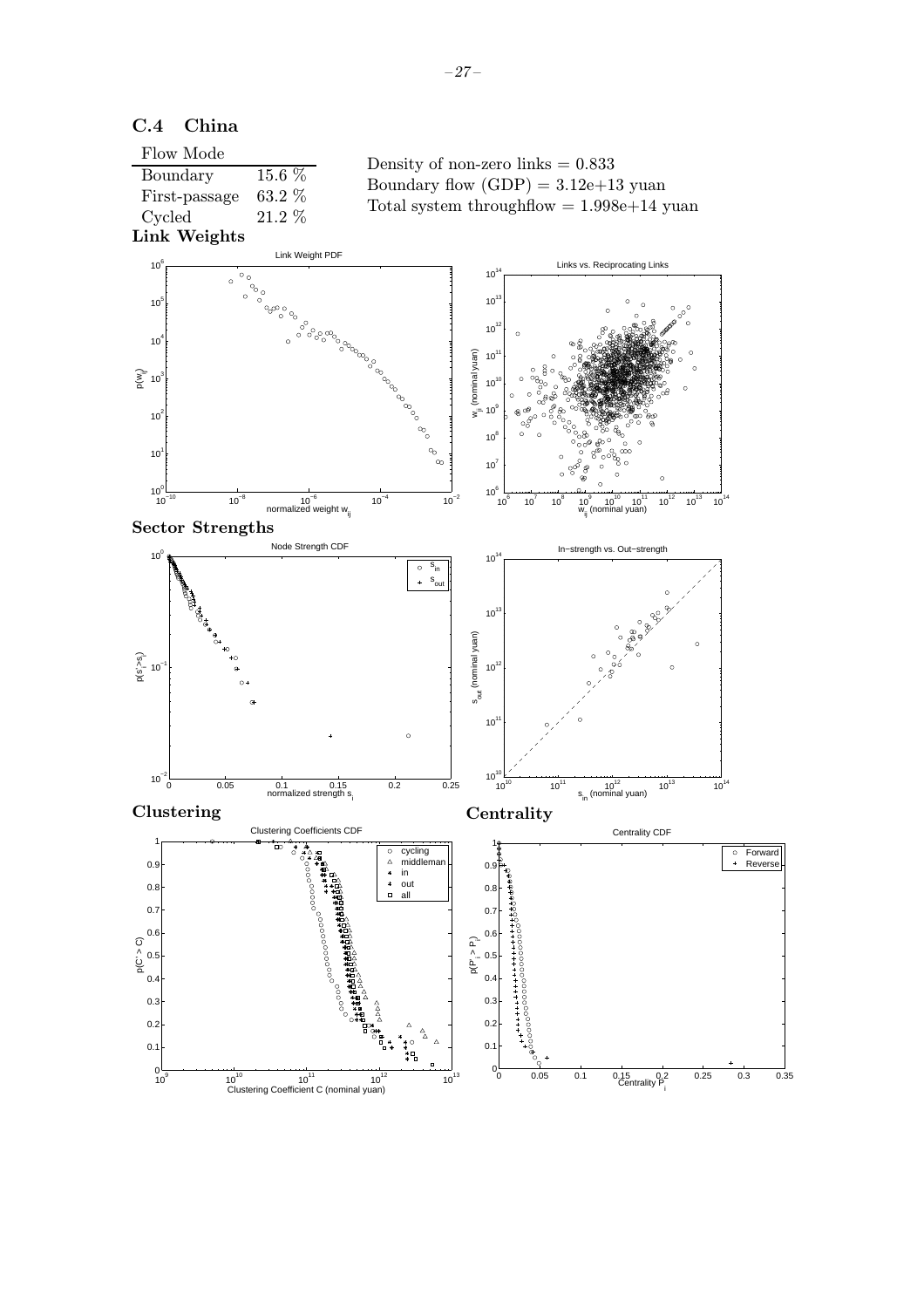Communities

 $Q = 0.267$ 

Group 1 AGRICULTURE, HUNTING, FORESTRY AND FISHING FOOD PRODUCTS, BEVERAGES AND TOBACCO TEXTILES, TEXTILE PRODUCTS, LEATHER AND FOOTWEAR HOTELS AND RESTAURANTS REAL ESTATE ACTIVITIES OTHER COMMUNITY, SOCIAL AND PERSONAL SERVICES

Group 2

CHEMICALS EXCLUDING PHARMACEUTICALS RUBBER AND PLASTICS PRODUCTS

Group 3

MINING AND QUARRYING COKE, REFINED PETROLEUM PRODUCTS AND NUCLEAR FUEL OTHER NON-METALLIC MINERAL PRODUCTS IRON & STEEL NON-FERROUS METALS FABRICATED METAL PRODUCTS, except machinery and equipment MACHINERY AND EQUIPMENT, N.E.C. ELECTRICAL MACHINERY AND APPARATUS, NEC RADIO, TELEVISION AND COMMUNICATION EQUIPMENT MEDICAL, PRECISION AND OPTICAL INSTRUMENTS MOTOR VEHICLES, TRAILERS AND SEMI-TRAILERS BUILDING AND REPAIRING OF SHIPS AND BOATS AIRCRAFT AND SPACECRAFT RAILROAD EQUIPMENT AND TRANSPORT EQUIPMENT N.E.C. ELECTRICITY, GAS AND WATER SUPPLY **CONSTRUCTION** TRANSPORT AND STORAGE POST AND TELECOMMUNICATIONS RESEARCH AND DEVELOPMENT

Group 4 WOOD AND PRODUCTS OF WOOD AND CORK PULP, PAPER, PAPER PRODUCTS, PRINTING AND PUBLISHING PHARMACEUTICALS OFFICE, ACCOUNTING AND COMPUTING MACHINERY MANUFACTURING NEC; RECYCLING WHOLESALE AND RETAIL TRADE; REPAIRS FINANCE, INSURANCE OTHER BUSINESS ACTIVITIES PUBLIC ADMIN. AND DEFENCE; COMPULSORY SOCIAL SECURITY EDUCATION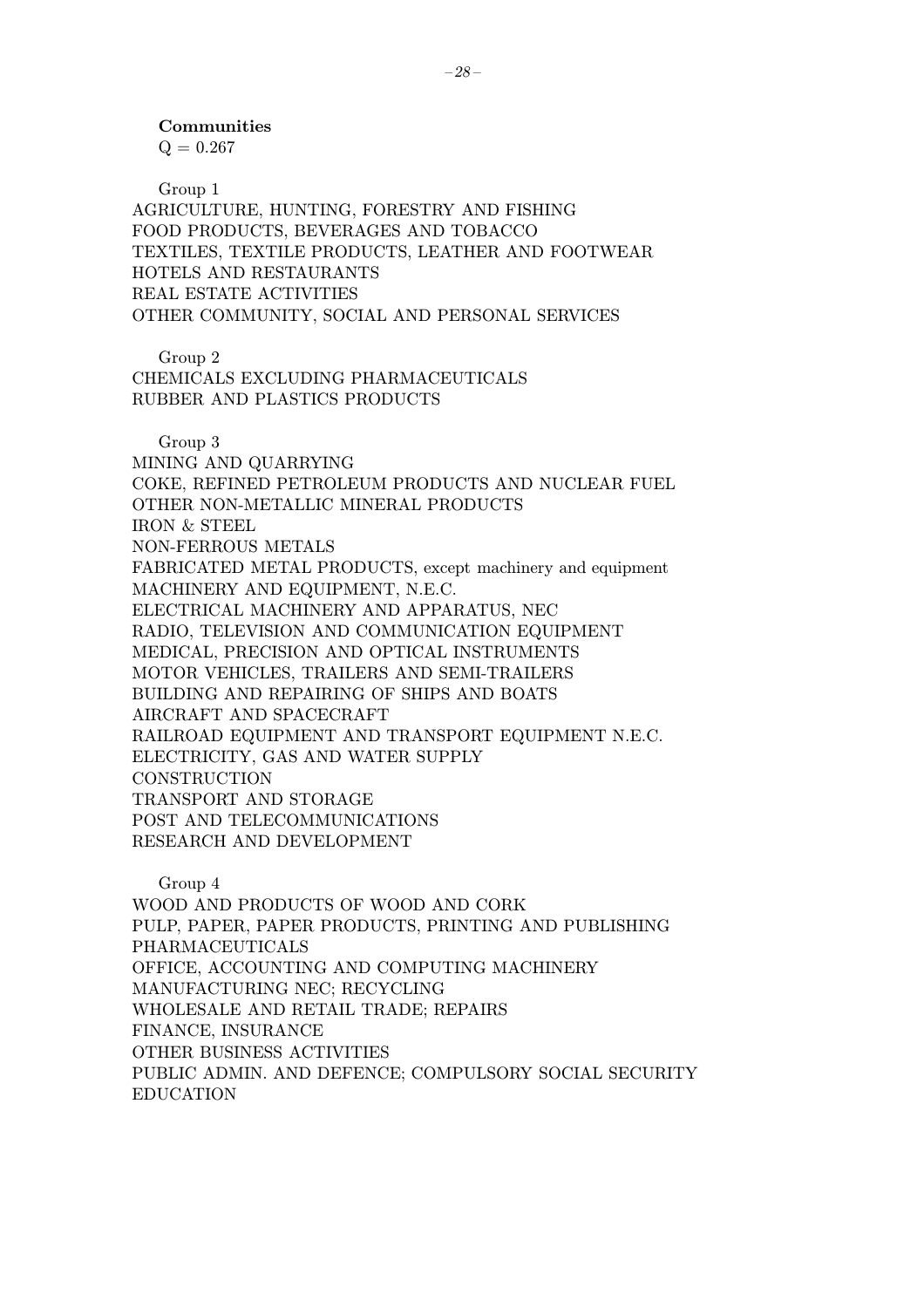Ungrouped Sectors

RENTING OF MACHINERY AND EQUIPMENTCOMPUTER AND RELATED AC-TIVITIESHEALTH AND SOCIAL WORKPRIVATE HOUSEHOLDS WITH EMPLOYED PERSONS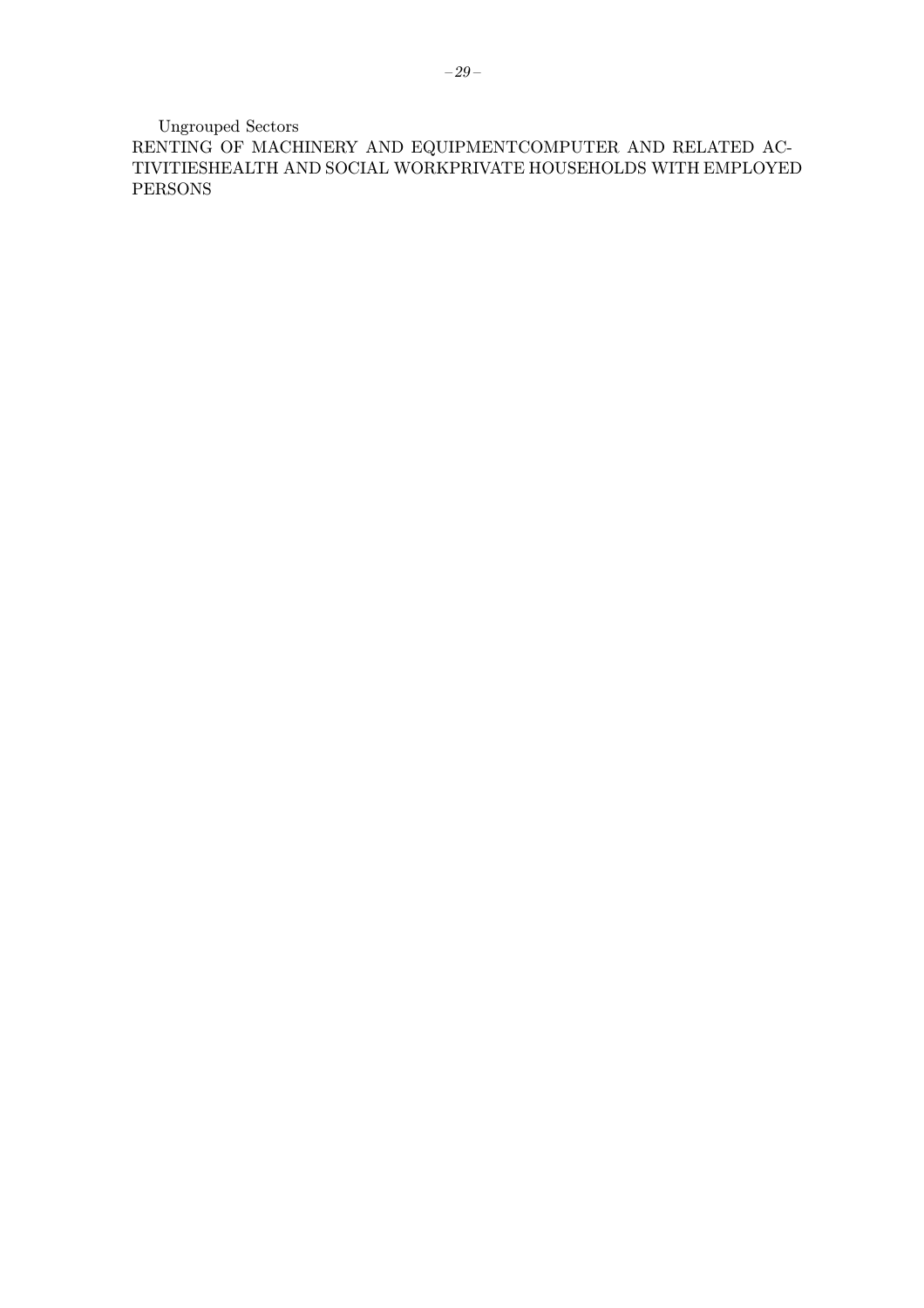

### C.5 Czech Republic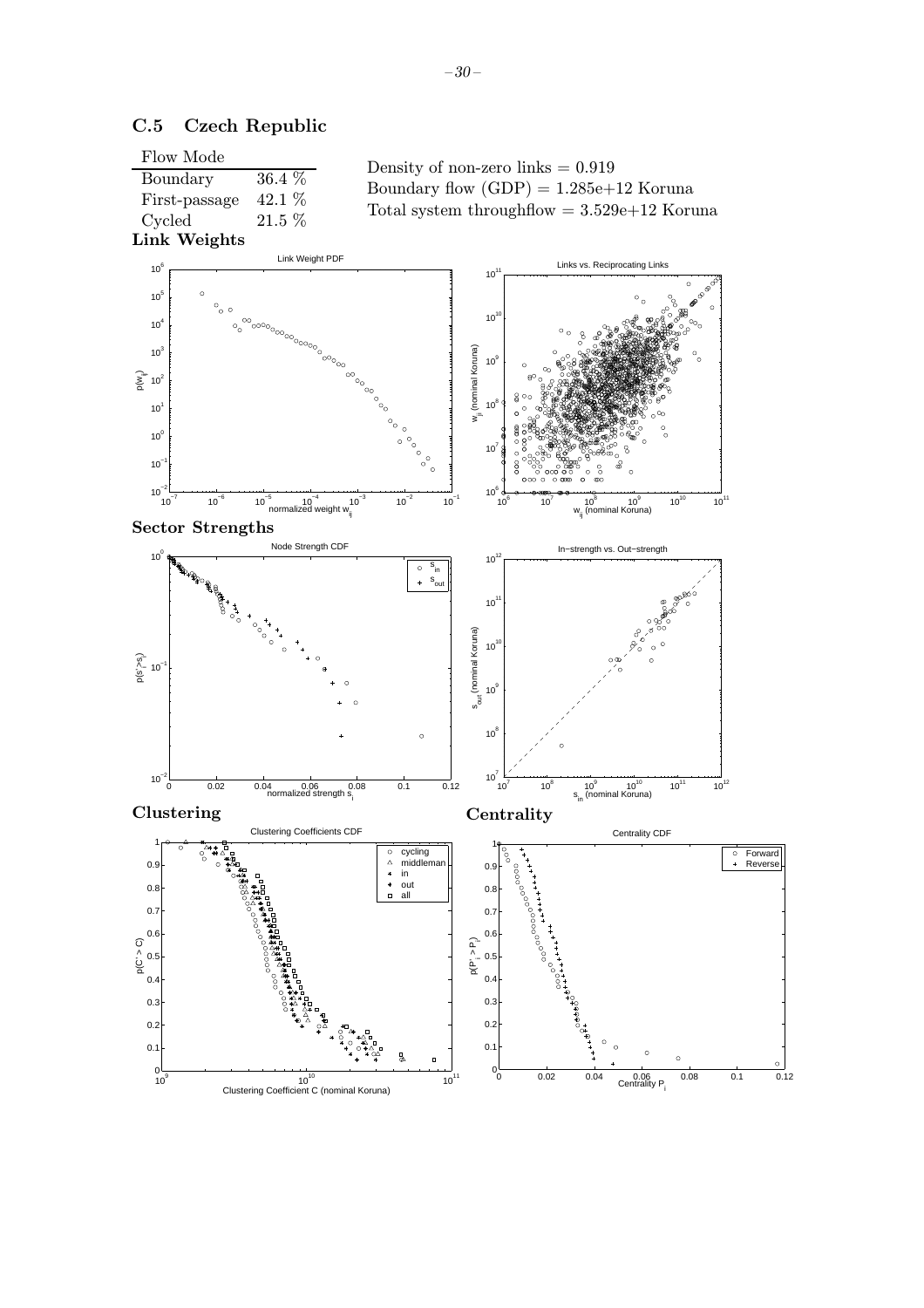#### Communities

 $Q = 0.198$ 

Group 1

TEXTILES, TEXTILE PRODUCTS, LEATHER AND FOOTWEAR WOOD AND PRODUCTS OF WOOD AND CORK PULP, PAPER, PAPER PRODUCTS, PRINTING AND PUBLISHING CHEMICALS EXCLUDING PHARMACEUTICALS RUBBER AND PLASTICS PRODUCTS MANUFACTURING NEC; RECYCLING

Group 2

MINING AND QUARRYING COKE, REFINED PETROLEUM PRODUCTS AND NUCLEAR FUEL ELECTRICITY, GAS AND WATER SUPPLY

Group 3

OTHER NON-METALLIC MINERAL PRODUCTS OFFICE, ACCOUNTING AND COMPUTING MACHINERY RADIO, TELEVISION AND COMMUNICATION EQUIPMENT RAILROAD EQUIPMENT AND TRANSPORT EQUIPMENT N.E.C. **CONSTRUCTION** WHOLESALE AND RETAIL TRADE; REPAIRS TRANSPORT AND STORAGE POST AND TELECOMMUNICATIONS FINANCE, INSURANCE REAL ESTATE ACTIVITIES RENTING OF MACHINERY AND EQUIPMENT COMPUTER AND RELATED ACTIVITIES OTHER BUSINESS ACTIVITIES PUBLIC ADMIN. AND DEFENCE; COMPULSORY SOCIAL SECURITY EDUCATION OTHER COMMUNITY, SOCIAL AND PERSONAL SERVICES

Group 4 IRON & STEEL NON-FERROUS METALS FABRICATED METAL PRODUCTS, except machinery and equipment MACHINERY AND EQUIPMENT, N.E.C. ELECTRICAL MACHINERY AND APPARATUS, NEC MOTOR VEHICLES, TRAILERS AND SEMI-TRAILERS BUILDING AND REPAIRING OF SHIPS AND BOATS AIRCRAFT AND SPACECRAFT RESEARCH AND DEVELOPMENT

Group 5 AGRICULTURE, HUNTING, FORESTRY AND FISHING FOOD PRODUCTS, BEVERAGES AND TOBACCO PHARMACEUTICALS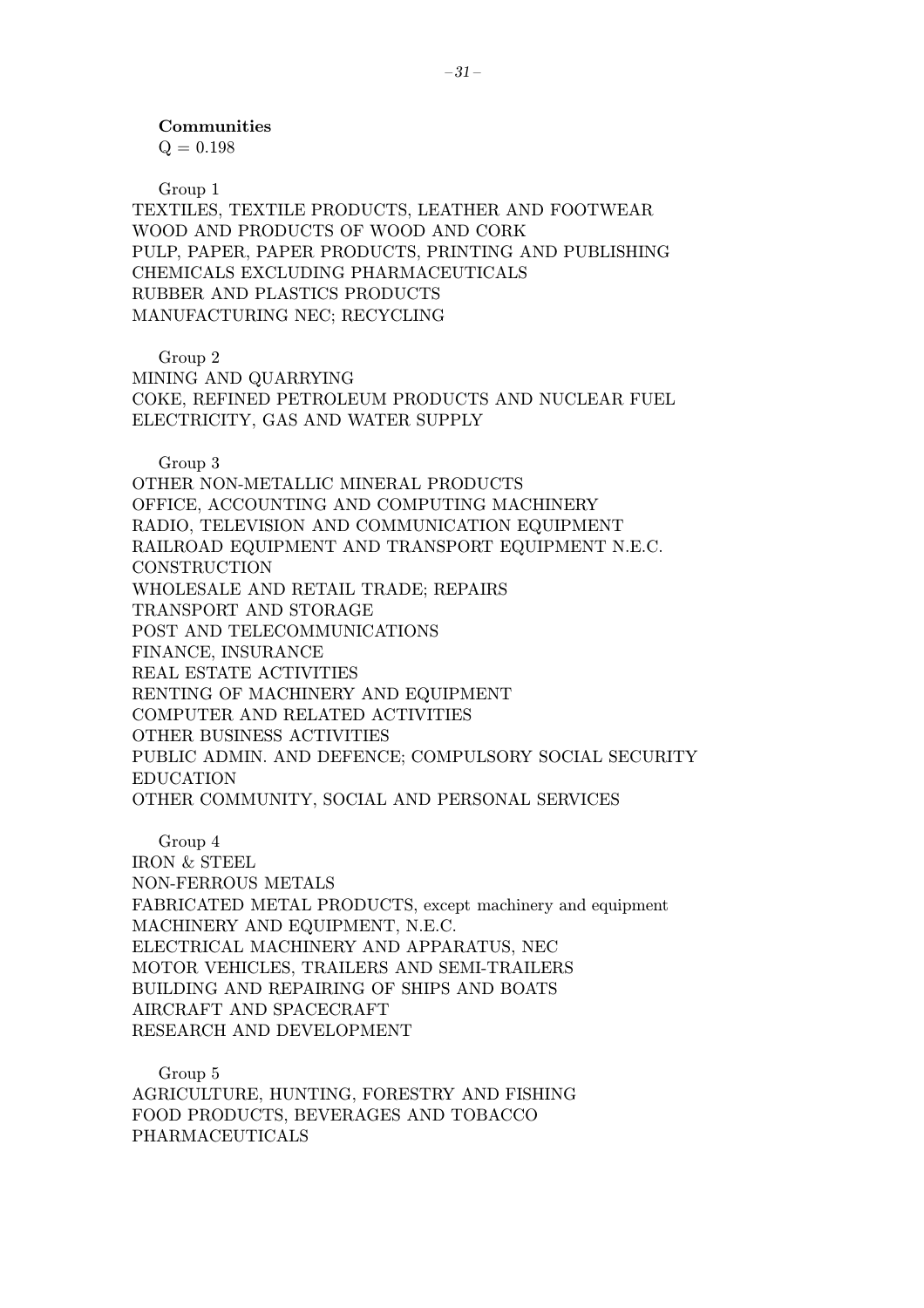# MEDICAL, PRECISION AND OPTICAL INSTRUMENTS HOTELS AND RESTAURANTS HEALTH AND SOCIAL WORK

Ungrouped Sectors PRIVATE HOUSEHOLDS WITH EMPLOYED PERSONS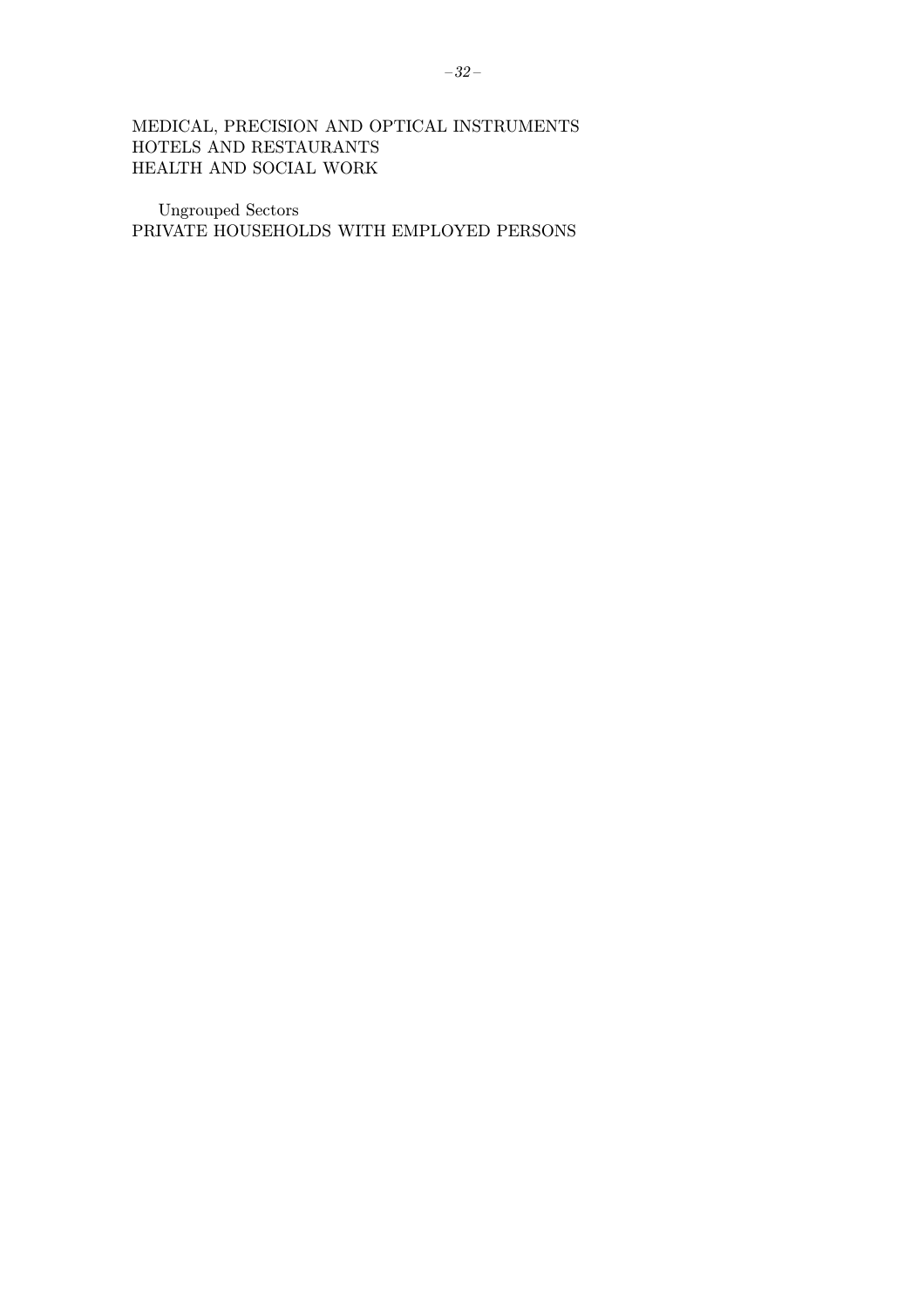

### C.6 Germany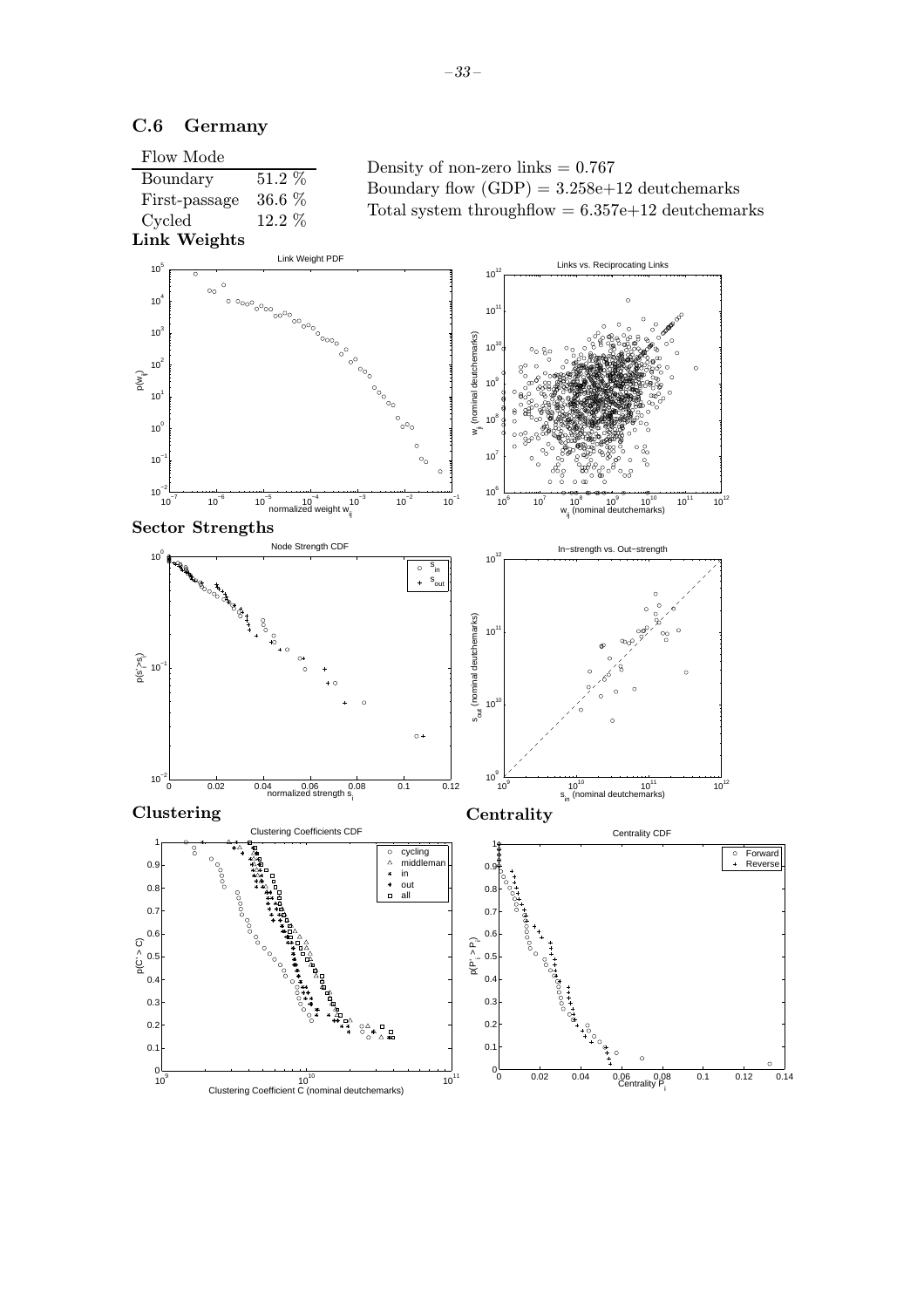$Q = 0.253$ 

Group 1 OFFICE, ACCOUNTING AND COMPUTING MACHINERY COMPUTER AND RELATED ACTIVITIES RESEARCH AND DEVELOPMENT EDUCATION

Group 2

PULP, PAPER, PAPER PRODUCTS, PRINTING AND PUBLISHING WHOLESALE AND RETAIL TRADE; REPAIRS TRANSPORT AND STORAGE POST AND TELECOMMUNICATIONS FINANCE, INSURANCE REAL ESTATE ACTIVITIES RENTING OF MACHINERY AND EQUIPMENT OTHER BUSINESS ACTIVITIES OTHER COMMUNITY, SOCIAL AND PERSONAL SERVICES

Group 3

TEXTILES, TEXTILE PRODUCTS, LEATHER AND FOOTWEAR WOOD AND PRODUCTS OF WOOD AND CORK CHEMICALS EXCLUDING PHARMACEUTICALS RUBBER AND PLASTICS PRODUCTS OTHER NON-METALLIC MINERAL PRODUCTS IRON & STEEL FABRICATED METAL PRODUCTS, except machinery and equipment MACHINERY AND EQUIPMENT, N.E.C. ELECTRICAL MACHINERY AND APPARATUS, NEC RADIO, TELEVISION AND COMMUNICATION EQUIPMENT MOTOR VEHICLES, TRAILERS AND SEMI-TRAILERS BUILDING AND REPAIRING OF SHIPS AND BOATS MANUFACTURING NEC; RECYCLING **CONSTRUCTION** 

Group 4

AGRICULTURE, HUNTING, FORESTRY AND FISHING FOOD PRODUCTS, BEVERAGES AND TOBACCO HOTELS AND RESTAURANTS

Group 5

MINING AND QUARRYING COKE, REFINED PETROLEUM PRODUCTS AND NUCLEAR FUEL ELECTRICITY, GAS AND WATER SUPPLY

Group 6 MEDICAL, PRECISION AND OPTICAL INSTRUMENTS PUBLIC ADMIN. AND DEFENCE; COMPULSORY SOCIAL SECURITY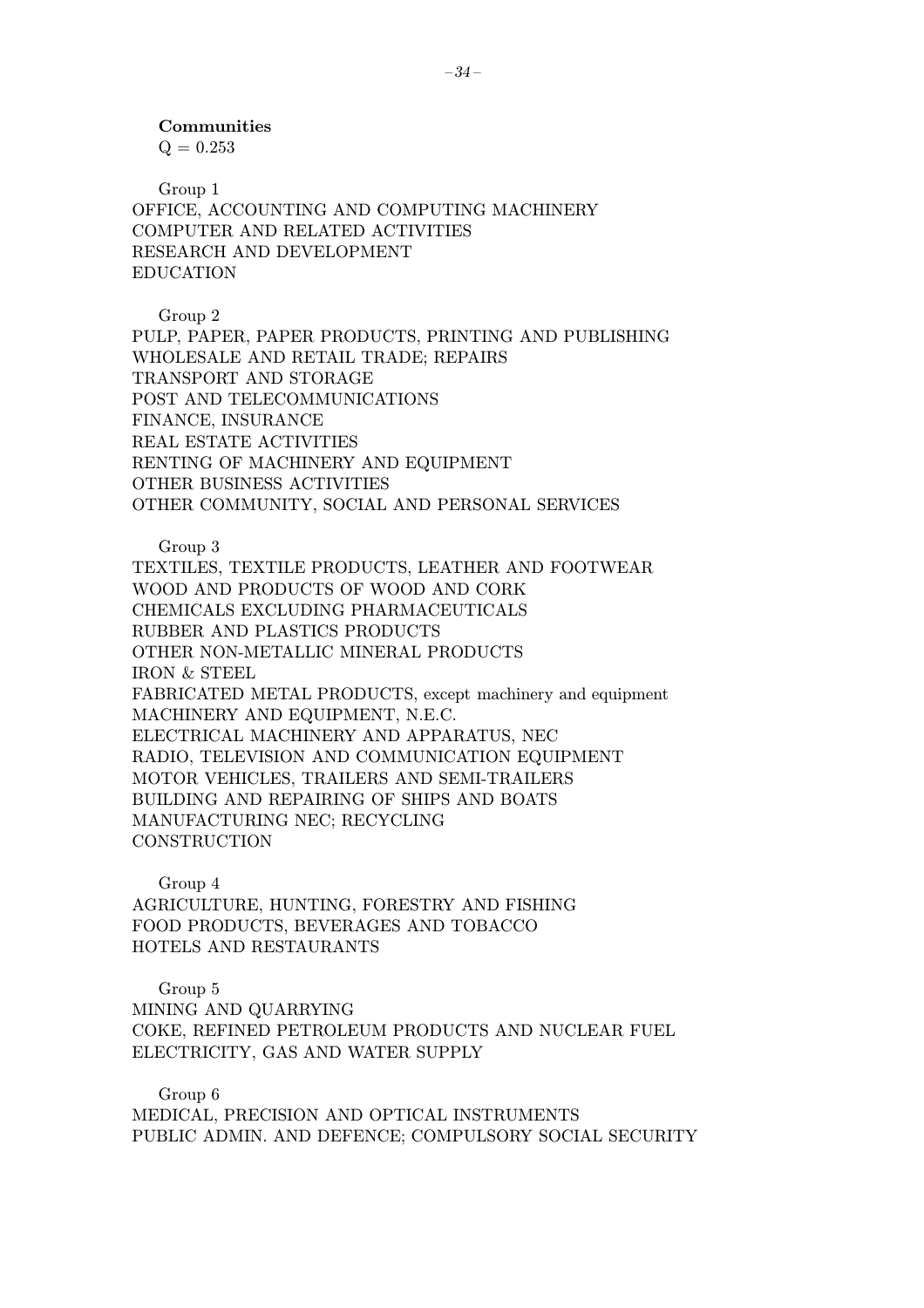HEALTH AND SOCIAL WORK

Ungrouped Sectors PHARMACEUTICALS NON-FERROUS METALS AIRCRAFT AND SPACECRAFT RAILROAD EQUIPMENT AND TRANSPORT EQUIPMENT N.E.C. PRIVATE HOUSEHOLDS WITH EMPLOYED PERSONS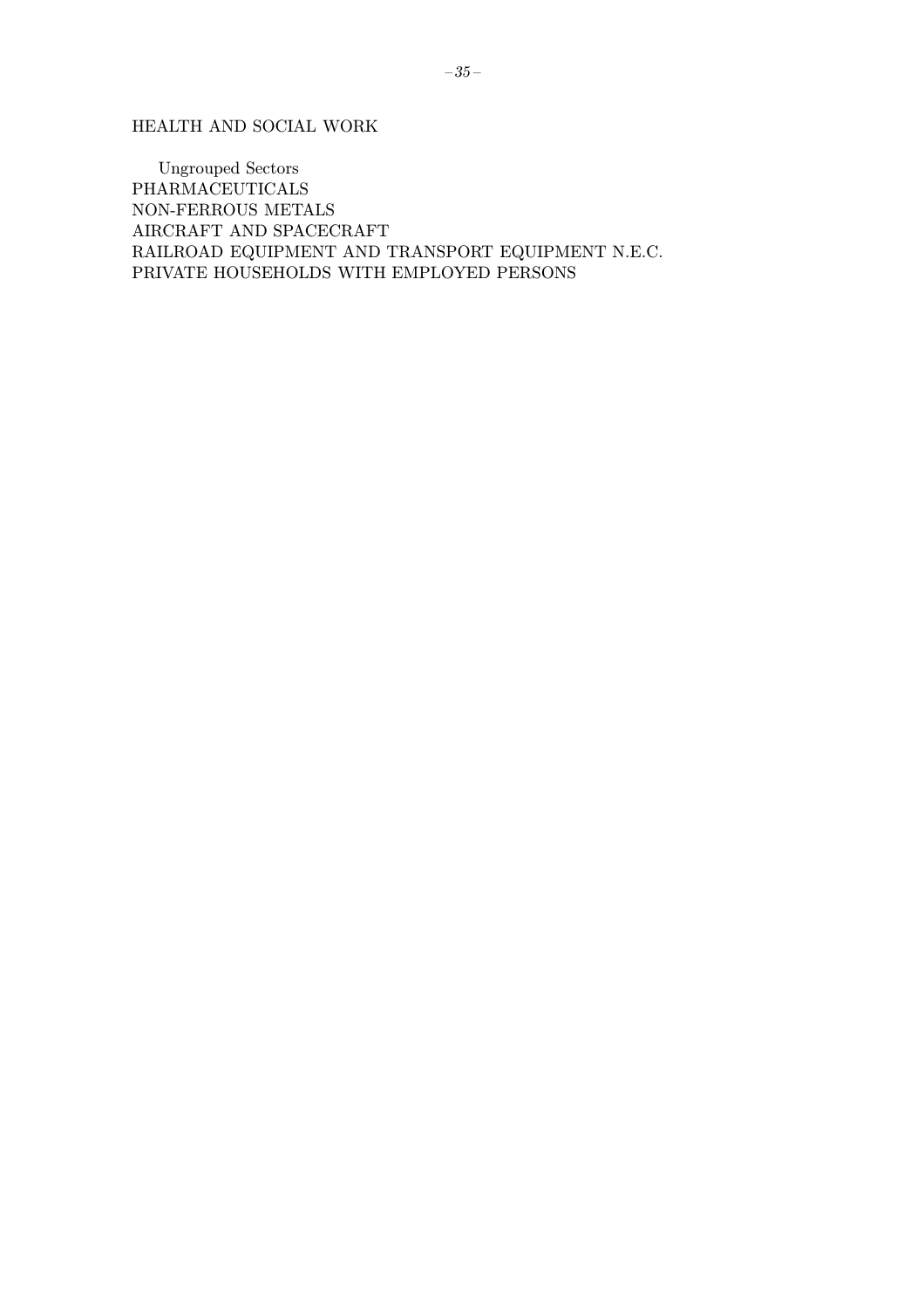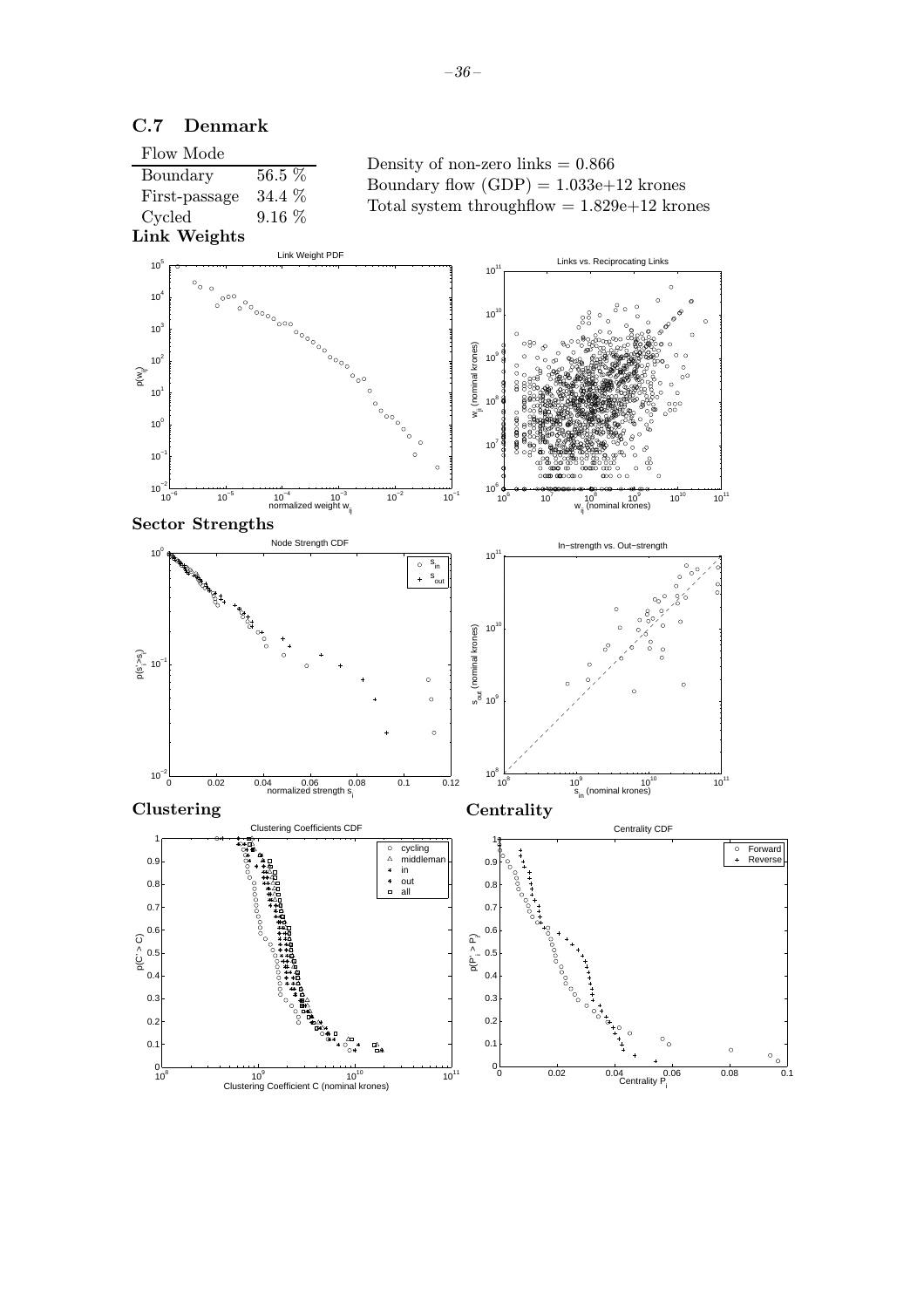$Q = 0.238$ 

Group 1

PULP, PAPER, PAPER PRODUCTS, PRINTING AND PUBLISHING RAILROAD EQUIPMENT AND TRANSPORT EQUIPMENT N.E.C. POST AND TELECOMMUNICATIONS FINANCE, INSURANCE REAL ESTATE ACTIVITIES RENTING OF MACHINERY AND EQUIPMENT COMPUTER AND RELATED ACTIVITIES RESEARCH AND DEVELOPMENT OTHER BUSINESS ACTIVITIES PUBLIC ADMIN. AND DEFENCE; COMPULSORY SOCIAL SECURITY EDUCATION HEALTH AND SOCIAL WORK OTHER COMMUNITY, SOCIAL AND PERSONAL SERVICES

Group 2

AGRICULTURE, HUNTING, FORESTRY AND FISHING FOOD PRODUCTS, BEVERAGES AND TOBACCO CHEMICALS EXCLUDING PHARMACEUTICALS PHARMACEUTICALS HOTELS AND RESTAURANTS

Group 3

MINING AND QUARRYING COKE, REFINED PETROLEUM PRODUCTS AND NUCLEAR FUEL ELECTRICITY, GAS AND WATER SUPPLY

Group 4

MOTOR VEHICLES, TRAILERS AND SEMI-TRAILERS WHOLESALE AND RETAIL TRADE; REPAIRS TRANSPORT AND STORAGE

Group 5 TEXTILES, TEXTILE PRODUCTS, LEATHER AND FOOTWEAR WOOD AND PRODUCTS OF WOOD AND CORK RUBBER AND PLASTICS PRODUCTS OTHER NON-METALLIC MINERAL PRODUCTS IRON & STEEL NON-FERROUS METALS FABRICATED METAL PRODUCTS, except machinery and equipment MACHINERY AND EQUIPMENT, N.E.C. OFFICE, ACCOUNTING AND COMPUTING MACHINERY ELECTRICAL MACHINERY AND APPARATUS, NEC RADIO, TELEVISION AND COMMUNICATION EQUIPMENT MEDICAL, PRECISION AND OPTICAL INSTRUMENTS BUILDING AND REPAIRING OF SHIPS AND BOATS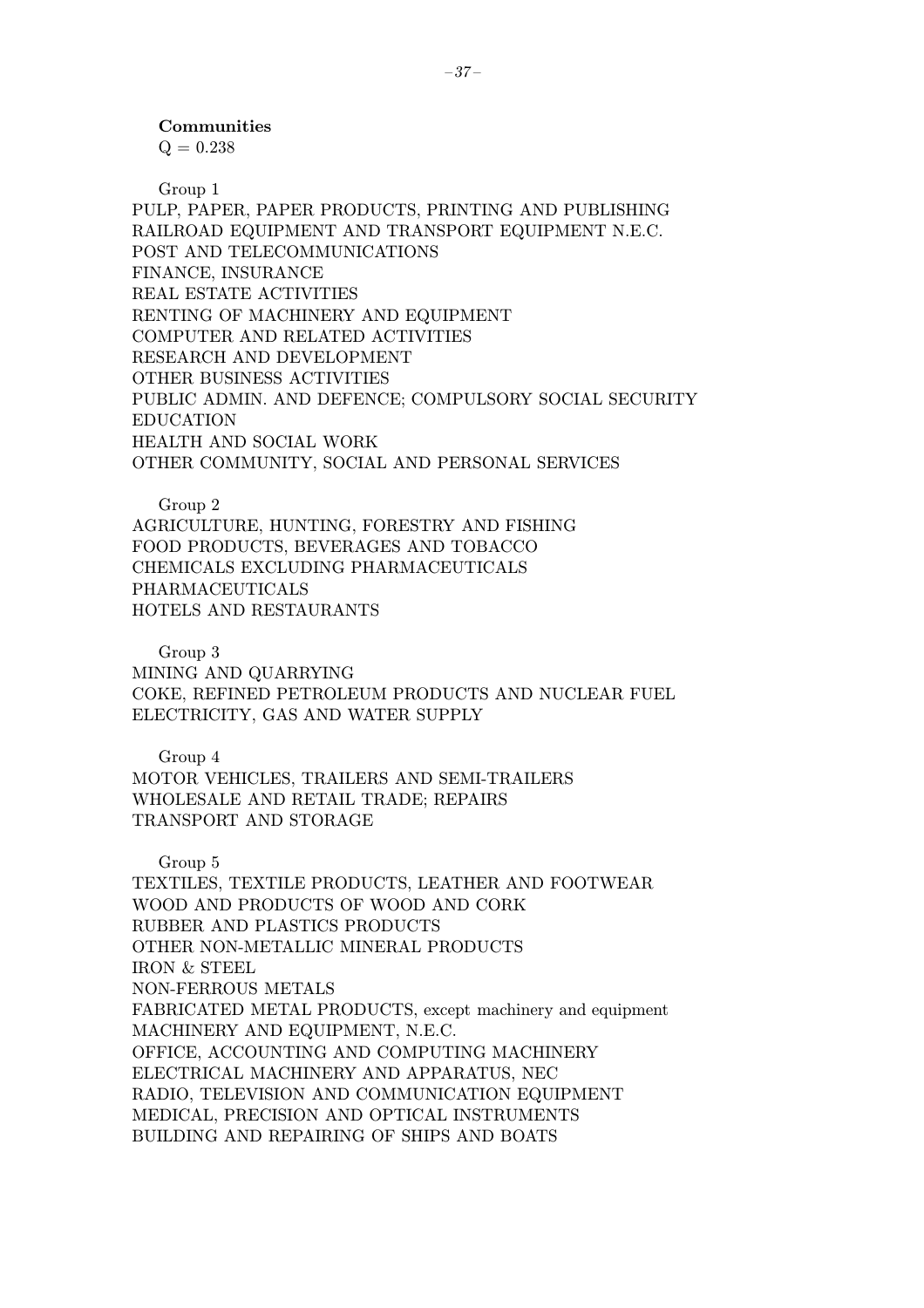MANUFACTURING NEC; RECYCLING  $$ 

**Ungrouped Sectors** AIRCRAFT AND SPACECRAFT PRIVATE HOUSEHOLDS WITH EMPLOYED PERSONS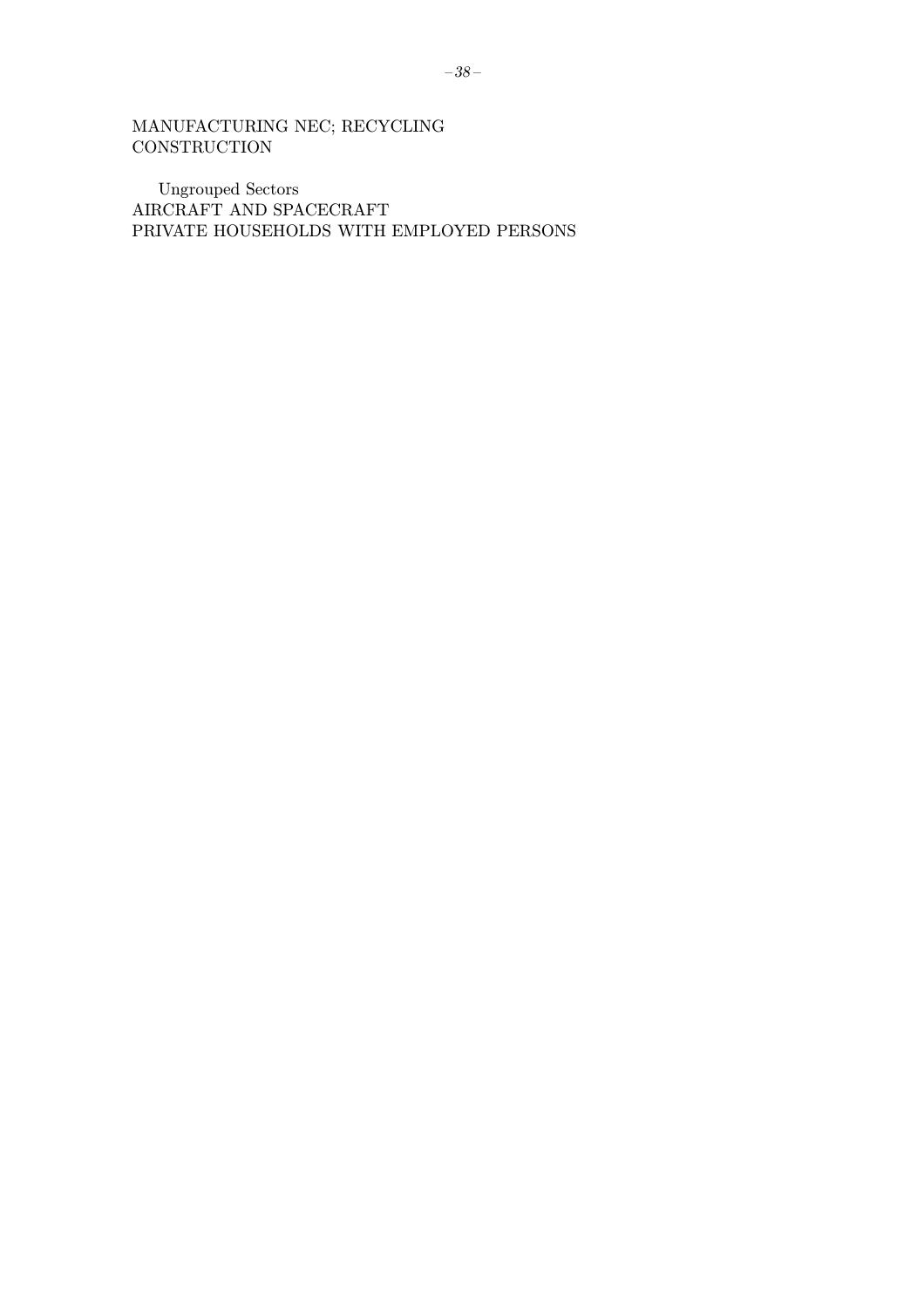

 $\alpha$ .

<sup>0</sup> 0.02 0.04 0.06 0.08 0.1 0.12 0.14 0.16 0.18 <sup>0</sup>

Forward Reverse

 $0.08$  0.1<br>Centrality P

 $10^{10}$ <br>  $10^{11}$ <br>
Clustering Coefficient C (nominal pesetas)<br>
Clustering Coefficient C (nominal pesetas)

0.1

# C.8 Spain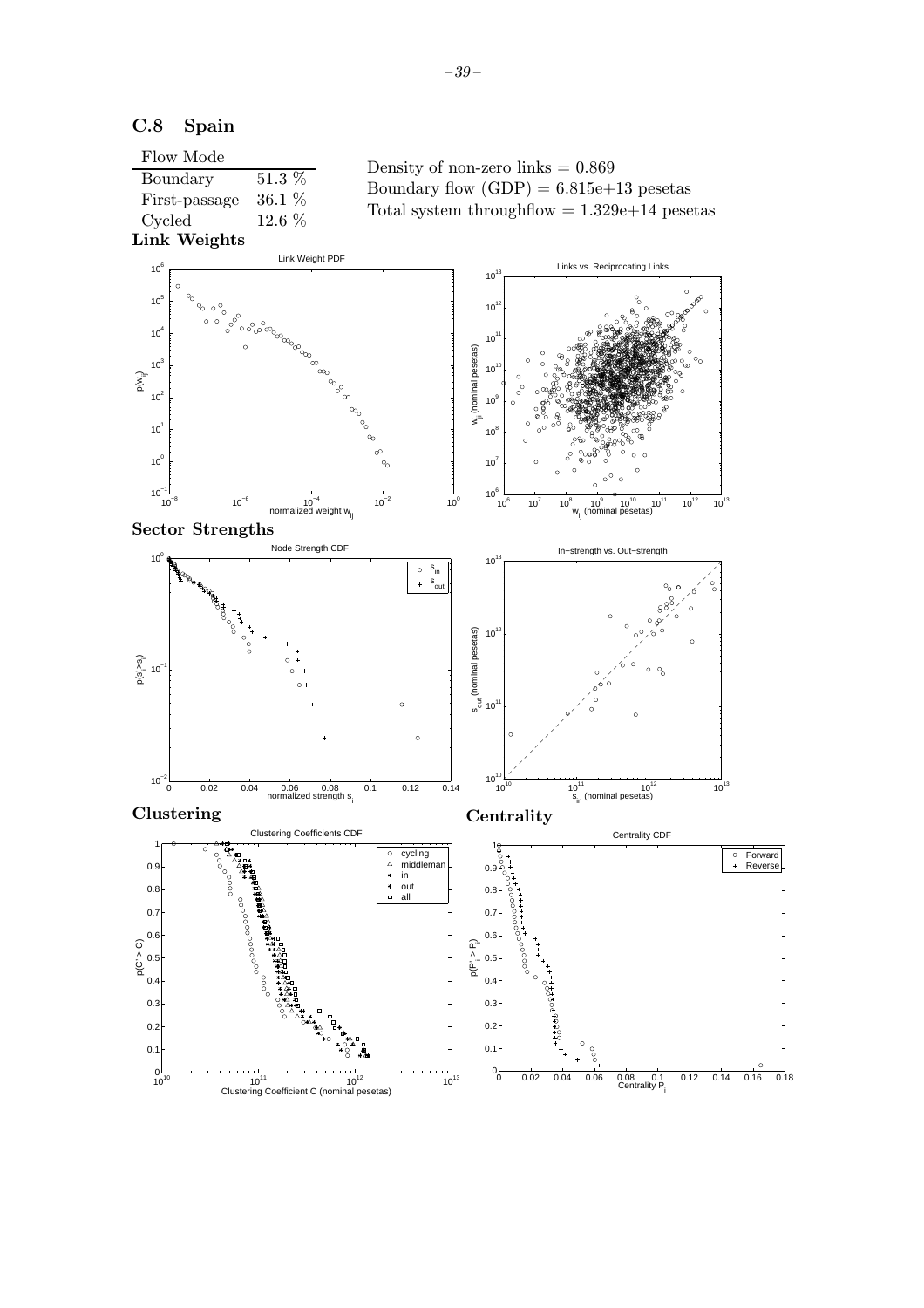$Q = 0.265$ 

Group 1

WOOD AND PRODUCTS OF WOOD AND CORK PULP, PAPER, PAPER PRODUCTS, PRINTING AND PUBLISHING OTHER NON-METALLIC MINERAL PRODUCTS OFFICE, ACCOUNTING AND COMPUTING MACHINERY MANUFACTURING NEC; RECYCLING **CONSTRUCTION** WHOLESALE AND RETAIL TRADE; REPAIRS TRANSPORT AND STORAGE POST AND TELECOMMUNICATIONS FINANCE, INSURANCE REAL ESTATE ACTIVITIES RENTING OF MACHINERY AND EQUIPMENT COMPUTER AND RELATED ACTIVITIES OTHER BUSINESS ACTIVITIES PUBLIC ADMIN. AND DEFENCE; COMPULSORY SOCIAL SECURITY EDUCATION OTHER COMMUNITY, SOCIAL AND PERSONAL SERVICES

Group 2

AGRICULTURE, HUNTING, FORESTRY AND FISHING FOOD PRODUCTS, BEVERAGES AND TOBACCO HOTELS AND RESTAURANTS

Group 3

TEXTILES, TEXTILE PRODUCTS, LEATHER AND FOOTWEAR CHEMICALS EXCLUDING PHARMACEUTICALS RUBBER AND PLASTICS PRODUCTS IRON & STEEL FABRICATED METAL PRODUCTS, except machinery and equipment MACHINERY AND EQUIPMENT, N.E.C. ELECTRICAL MACHINERY AND APPARATUS, NEC RADIO, TELEVISION AND COMMUNICATION EQUIPMENT MOTOR VEHICLES, TRAILERS AND SEMI-TRAILERS BUILDING AND REPAIRING OF SHIPS AND BOATS AIRCRAFT AND SPACECRAFT RAILROAD EQUIPMENT AND TRANSPORT EQUIPMENT N.E.C. RESEARCH AND DEVELOPMENT

Group 4 PHARMACEUTICALS MEDICAL, PRECISION AND OPTICAL INSTRUMENTS HEALTH AND SOCIAL WORK

Group 5 MINING AND QUARRYING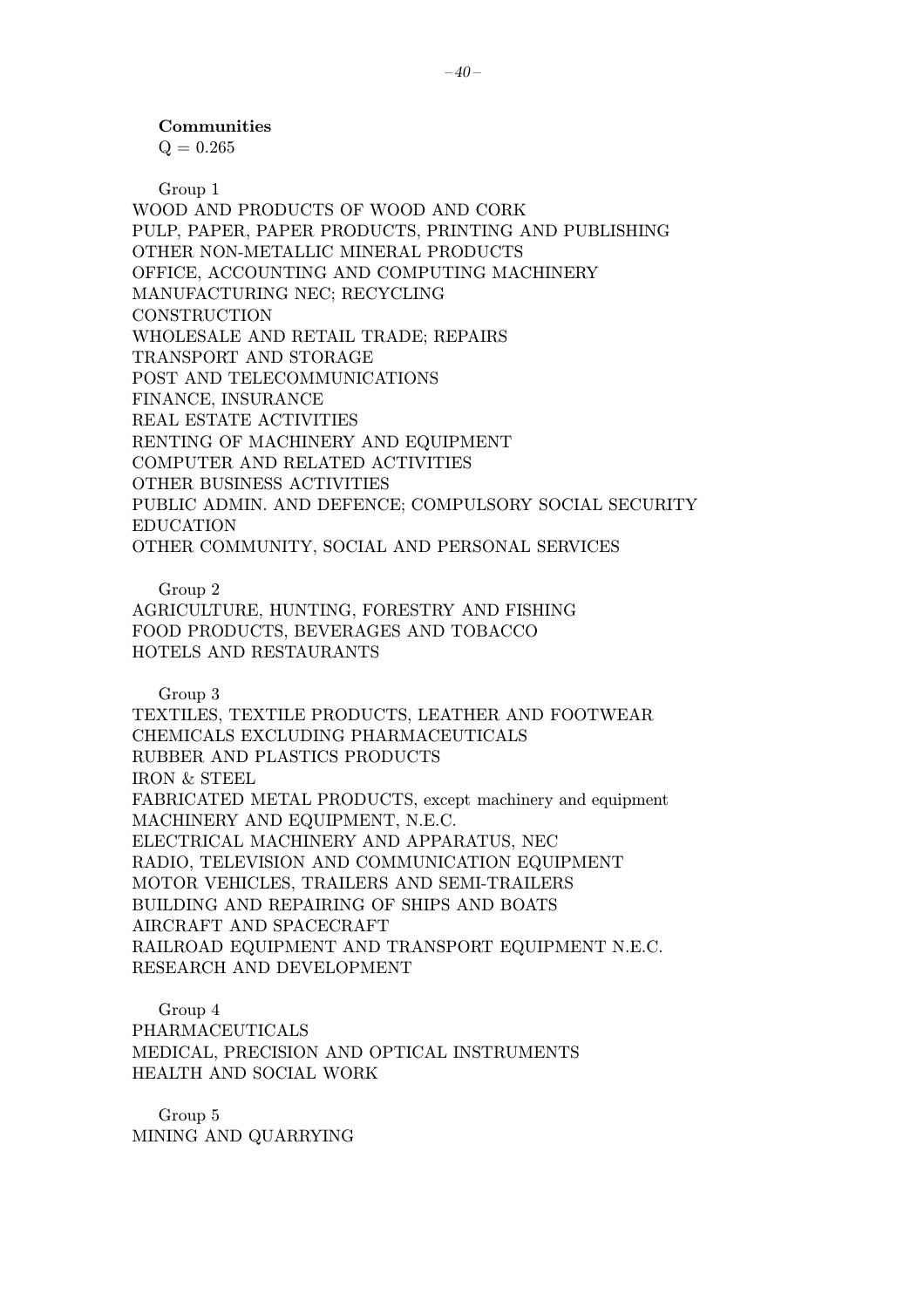COKE, REFINED PETROLEUM PRODUCTS AND NUCLEAR FUEL ELECTRICITY, GAS AND WATER SUPPLY

**Ungrouped Sectors** NON-FERROUS METALS PRIVATE HOUSEHOLDS WITH EMPLOYED PERSONS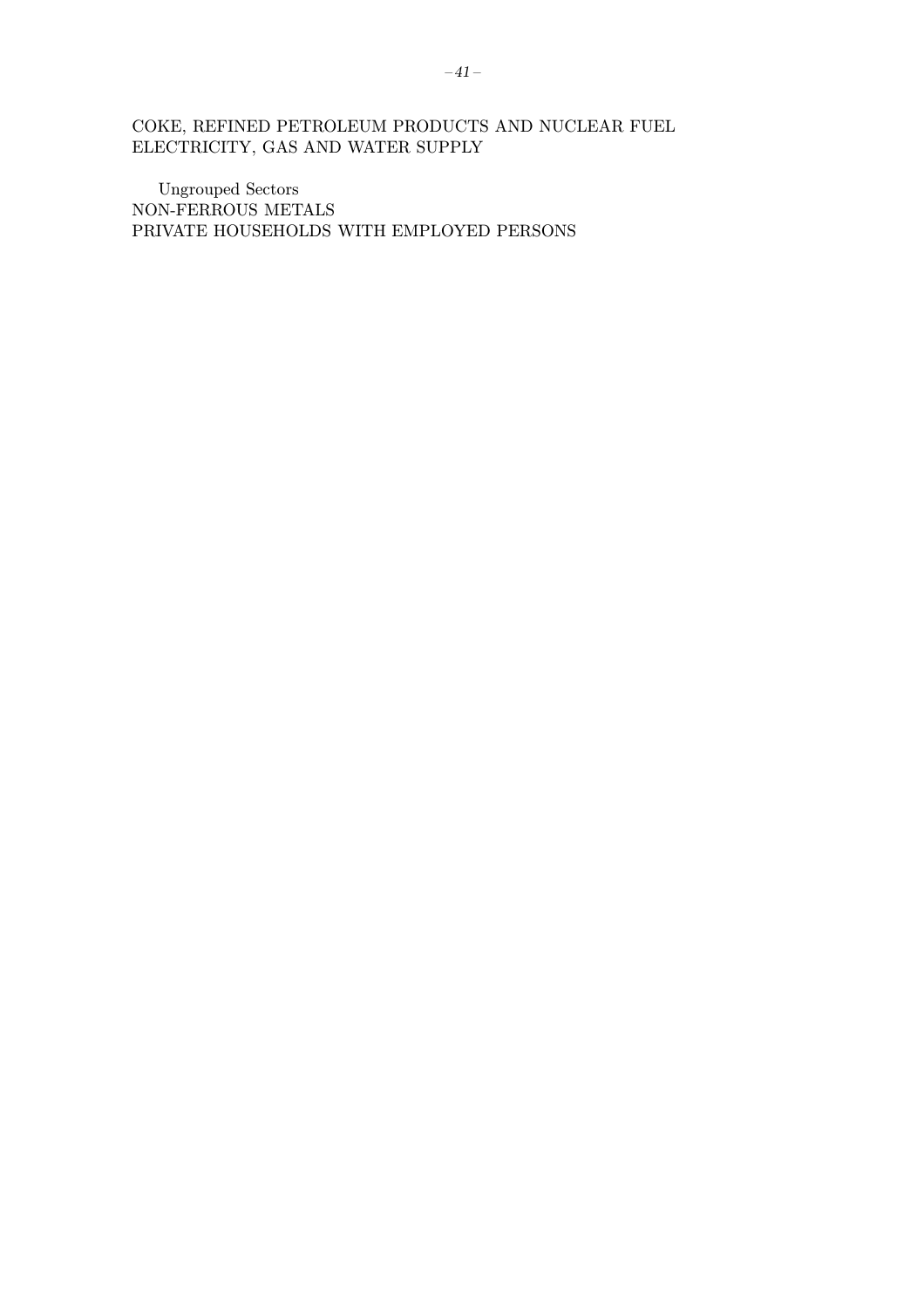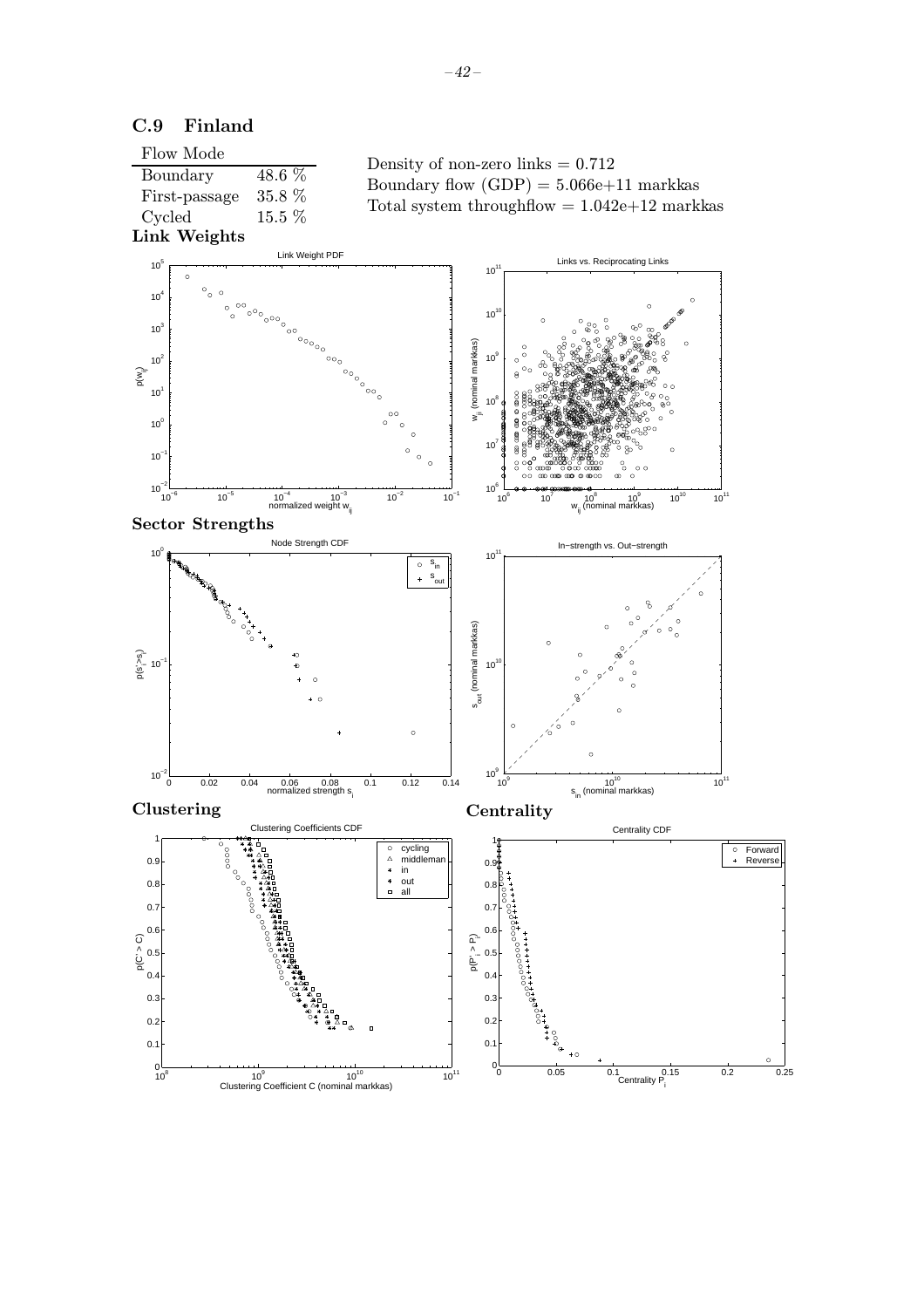$Q = 0.189$ 

Group 1

AGRICULTURE, HUNTING, FORESTRY AND FISHING FOOD PRODUCTS, BEVERAGES AND TOBACCO TEXTILES, TEXTILE PRODUCTS, LEATHER AND FOOTWEAR WOOD AND PRODUCTS OF WOOD AND CORK PULP, PAPER, PAPER PRODUCTS, PRINTING AND PUBLISHING CHEMICALS EXCLUDING PHARMACEUTICALS RUBBER AND PLASTICS PRODUCTS ELECTRICITY, GAS AND WATER SUPPLY HOTELS AND RESTAURANTS EDUCATION HEALTH AND SOCIAL WORK OTHER COMMUNITY, SOCIAL AND PERSONAL SERVICES

Group 2

OTHER NON-METALLIC MINERAL PRODUCTS **CONSTRUCTION** WHOLESALE AND RETAIL TRADE; REPAIRS TRANSPORT AND STORAGE POST AND TELECOMMUNICATIONS FINANCE, INSURANCE REAL ESTATE ACTIVITIES

Group 3 IRON & STEEL NON-FERROUS METALS FABRICATED METAL PRODUCTS, except machinery and equipment MACHINERY AND EQUIPMENT, N.E.C. OFFICE, ACCOUNTING AND COMPUTING MACHINERY ELECTRICAL MACHINERY AND APPARATUS, NEC RADIO, TELEVISION AND COMMUNICATION EQUIPMENT MEDICAL, PRECISION AND OPTICAL INSTRUMENTS MOTOR VEHICLES, TRAILERS AND SEMI-TRAILERS BUILDING AND REPAIRING OF SHIPS AND BOATS RAILROAD EQUIPMENT AND TRANSPORT EQUIPMENT N.E.C. MANUFACTURING NEC; RECYCLING OTHER BUSINESS ACTIVITIES PUBLIC ADMIN. AND DEFENCE; COMPULSORY SOCIAL SECURITY

Group 4 MINING AND QUARRYING COKE, REFINED PETROLEUM PRODUCTS AND NUCLEAR FUEL

Ungrouped Sectors PHARMACEUTICALS AIRCRAFT AND SPACECRAFT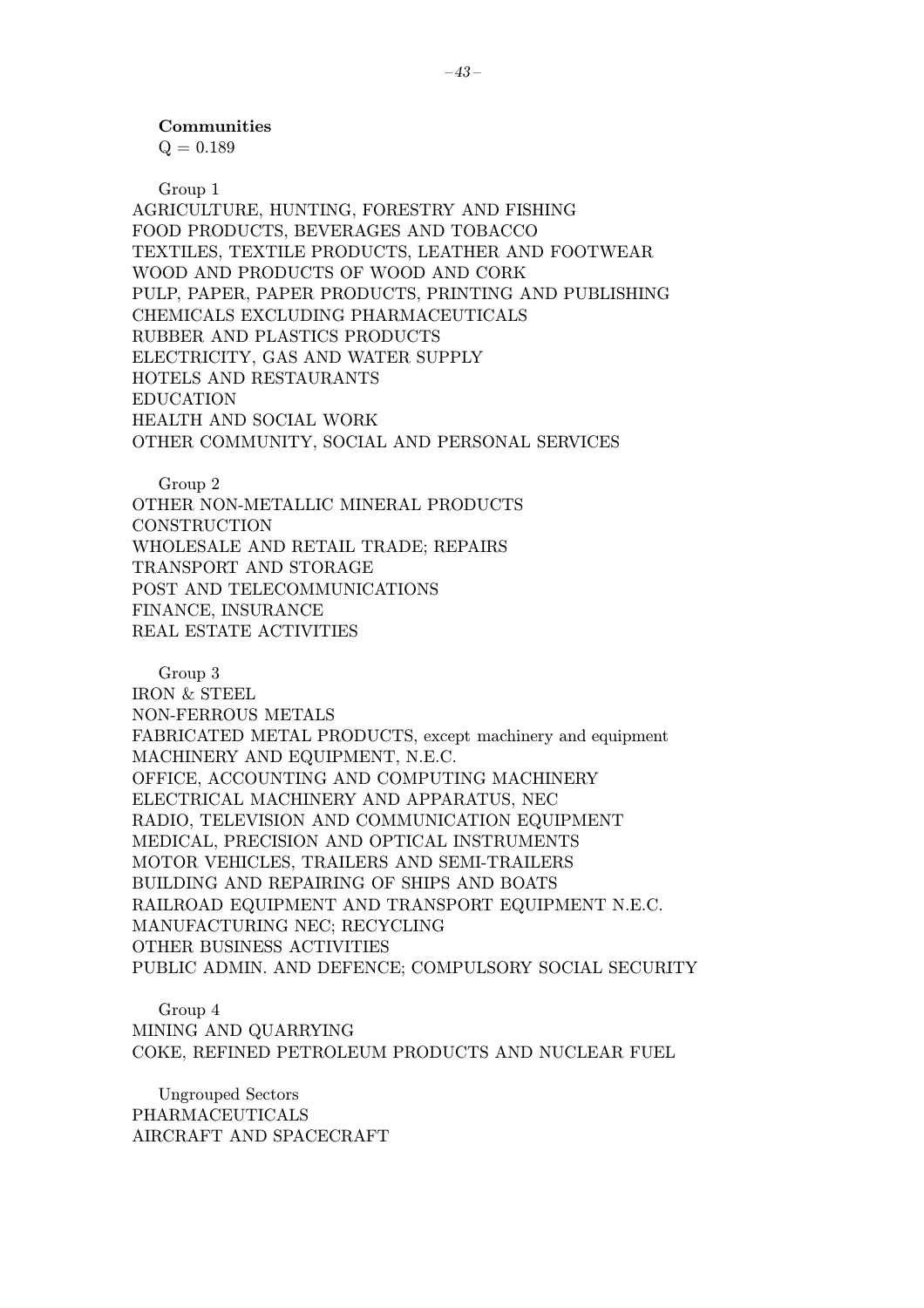RENTING OF MACHINERY AND EQUIPMENT COMPUTER AND RELATED ACTIVITIES RESEARCH AND DEVELOPMENT PRIVATE HOUSEHOLDS WITH EMPLOYED PERSONS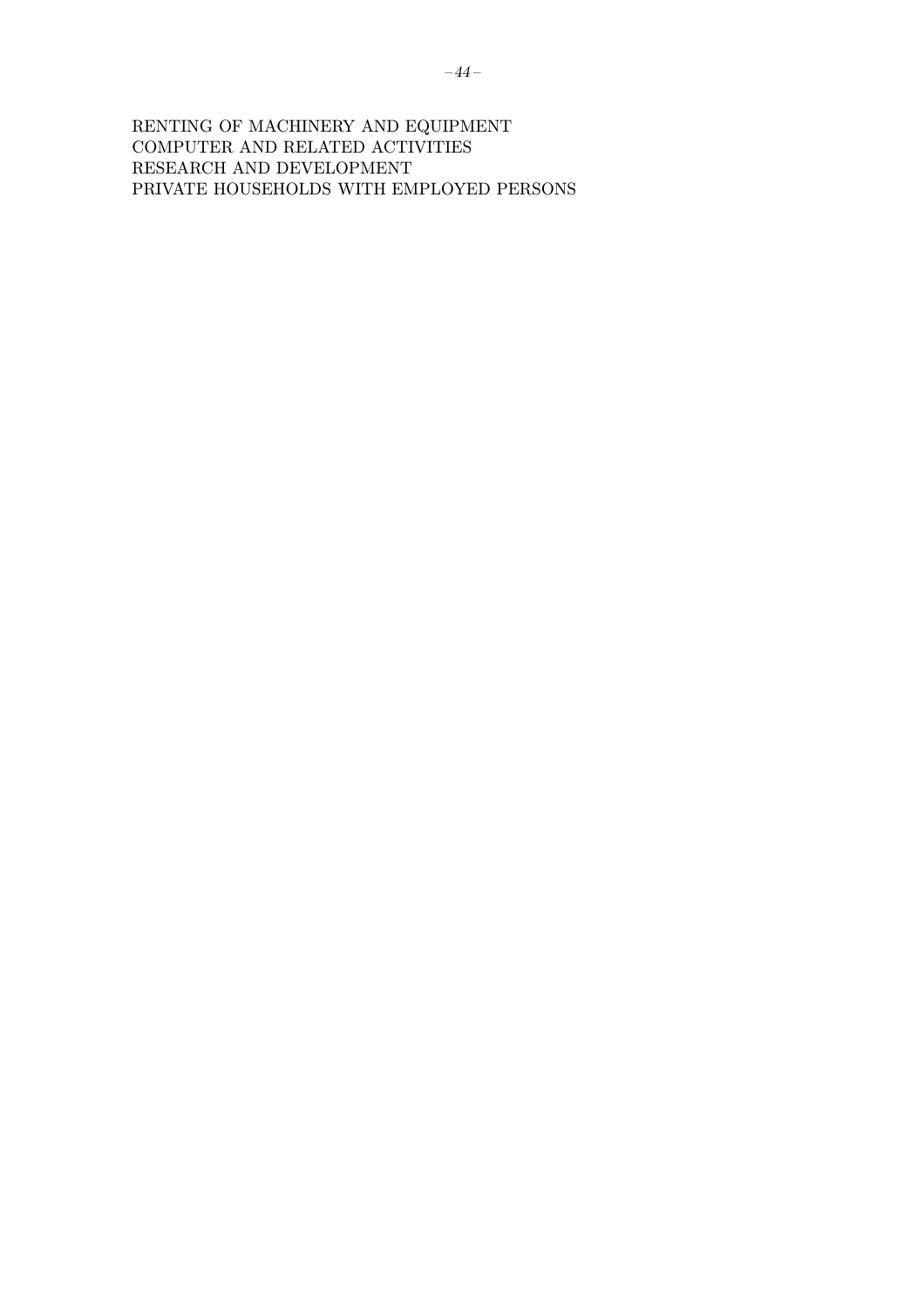

C.10 France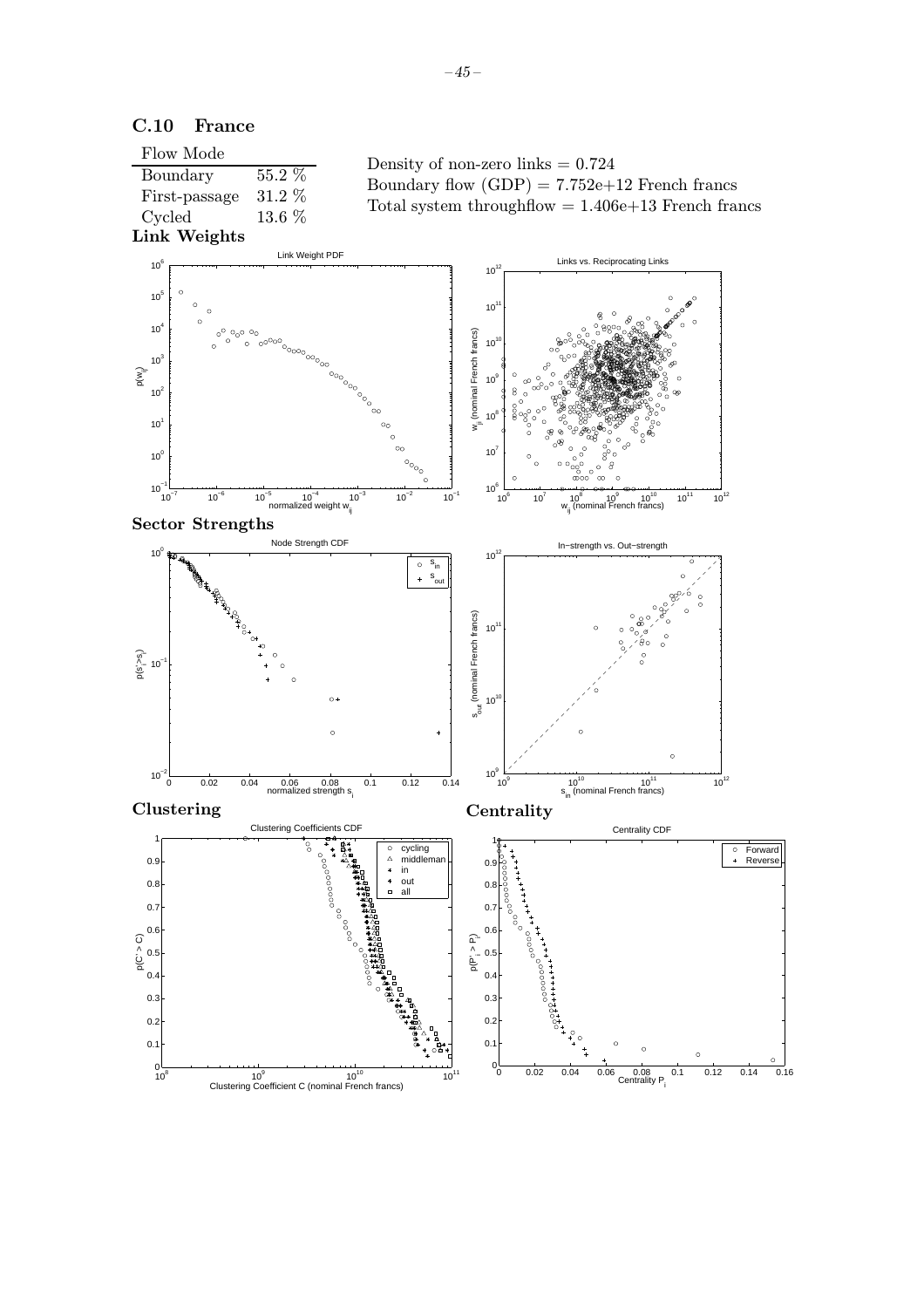$Q = 0.155$ 

Group 1 MINING AND QUARRYING COKE, REFINED PETROLEUM PRODUCTS AND NUCLEAR FUEL OTHER NON-METALLIC MINERAL PRODUCTS IRON & STEEL NON-FERROUS METALS FABRICATED METAL PRODUCTS, except machinery and equipment MACHINERY AND EQUIPMENT, N.E.C. ELECTRICAL MACHINERY AND APPARATUS, NEC ELECTRICITY, GAS AND WATER SUPPLY **CONSTRUCTION** POST AND TELECOMMUNICATIONS FINANCE, INSURANCE REAL ESTATE ACTIVITIES RENTING OF MACHINERY AND EQUIPMENT COMPUTER AND RELATED ACTIVITIES OTHER BUSINESS ACTIVITIES OTHER COMMUNITY, SOCIAL AND PERSONAL SERVICES

Group 2 TEXTILES, TEXTILE PRODUCTS, LEATHER AND FOOTWEAR PHARMACEUTICALS MANUFACTURING NEC; RECYCLING HEALTH AND SOCIAL WORK

Group 3 AGRICULTURE, HUNTING, FORESTRY AND FISHING FOOD PRODUCTS, BEVERAGES AND TOBACCO WOOD AND PRODUCTS OF WOOD AND CORK HOTELS AND RESTAURANTS

Group 4 CHEMICALS EXCLUDING PHARMACEUTICALS RUBBER AND PLASTICS PRODUCTS

Group 5

OFFICE, ACCOUNTING AND COMPUTING MACHINERY RADIO, TELEVISION AND COMMUNICATION EQUIPMENT MEDICAL, PRECISION AND OPTICAL INSTRUMENTS BUILDING AND REPAIRING OF SHIPS AND BOATS AIRCRAFT AND SPACECRAFT RESEARCH AND DEVELOPMENT

Group 6 PULP, PAPER, PAPER PRODUCTS, PRINTING AND PUBLISHING MOTOR VEHICLES, TRAILERS AND SEMI-TRAILERS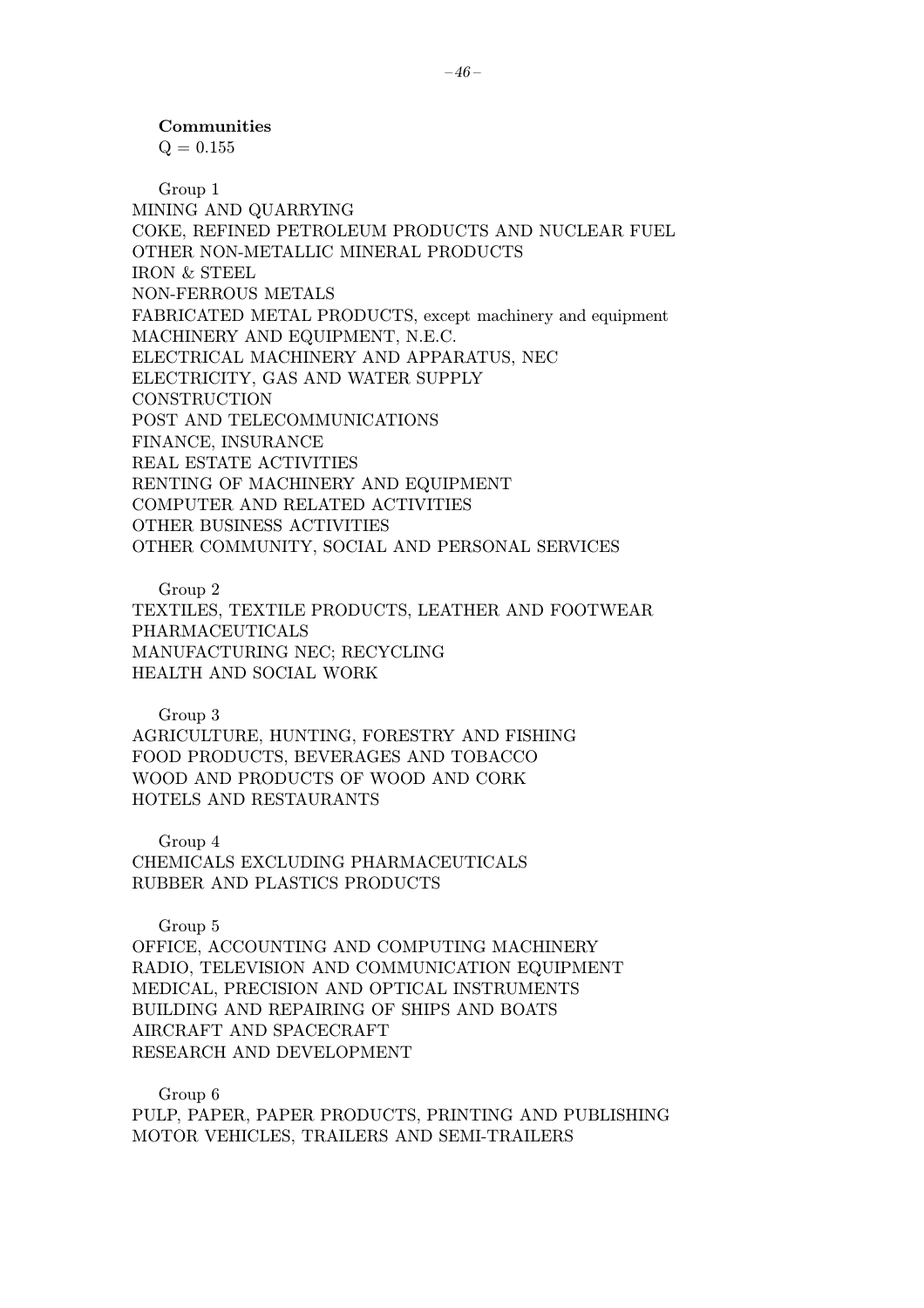# RAILROAD EQUIPMENT AND TRANSPORT EQUIPMENT N.E.C. WHOLESALE AND RETAIL TRADE; REPAIRS TRANSPORT AND STORAGE EDUCATION

Ungrouped Sectors PUBLIC ADMIN. AND DEFENCE; COMPULSORY SOCIAL SECURITYPRIVATE HOUSEHOLDS WITH EMPLOYED PERSONS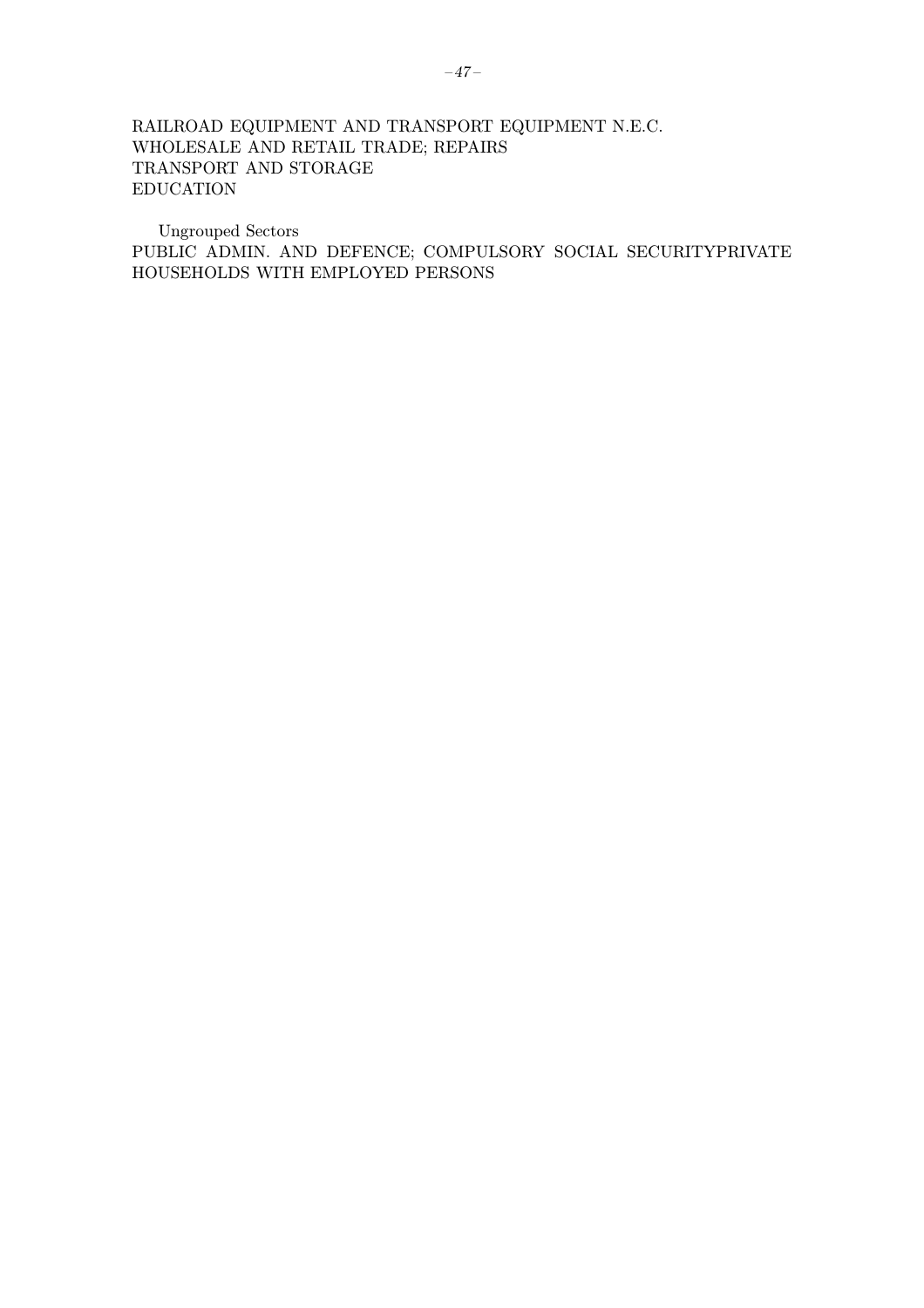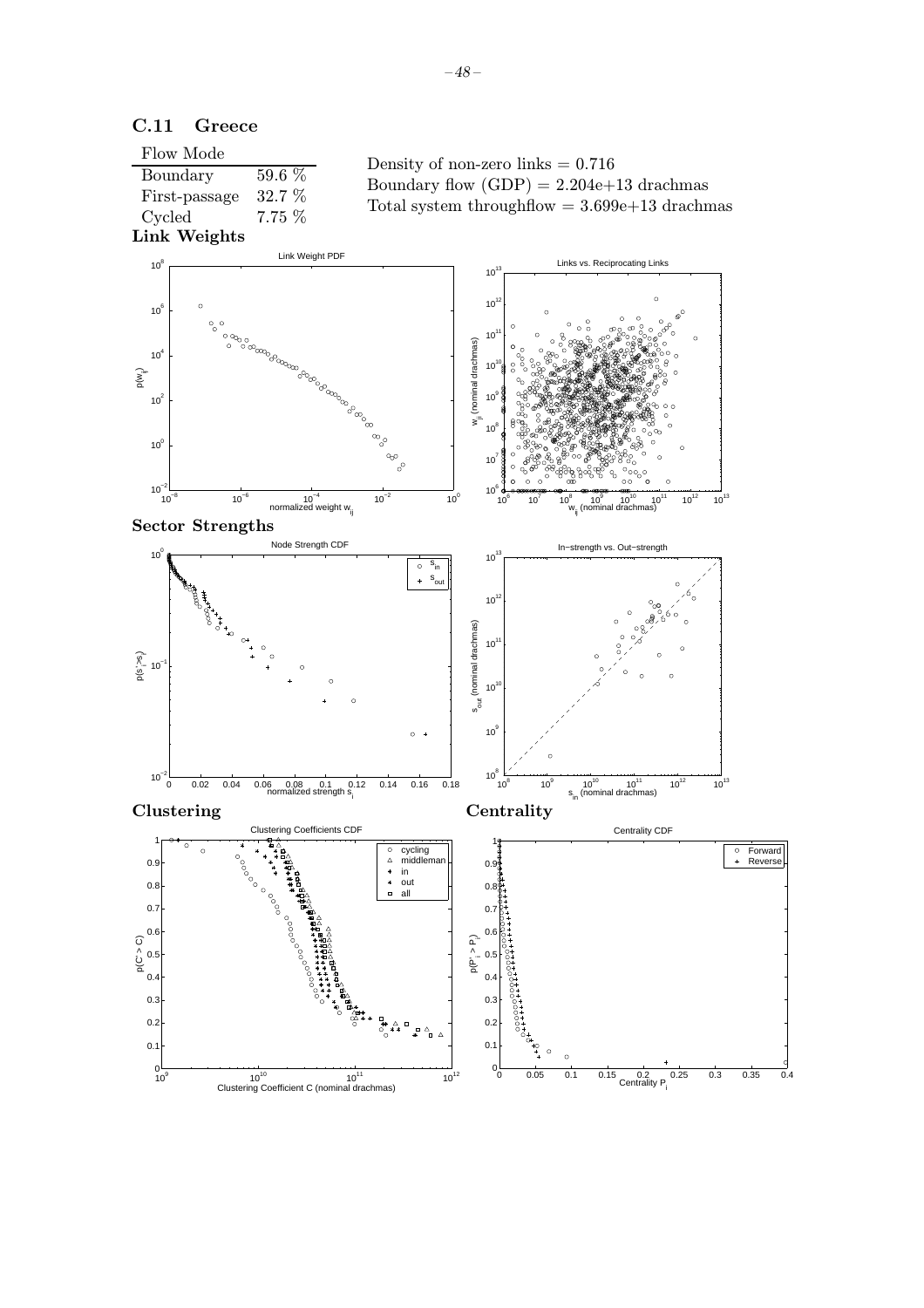$Q = 0.335$ 

Group 1 MINING AND QUARRYING COKE, REFINED PETROLEUM PRODUCTS AND NUCLEAR FUEL ELECTRICITY, GAS AND WATER SUPPLY

Group 2

AGRICULTURE, HUNTING, FORESTRY AND FISHING FOOD PRODUCTS, BEVERAGES AND TOBACCO TEXTILES, TEXTILE PRODUCTS, LEATHER AND FOOTWEAR HOTELS AND RESTAURANTS

Group 3

WOOD AND PRODUCTS OF WOOD AND CORK OTHER NON-METALLIC MINERAL PRODUCTS IRON & STEEL FABRICATED METAL PRODUCTS, except machinery and equipment MACHINERY AND EQUIPMENT, N.E.C. OFFICE, ACCOUNTING AND COMPUTING MACHINERY ELECTRICAL MACHINERY AND APPARATUS, NEC RADIO, TELEVISION AND COMMUNICATION EQUIPMENT BUILDING AND REPAIRING OF SHIPS AND BOATS MANUFACTURING NEC; RECYCLING **CONSTRUCTION** RESEARCH AND DEVELOPMENT PUBLIC ADMIN. AND DEFENCE; COMPULSORY SOCIAL SECURITY

Group 4

PULP, PAPER, PAPER PRODUCTS, PRINTING AND PUBLISHING CHEMICALS EXCLUDING PHARMACEUTICALS RUBBER AND PLASTICS PRODUCTS MEDICAL, PRECISION AND OPTICAL INSTRUMENTS MOTOR VEHICLES, TRAILERS AND SEMI-TRAILERS WHOLESALE AND RETAIL TRADE; REPAIRS TRANSPORT AND STORAGE POST AND TELECOMMUNICATIONS FINANCE, INSURANCE REAL ESTATE ACTIVITIES RENTING OF MACHINERY AND EQUIPMENT COMPUTER AND RELATED ACTIVITIES OTHER BUSINESS ACTIVITIES EDUCATION HEALTH AND SOCIAL WORK OTHER COMMUNITY, SOCIAL AND PERSONAL SERVICES

Ungrouped Sectors PHARMACEUTICALS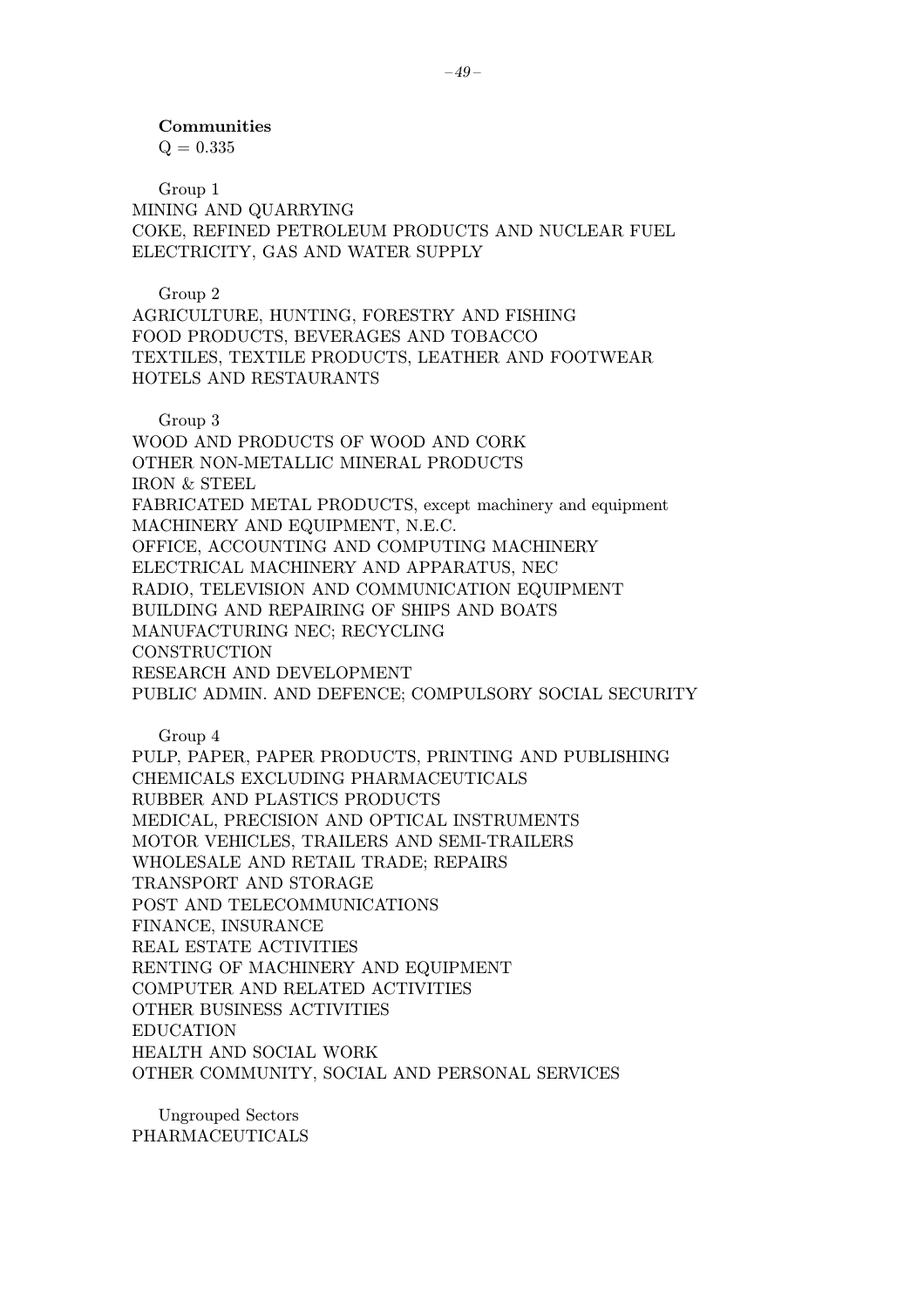NON-FERROUS METALS AIRCRAFT AND SPACECRAFT RAILROAD EQUIPMENT AND TRANSPORT EQUIPMENT N.E.C. PRIVATE HOUSEHOLDS WITH EMPLOYED PERSONS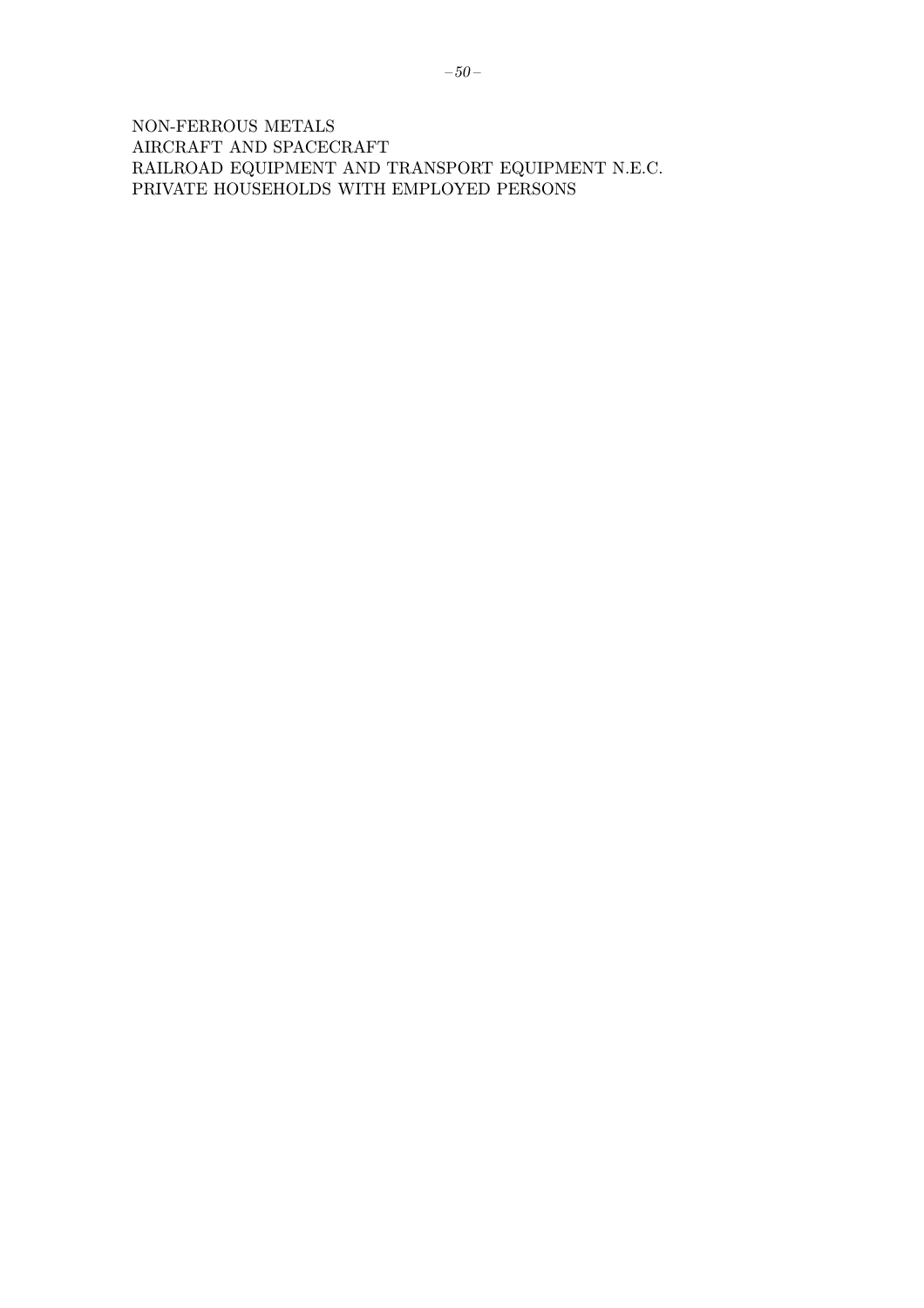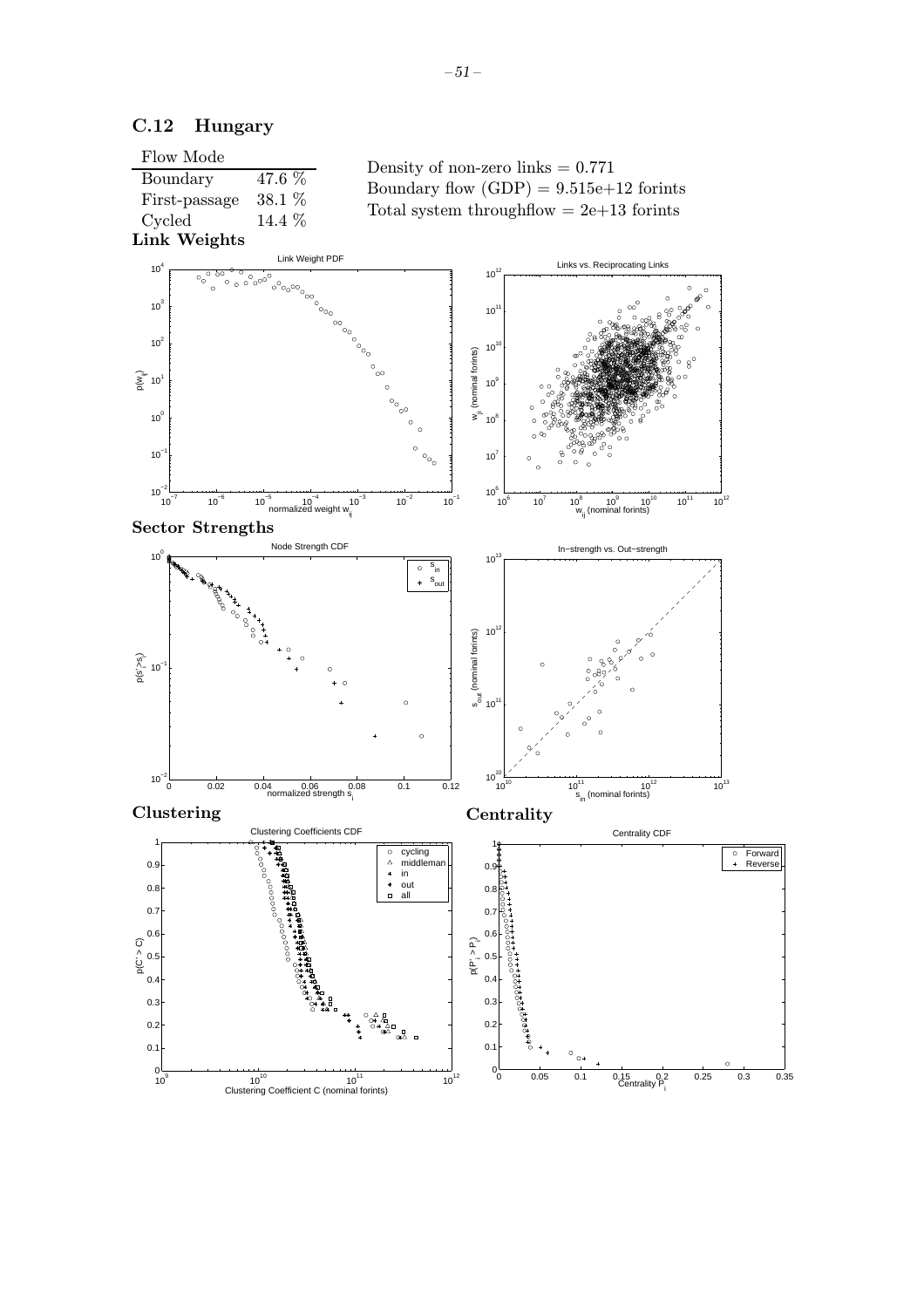$Q = 0.252$ 

Group 1 AGRICULTURE, HUNTING, FORESTRY AND FISHING FOOD PRODUCTS, BEVERAGES AND TOBACCO HOTELS AND RESTAURANTS

Group 2

MINING AND QUARRYING COKE, REFINED PETROLEUM PRODUCTS AND NUCLEAR FUEL ELECTRICITY, GAS AND WATER SUPPLY

Group 3

WOOD AND PRODUCTS OF WOOD AND CORK OTHER NON-METALLIC MINERAL PRODUCTS MANUFACTURING NEC; RECYCLING **CONSTRUCTION** 

Group 4

PULP, PAPER, PAPER PRODUCTS, PRINTING AND PUBLISHING RAILROAD EQUIPMENT AND TRANSPORT EQUIPMENT N.E.C. WHOLESALE AND RETAIL TRADE; REPAIRS TRANSPORT AND STORAGE POST AND TELECOMMUNICATIONS FINANCE, INSURANCE REAL ESTATE ACTIVITIES RENTING OF MACHINERY AND EQUIPMENT COMPUTER AND RELATED ACTIVITIES OTHER BUSINESS ACTIVITIES PUBLIC ADMIN. AND DEFENCE; COMPULSORY SOCIAL SECURITY EDUCATION OTHER COMMUNITY, SOCIAL AND PERSONAL SERVICES

Group 5

IRON & STEEL

FABRICATED METAL PRODUCTS, except machinery and equipment MACHINERY AND EQUIPMENT, N.E.C. OFFICE, ACCOUNTING AND COMPUTING MACHINERY ELECTRICAL MACHINERY AND APPARATUS, NEC RADIO, TELEVISION AND COMMUNICATION EQUIPMENT MEDICAL, PRECISION AND OPTICAL INSTRUMENTS MOTOR VEHICLES, TRAILERS AND SEMI-TRAILERS

Group 6

TEXTILES, TEXTILE PRODUCTS, LEATHER AND FOOTWEAR CHEMICALS EXCLUDING PHARMACEUTICALS RUBBER AND PLASTICS PRODUCTS RESEARCH AND DEVELOPMENT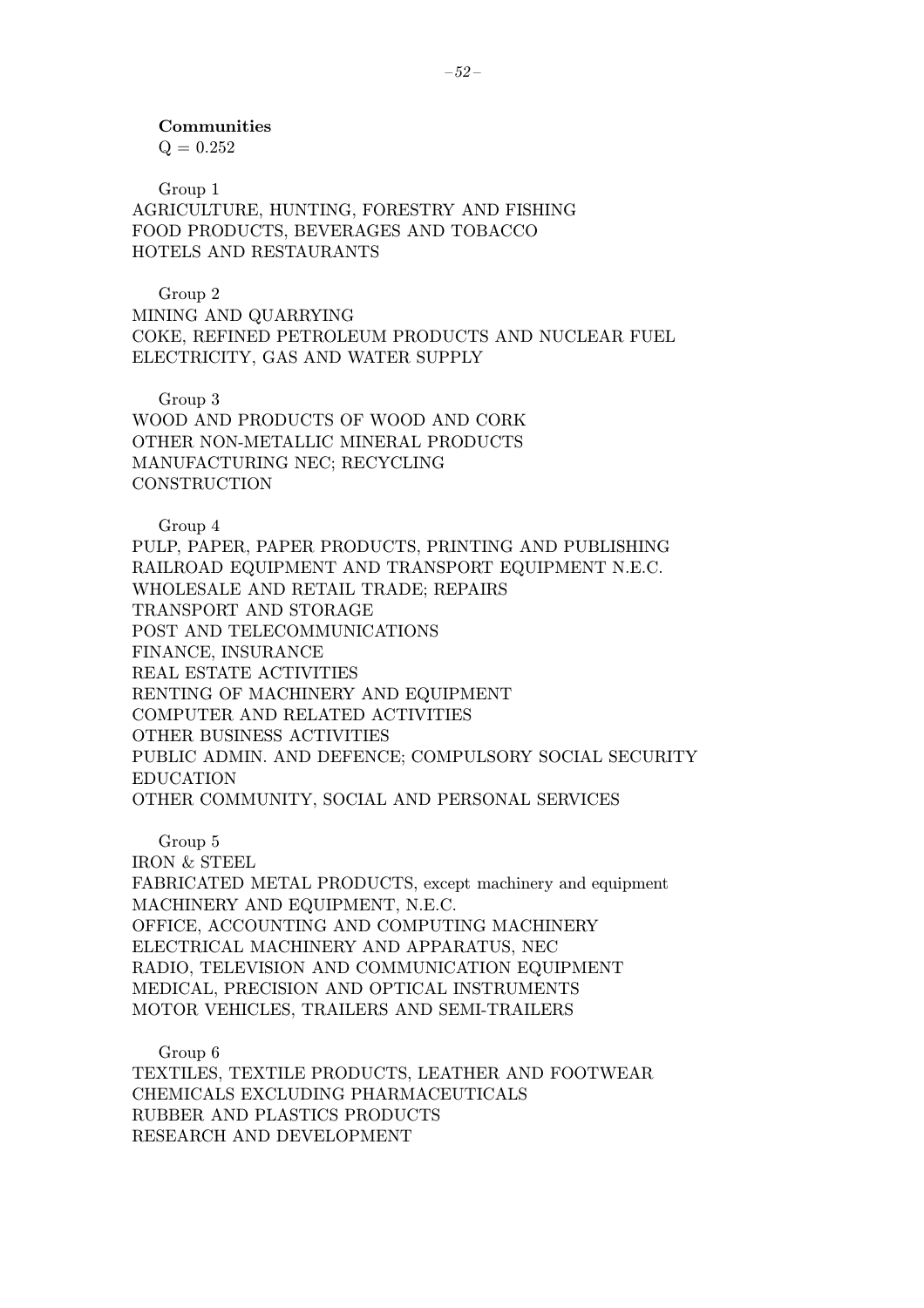HEALTH AND SOCIAL WORK

**Ungrouped Sectors** PHARMACEUTICALS NON-FERROUS METALS BUILDING AND REPAIRING OF SHIPS AND BOATS AIRCRAFT AND SPACECRAFT PRIVATE HOUSEHOLDS WITH EMPLOYED PERSONS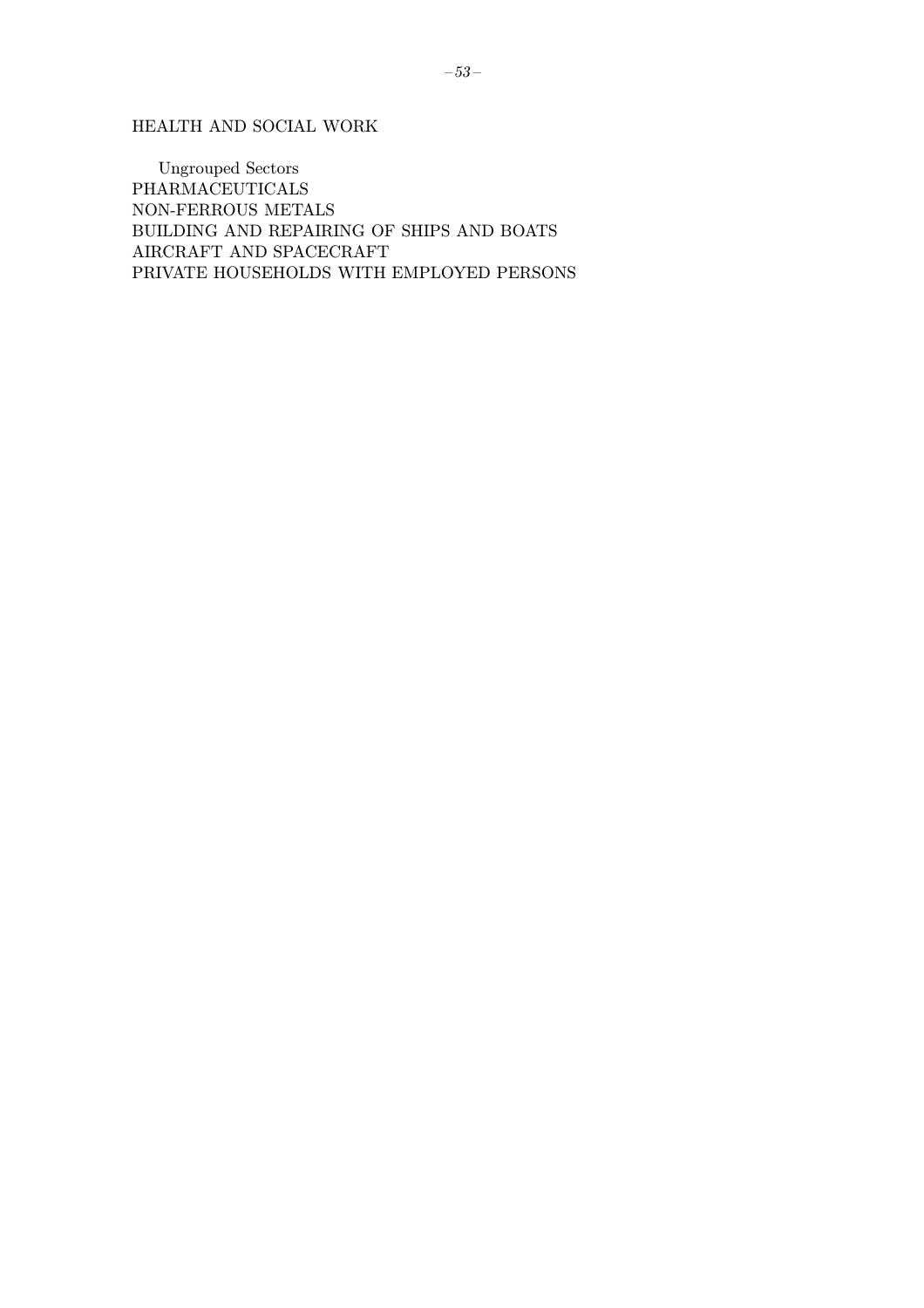

 $10^{11}$   $10^{12}$  Clustering Coefficient C (nominal lira)  $10^{13}$   $10^{14}$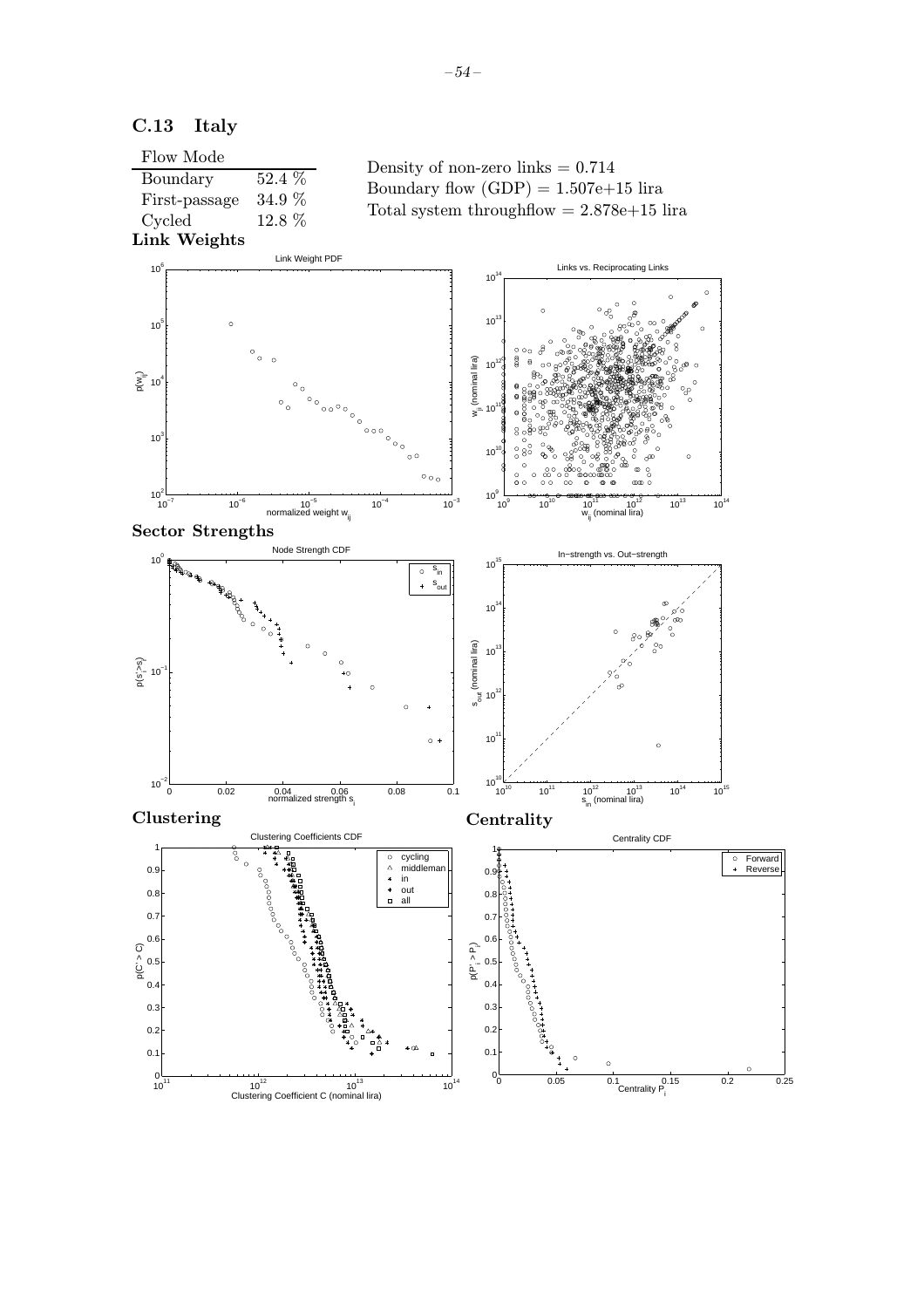Communities  $Q = 0.259$ 

Group 1 MINING AND QUARRYING COKE, REFINED PETROLEUM PRODUCTS AND NUCLEAR FUEL ELECTRICITY, GAS AND WATER SUPPLY

Group 2 PHARMACEUTICALS HEALTH AND SOCIAL WORK

Group 3

WOOD AND PRODUCTS OF WOOD AND CORK OTHER NON-METALLIC MINERAL PRODUCTS IRON & STEEL FABRICATED METAL PRODUCTS, except machinery and equipment MACHINERY AND EQUIPMENT, N.E.C. OFFICE, ACCOUNTING AND COMPUTING MACHINERY ELECTRICAL MACHINERY AND APPARATUS, NEC RADIO, TELEVISION AND COMMUNICATION EQUIPMENT MEDICAL, PRECISION AND OPTICAL INSTRUMENTS MOTOR VEHICLES, TRAILERS AND SEMI-TRAILERS BUILDING AND REPAIRING OF SHIPS AND BOATS RAILROAD EQUIPMENT AND TRANSPORT EQUIPMENT N.E.C. MANUFACTURING NEC; RECYCLING **CONSTRUCTION** 

Group 4

PULP, PAPER, PAPER PRODUCTS, PRINTING AND PUBLISHING AIRCRAFT AND SPACECRAFT WHOLESALE AND RETAIL TRADE; REPAIRS TRANSPORT AND STORAGE POST AND TELECOMMUNICATIONS FINANCE, INSURANCE REAL ESTATE ACTIVITIES COMPUTER AND RELATED ACTIVITIES RESEARCH AND DEVELOPMENT OTHER BUSINESS ACTIVITIES PUBLIC ADMIN. AND DEFENCE; COMPULSORY SOCIAL SECURITY OTHER COMMUNITY, SOCIAL AND PERSONAL SERVICES

Group 5

AGRICULTURE, HUNTING, FORESTRY AND FISHING FOOD PRODUCTS, BEVERAGES AND TOBACCO HOTELS AND RESTAURANTS

Group 6 TEXTILES, TEXTILE PRODUCTS, LEATHER AND FOOTWEAR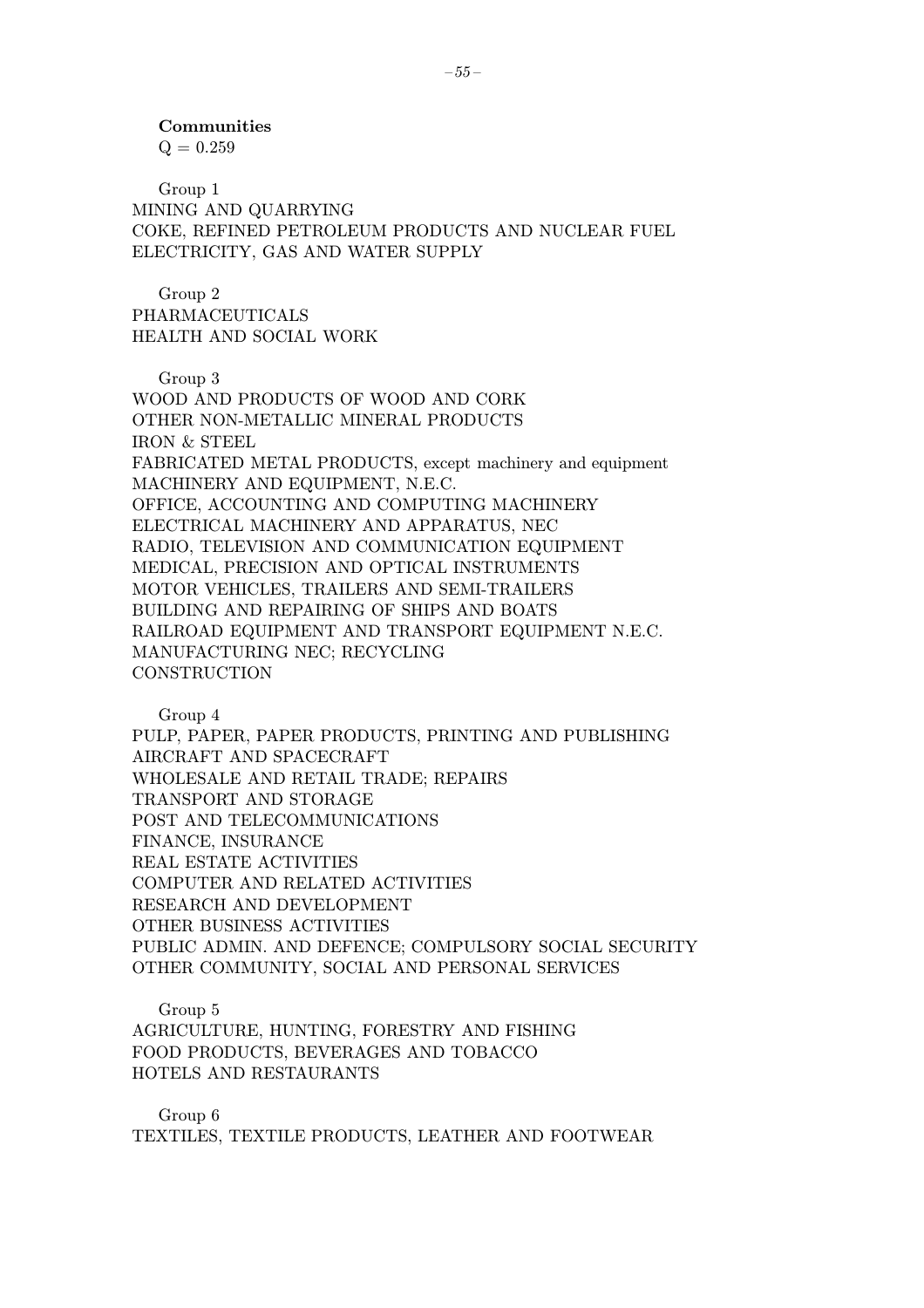### CHEMICALS EXCLUDING PHARMACEUTICALS RUBBER AND PLASTICS PRODUCTS

Ungrouped Sectors NON-FERROUS METALS RENTING OF MACHINERY AND EQUIPMENT EDUCATION PRIVATE HOUSEHOLDS WITH EMPLOYED PERSONS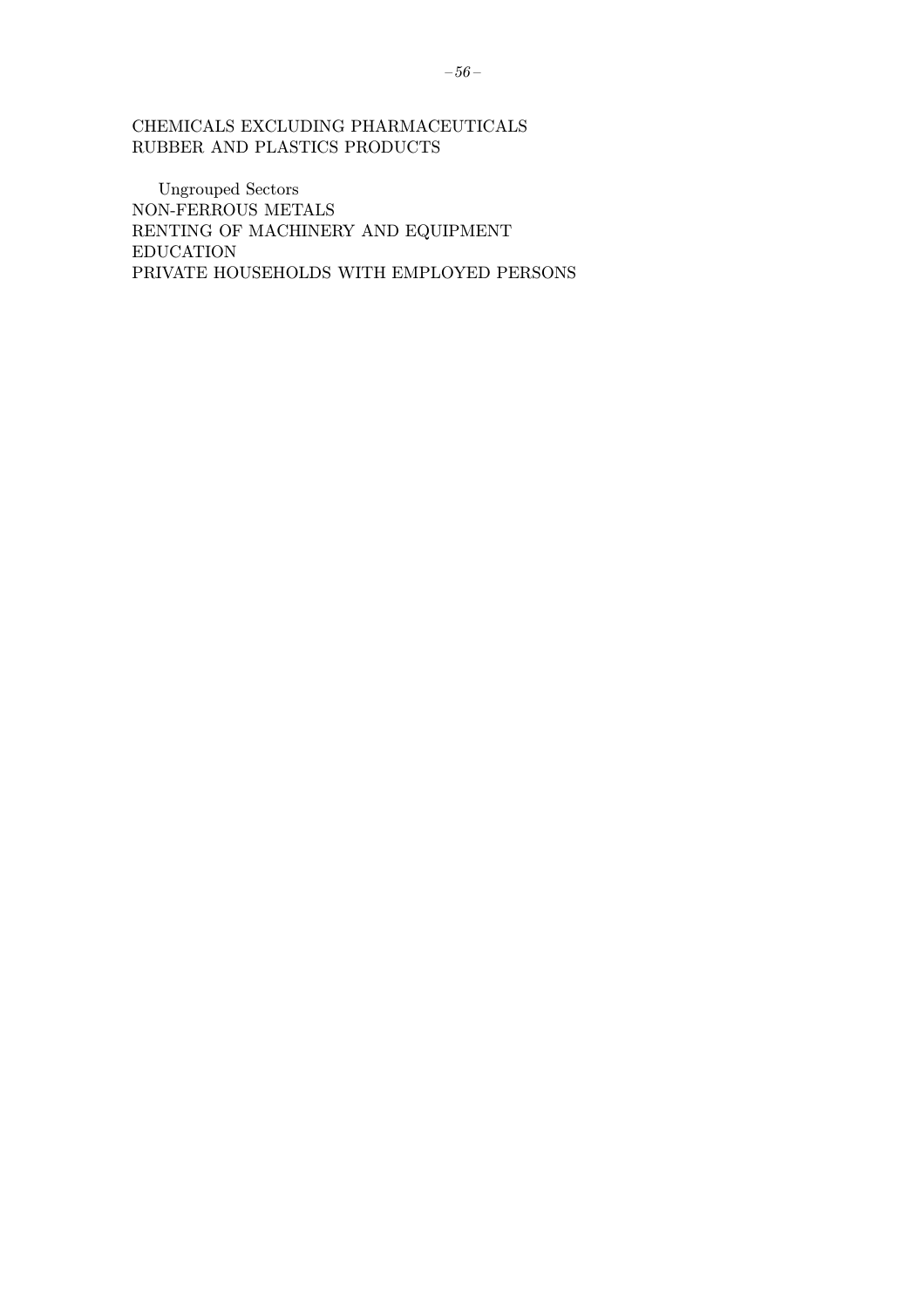### C.14 Japan

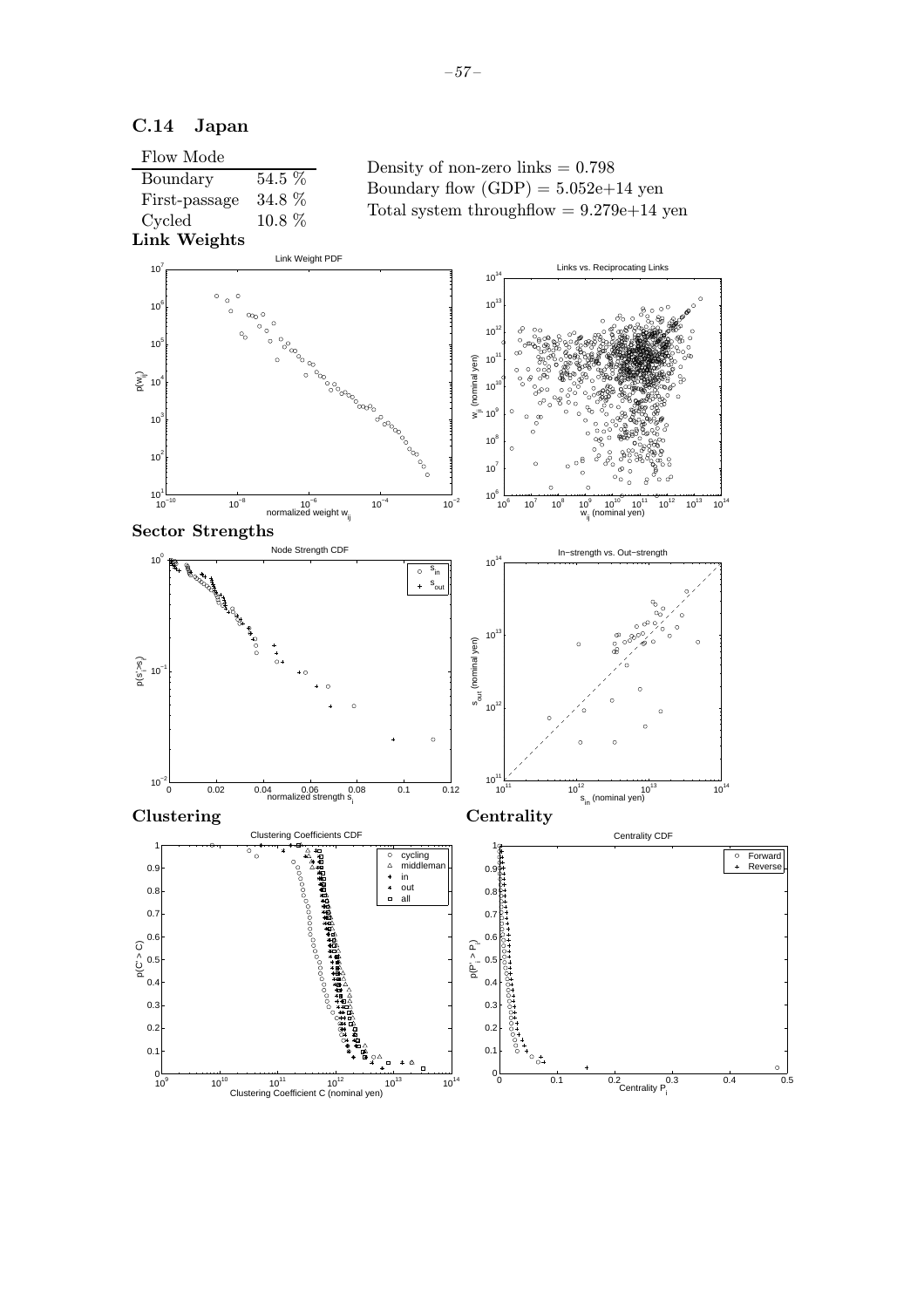$Q = 0.228$ 

Group 1 WOOD AND PRODUCTS OF WOOD AND CORK OTHER NON-METALLIC MINERAL PRODUCTS IRON & STEEL FABRICATED METAL PRODUCTS, except machinery and equipment MACHINERY AND EQUIPMENT, N.E.C. BUILDING AND REPAIRING OF SHIPS AND BOATS **CONSTRUCTION** 

Group 2

TEXTILES, TEXTILE PRODUCTS, LEATHER AND FOOTWEAR CHEMICALS EXCLUDING PHARMACEUTICALS RUBBER AND PLASTICS PRODUCTS MANUFACTURING NEC; RECYCLING

Group 3

PULP, PAPER, PAPER PRODUCTS, PRINTING AND PUBLISHING WHOLESALE AND RETAIL TRADE; REPAIRS TRANSPORT AND STORAGE POST AND TELECOMMUNICATIONS FINANCE, INSURANCE REAL ESTATE ACTIVITIES OTHER BUSINESS ACTIVITIES EDUCATION OTHER COMMUNITY, SOCIAL AND PERSONAL SERVICES PRIVATE HOUSEHOLDS WITH EMPLOYED PERSONS

Group 4 AGRICULTURE, HUNTING, FORESTRY AND FISHING FOOD PRODUCTS, BEVERAGES AND TOBACCO PHARMACEUTICALS HEALTH AND SOCIAL WORK

Group 5 AIRCRAFT AND SPACECRAFT RENTING OF MACHINERY AND EQUIPMENT COMPUTER AND RELATED ACTIVITIES PUBLIC ADMIN. AND DEFENCE; COMPULSORY SOCIAL SECURITY

Group 6 NON-FERROUS METALS OFFICE, ACCOUNTING AND COMPUTING MACHINERY ELECTRICAL MACHINERY AND APPARATUS, NEC RADIO, TELEVISION AND COMMUNICATION EQUIPMENT MEDICAL, PRECISION AND OPTICAL INSTRUMENTS MOTOR VEHICLES, TRAILERS AND SEMI-TRAILERS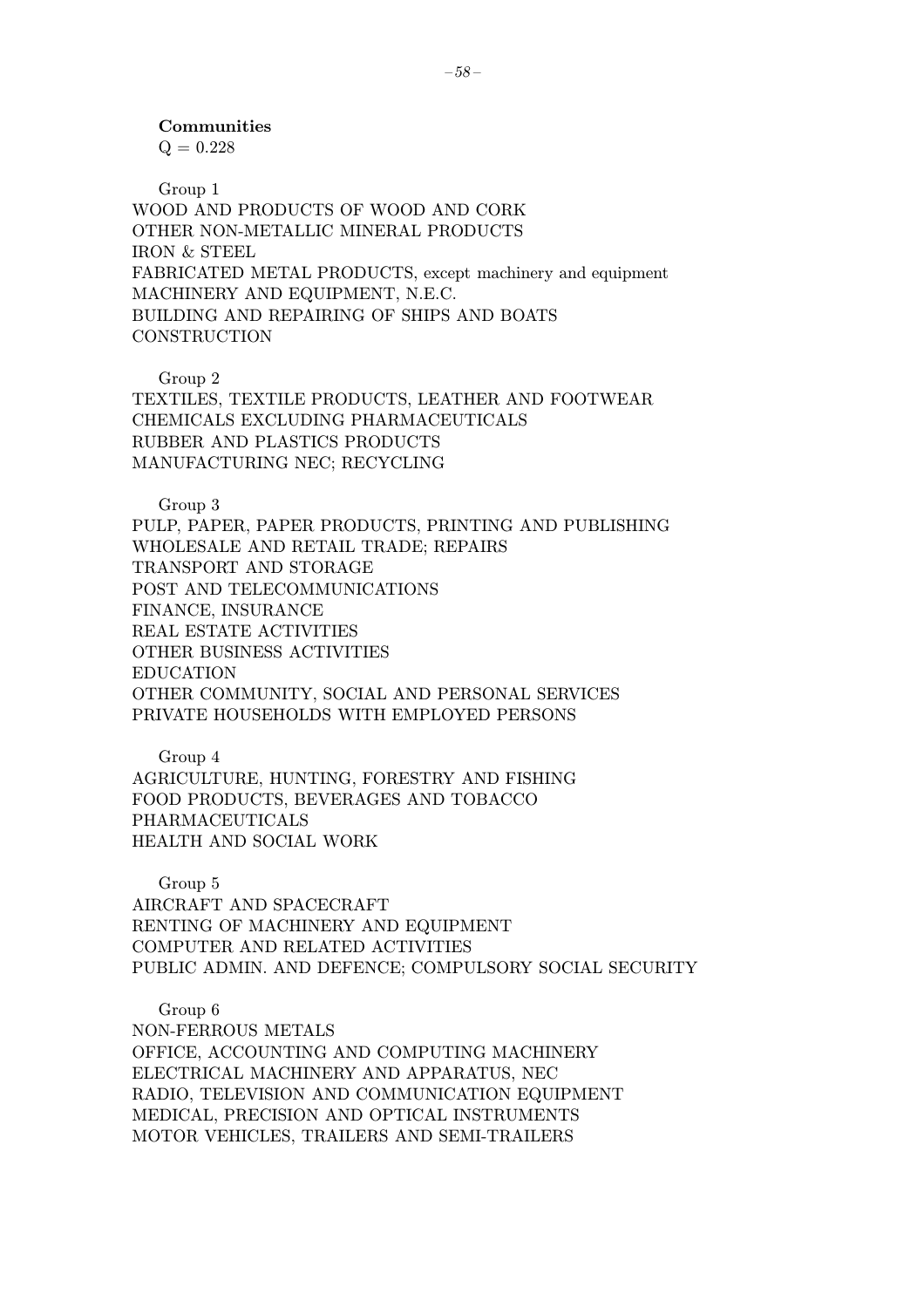RAILROAD EQUIPMENT AND TRANSPORT EQUIPMENT N.E.C. RESEARCH AND DEVELOPMENT

Group 7 MINING AND QUARRYING COKE, REFINED PETROLEUM PRODUCTS AND NUCLEAR FUEL ELECTRICITY, GAS AND WATER SUPPLY

Ungrouped Sectors HOTELS AND RESTAURANTS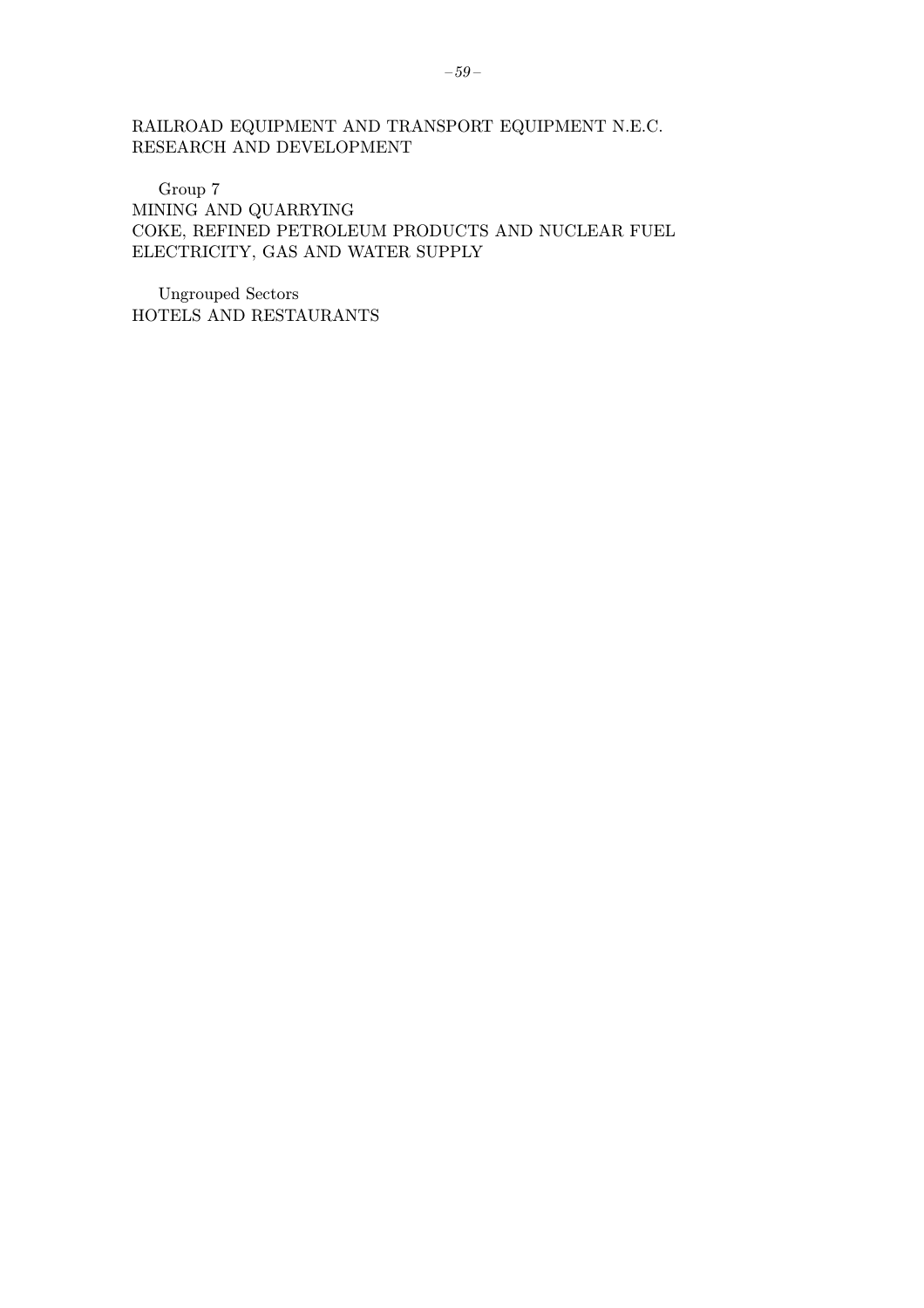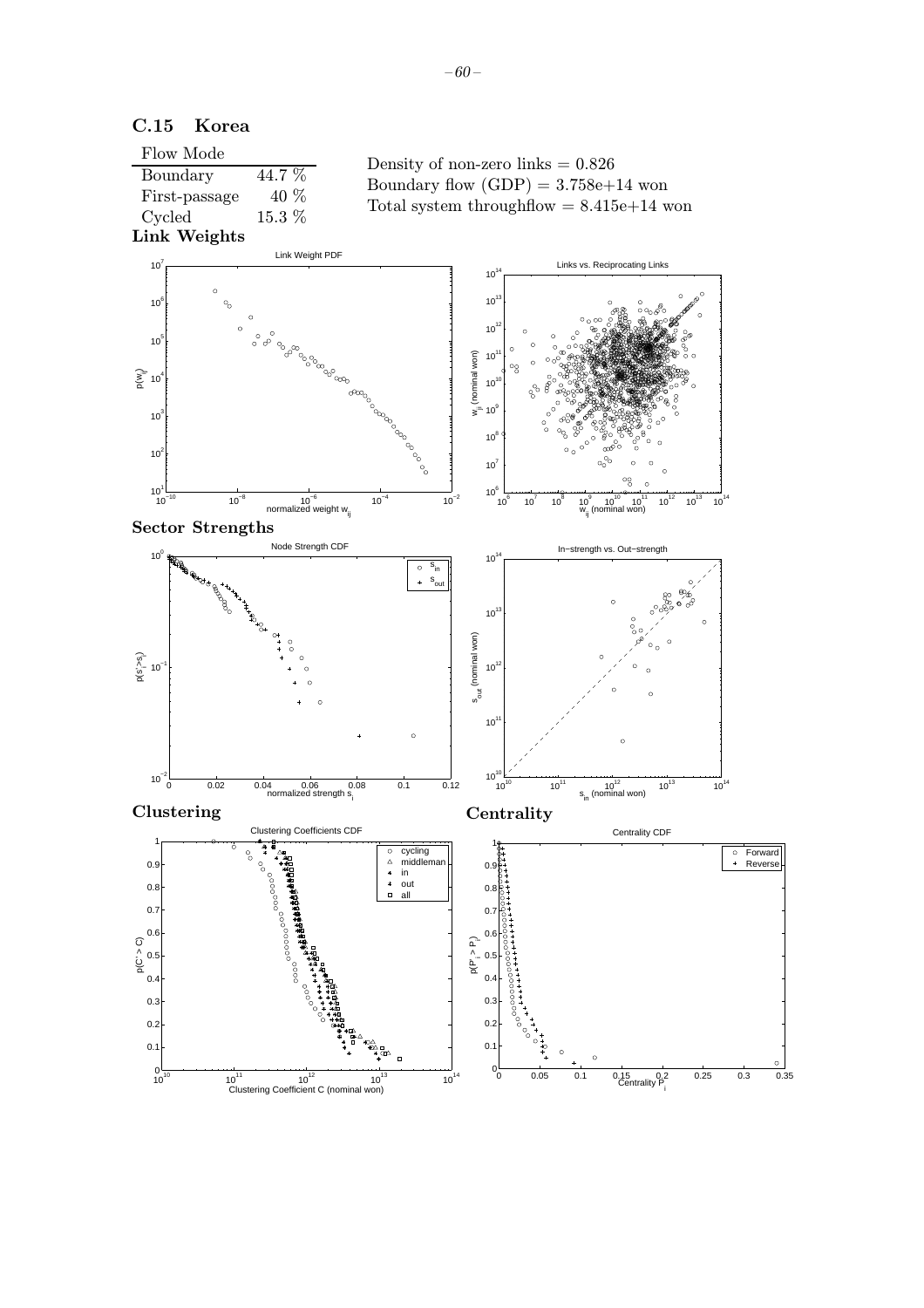$Q = 0.287$ 

Group 1

AGRICULTURE, HUNTING, FORESTRY AND FISHING FOOD PRODUCTS, BEVERAGES AND TOBACCO WOOD AND PRODUCTS OF WOOD AND CORK PULP, PAPER, PAPER PRODUCTS, PRINTING AND PUBLISHING PHARMACEUTICALS MANUFACTURING NEC; RECYCLING HOTELS AND RESTAURANTS EDUCATION HEALTH AND SOCIAL WORK OTHER COMMUNITY, SOCIAL AND PERSONAL SERVICES

Group 2

WHOLESALE AND RETAIL TRADE; REPAIRS POST AND TELECOMMUNICATIONS FINANCE, INSURANCE REAL ESTATE ACTIVITIES OTHER BUSINESS ACTIVITIES PRIVATE HOUSEHOLDS WITH EMPLOYED PERSONS

Group 3 MINING AND QUARRYING COKE, REFINED PETROLEUM PRODUCTS AND NUCLEAR FUEL AIRCRAFT AND SPACECRAFT ELECTRICITY, GAS AND WATER SUPPLY TRANSPORT AND STORAGE RENTING OF MACHINERY AND EQUIPMENT

Group 4 NON-FERROUS METALS OFFICE, ACCOUNTING AND COMPUTING MACHINERY ELECTRICAL MACHINERY AND APPARATUS, NEC RADIO, TELEVISION AND COMMUNICATION EQUIPMENT MEDICAL, PRECISION AND OPTICAL INSTRUMENTS RESEARCH AND DEVELOPMENT

Group 5 OTHER NON-METALLIC MINERAL PRODUCTS IRON & STEEL FABRICATED METAL PRODUCTS, except machinery and equipment MACHINERY AND EQUIPMENT, N.E.C. MOTOR VEHICLES, TRAILERS AND SEMI-TRAILERS BUILDING AND REPAIRING OF SHIPS AND BOATS RAILROAD EQUIPMENT AND TRANSPORT EQUIPMENT N.E.C. **CONSTRUCTION**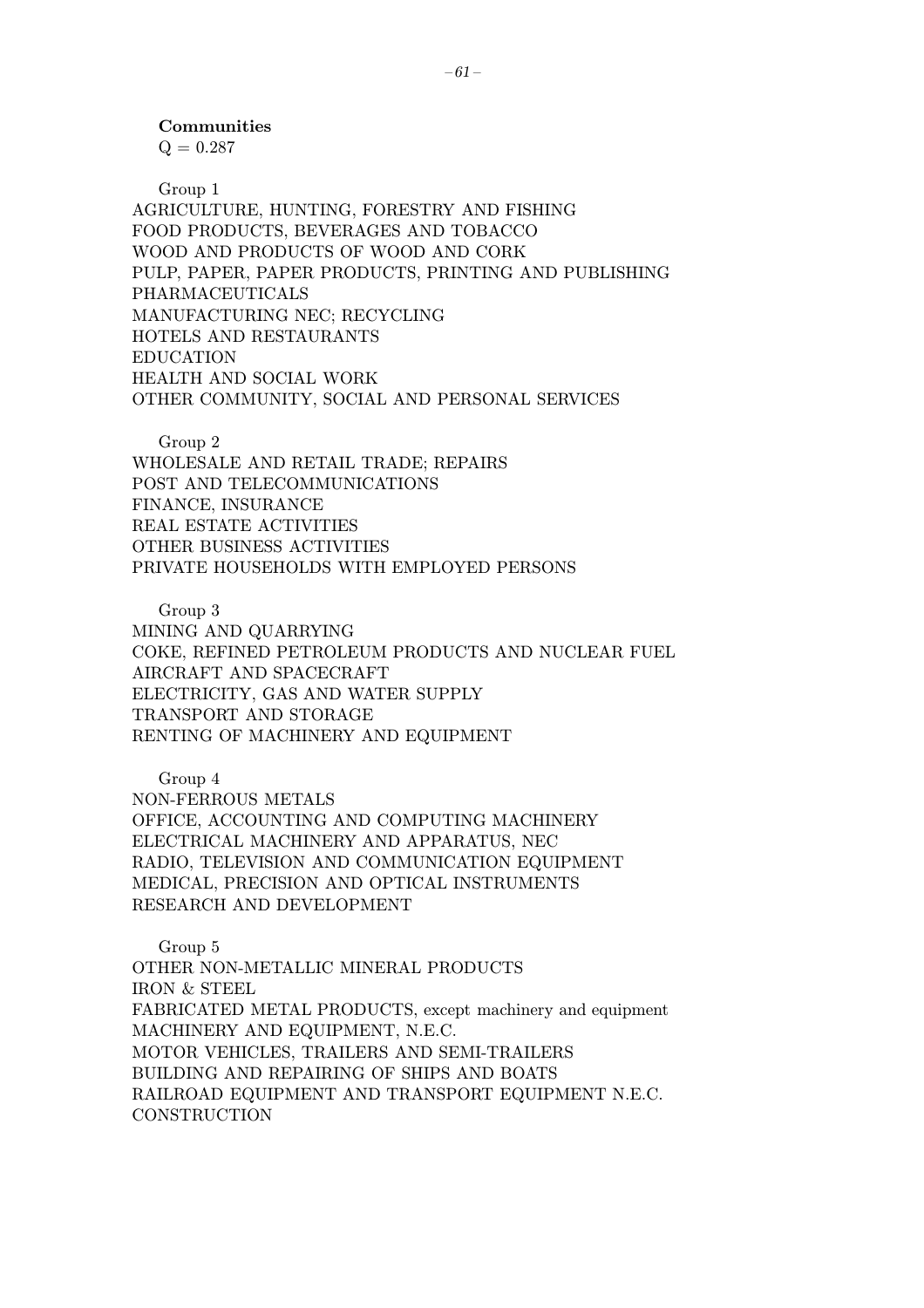Group 6 TEXTILES, TEXTILE PRODUCTS, LEATHER AND FOOTWEAR CHEMICALS EXCLUDING PHARMACEUTICALS RUBBER AND PLASTICS PRODUCTS

Ungrouped Sectors COMPUTER AND RELATED ACTIVITIESPUBLIC ADMIN. AND DEFENCE; COM-PULSORY SOCIAL SECURITY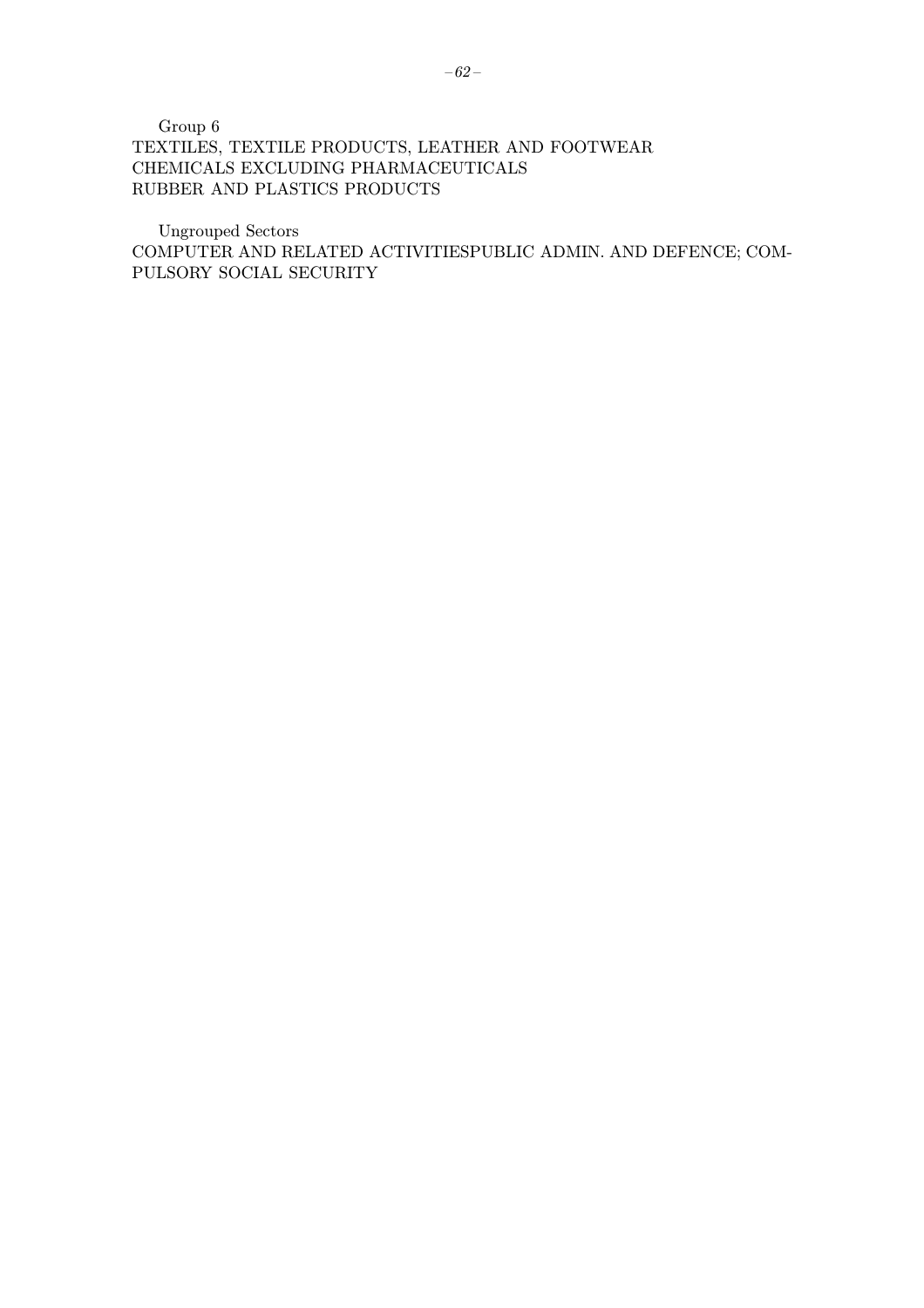

# C.16 Netherlands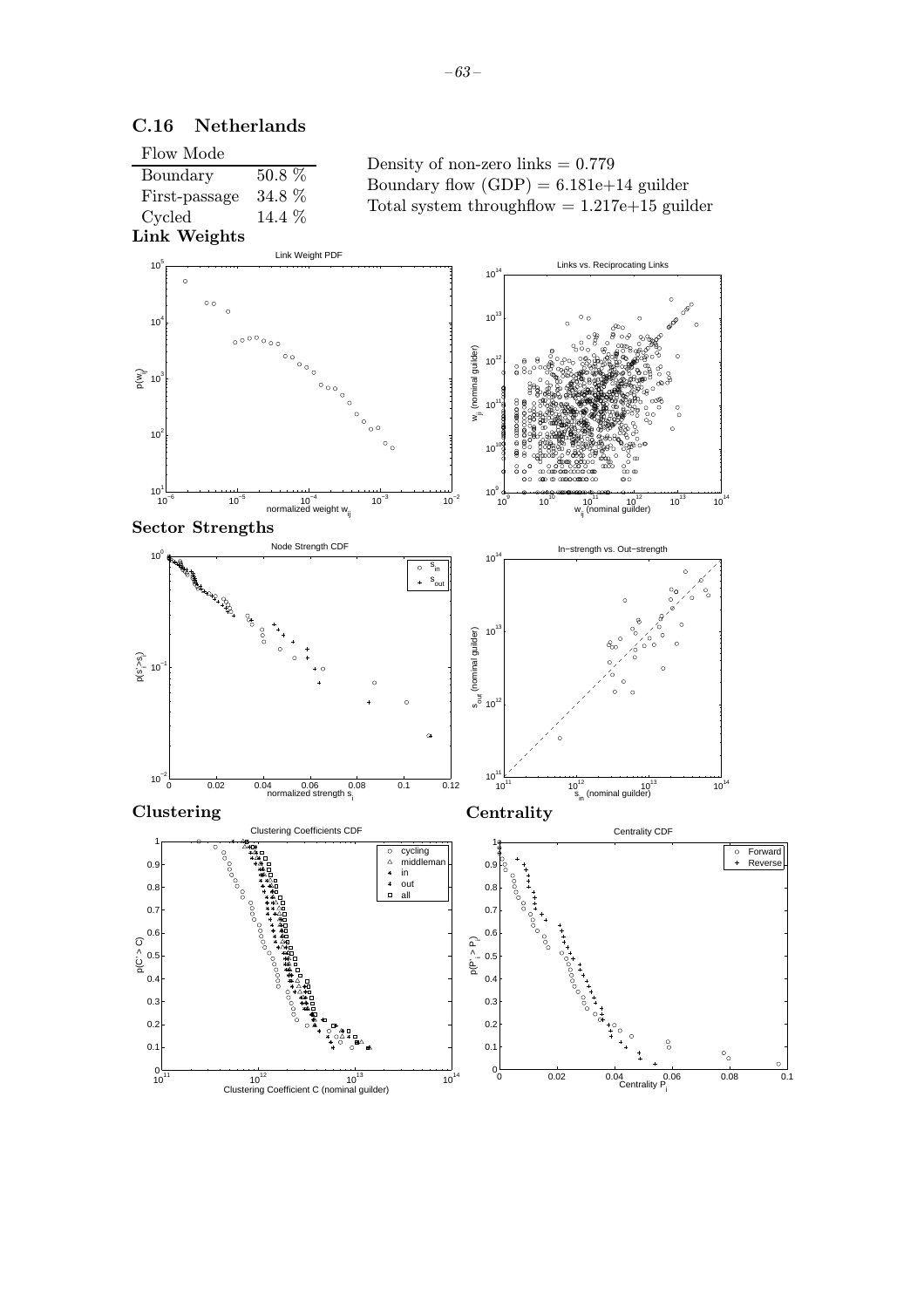$Q = 0.232$ 

Group 1 AGRICULTURE, HUNTING, FORESTRY AND FISHING FOOD PRODUCTS, BEVERAGES AND TOBACCO HOTELS AND RESTAURANTS

Group 2 WOOD AND PRODUCTS OF WOOD AND CORK RUBBER AND PLASTICS PRODUCTS OTHER NON-METALLIC MINERAL PRODUCTS IRON & STEEL FABRICATED METAL PRODUCTS, except machinery and equipment MACHINERY AND EQUIPMENT, N.E.C. OFFICE, ACCOUNTING AND COMPUTING MACHINERY ELECTRICAL MACHINERY AND APPARATUS, NEC RADIO, TELEVISION AND COMMUNICATION EQUIPMENT MEDICAL, PRECISION AND OPTICAL INSTRUMENTS MOTOR VEHICLES, TRAILERS AND SEMI-TRAILERS BUILDING AND REPAIRING OF SHIPS AND BOATS AIRCRAFT AND SPACECRAFT RAILROAD EQUIPMENT AND TRANSPORT EQUIPMENT N.E.C. MANUFACTURING NEC; RECYCLING **CONSTRUCTION** REAL ESTATE ACTIVITIES RESEARCH AND DEVELOPMENT PUBLIC ADMIN. AND DEFENCE; COMPULSORY SOCIAL SECURITY EDUCATION

Group 3

TEXTILES, TEXTILE PRODUCTS, LEATHER AND FOOTWEAR PULP, PAPER, PAPER PRODUCTS, PRINTING AND PUBLISHING WHOLESALE AND RETAIL TRADE; REPAIRS TRANSPORT AND STORAGE POST AND TELECOMMUNICATIONS FINANCE, INSURANCE RENTING OF MACHINERY AND EQUIPMENT COMPUTER AND RELATED ACTIVITIES OTHER BUSINESS ACTIVITIES HEALTH AND SOCIAL WORK OTHER COMMUNITY, SOCIAL AND PERSONAL SERVICES

Group 4 MINING AND QUARRYING

COKE, REFINED PETROLEUM PRODUCTS AND NUCLEAR FUEL CHEMICALS EXCLUDING PHARMACEUTICALS ELECTRICITY, GAS AND WATER SUPPLY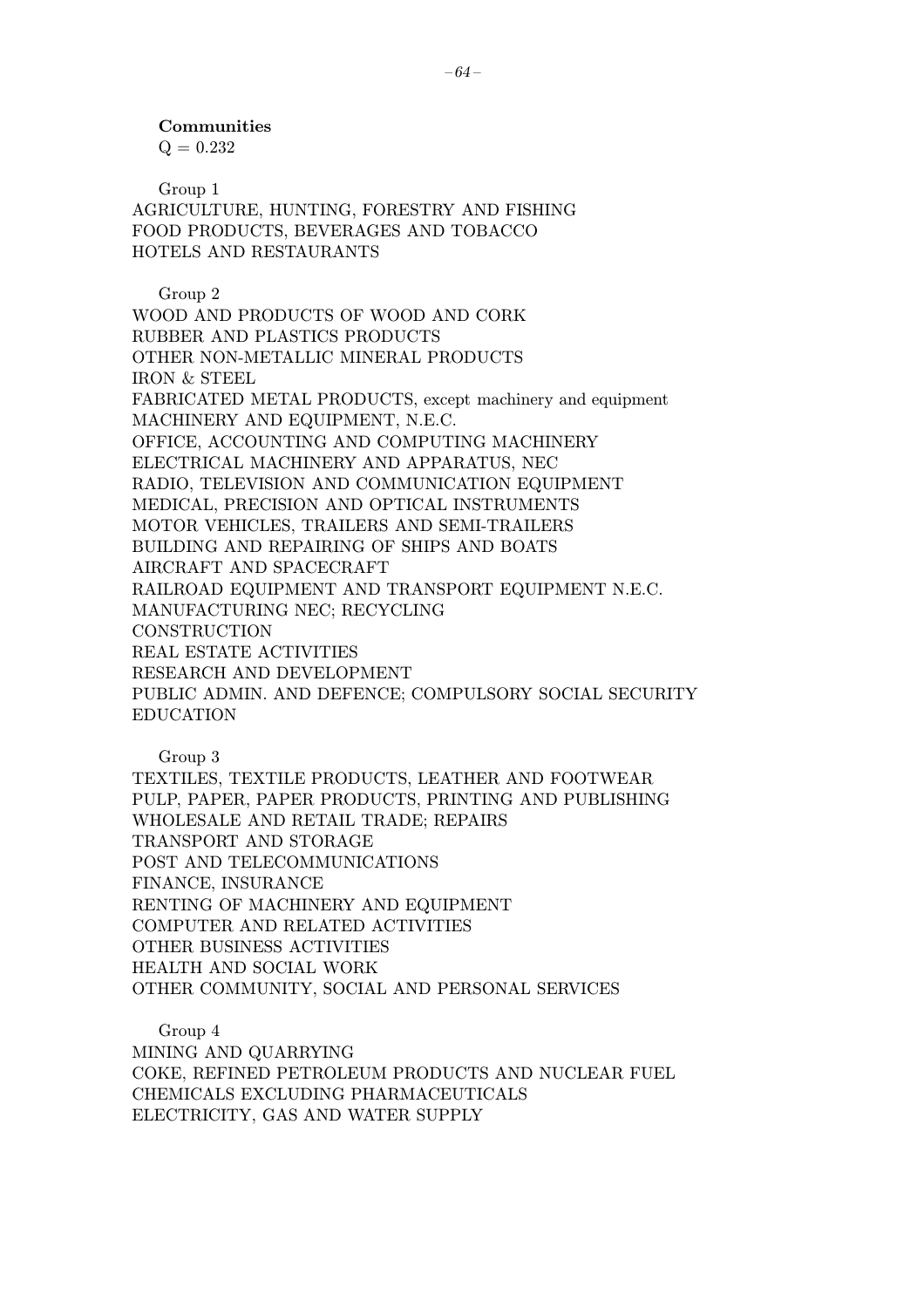**Ungrouped Sectors** PHARMACEUTICALS NON-FERROUS METALS PRIVATE HOUSEHOLDS WITH EMPLOYED PERSONS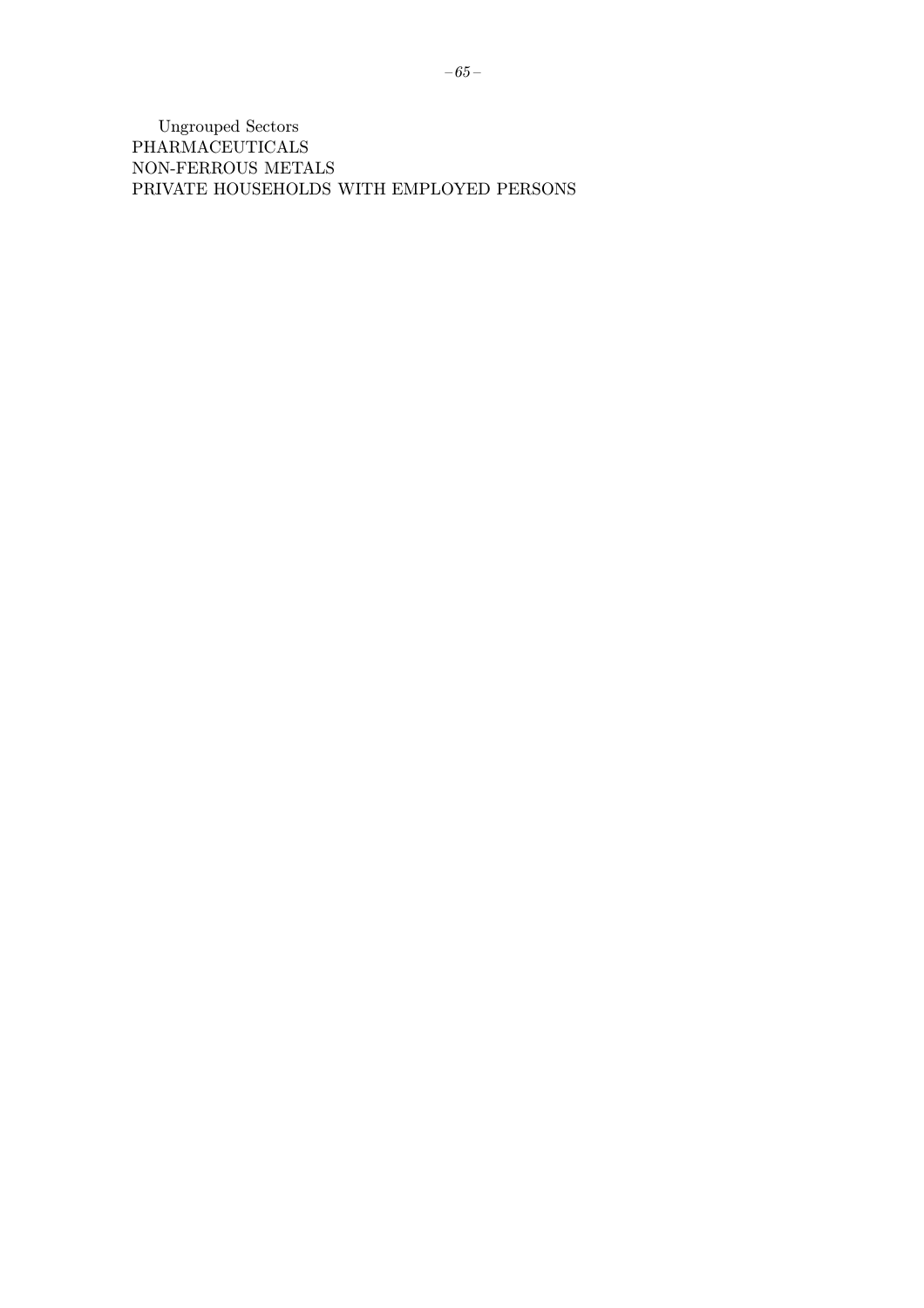

### C.17 Norway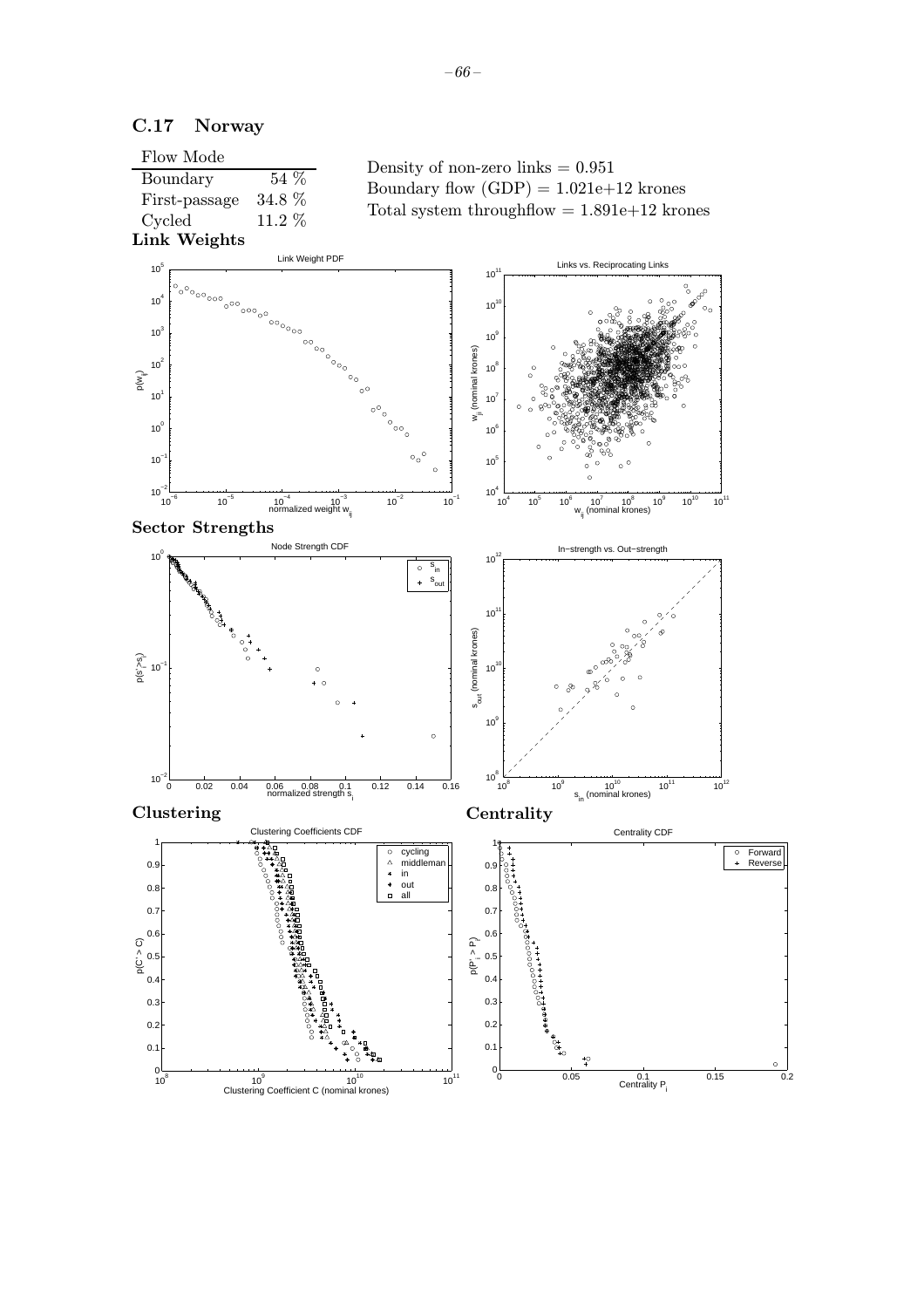$Q = 0.218$ 

Group 1 AGRICULTURE, HUNTING, FORESTRY AND FISHING FOOD PRODUCTS, BEVERAGES AND TOBACCO TEXTILES, TEXTILE PRODUCTS, LEATHER AND FOOTWEAR PHARMACEUTICALS HOTELS AND RESTAURANTS HEALTH AND SOCIAL WORK

Group 2

PULP, PAPER, PAPER PRODUCTS, PRINTING AND PUBLISHING OFFICE, ACCOUNTING AND COMPUTING MACHINERY POST AND TELECOMMUNICATIONS FINANCE, INSURANCE COMPUTER AND RELATED ACTIVITIES RESEARCH AND DEVELOPMENT OTHER BUSINESS ACTIVITIES EDUCATION OTHER COMMUNITY, SOCIAL AND PERSONAL SERVICES

Group 3

MINING AND QUARRYING COKE, REFINED PETROLEUM PRODUCTS AND NUCLEAR FUEL IRON & STEEL NON-FERROUS METALS FABRICATED METAL PRODUCTS, except machinery and equipment MACHINERY AND EQUIPMENT, N.E.C. ELECTRICAL MACHINERY AND APPARATUS, NEC RADIO, TELEVISION AND COMMUNICATION EQUIPMENT MEDICAL, PRECISION AND OPTICAL INSTRUMENTS BUILDING AND REPAIRING OF SHIPS AND BOATS RENTING OF MACHINERY AND EQUIPMENT

Group 4

MOTOR VEHICLES, TRAILERS AND SEMI-TRAILERS AIRCRAFT AND SPACECRAFT RAILROAD EQUIPMENT AND TRANSPORT EQUIPMENT N.E.C. ELECTRICITY, GAS AND WATER SUPPLY WHOLESALE AND RETAIL TRADE; REPAIRS TRANSPORT AND STORAGE

Group 5 WOOD AND PRODUCTS OF WOOD AND CORK CHEMICALS EXCLUDING PHARMACEUTICALS RUBBER AND PLASTICS PRODUCTS OTHER NON-METALLIC MINERAL PRODUCTS MANUFACTURING NEC; RECYCLING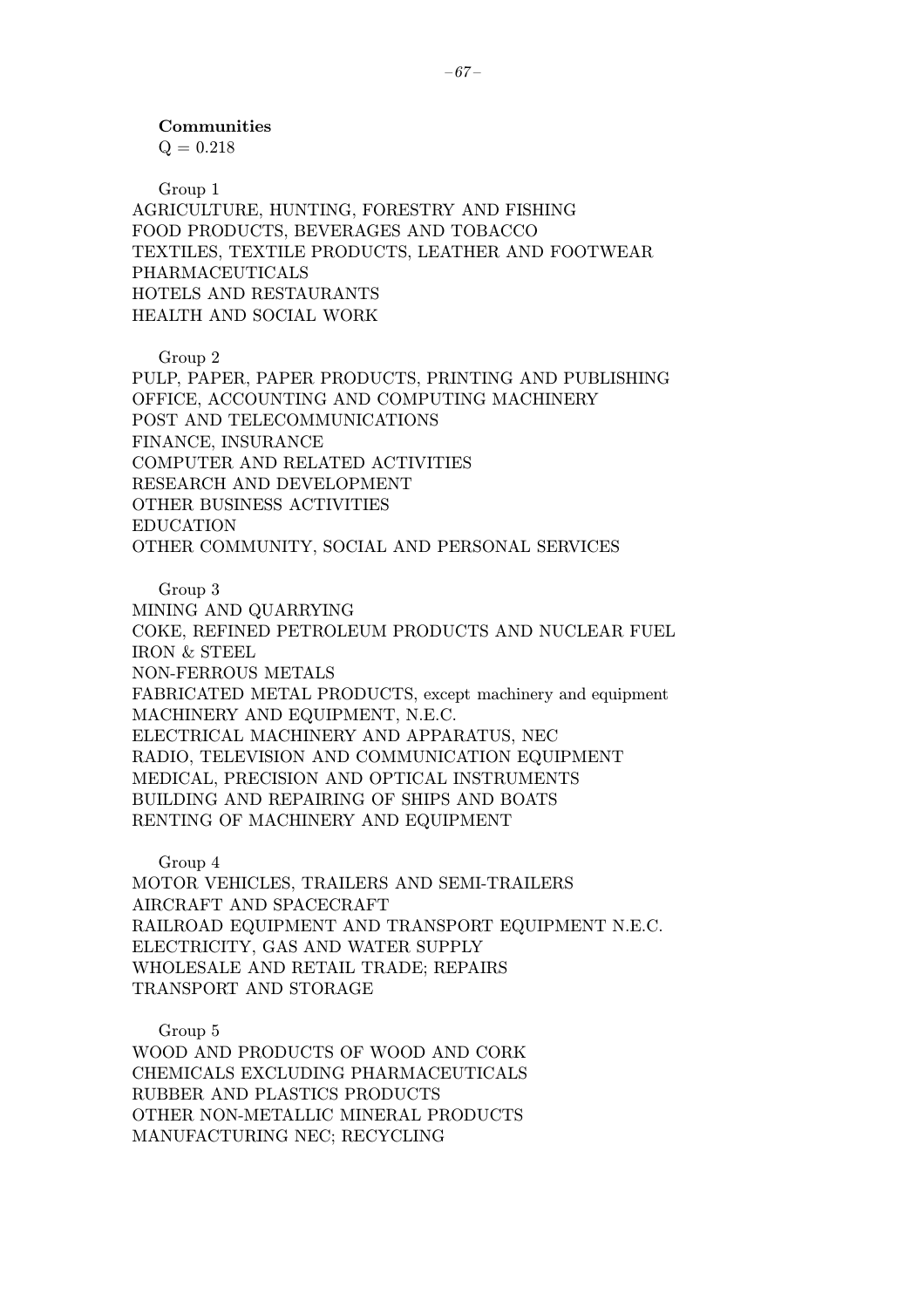# **CONSTRUCTION** REAL ESTATE ACTIVITIES PUBLIC ADMIN. AND DEFENCE; COMPULSORY SOCIAL SECURITY

Ungrouped Sectors PRIVATE HOUSEHOLDS WITH EMPLOYED PERSONS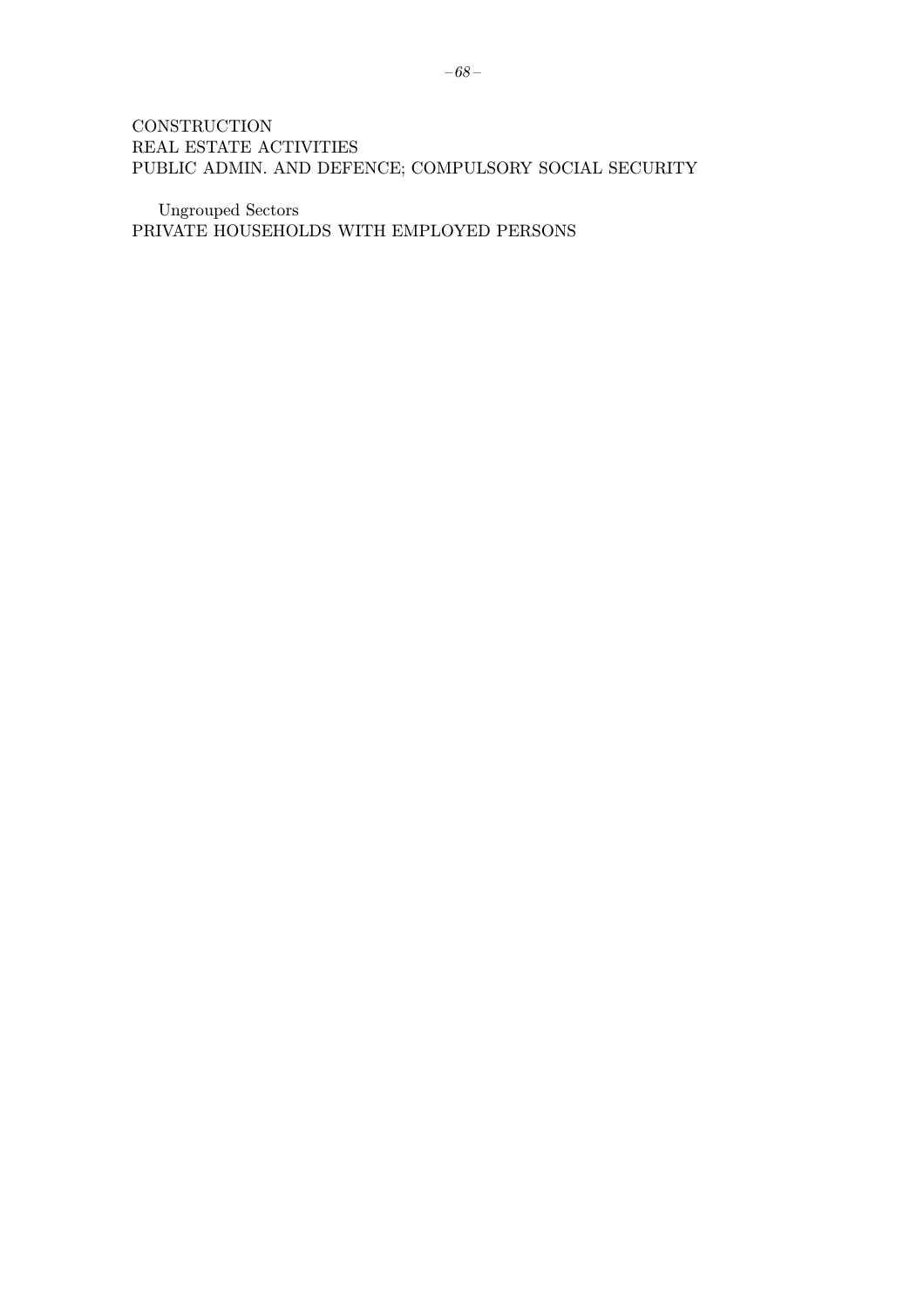

 $-69-$ 

# C.18 Poland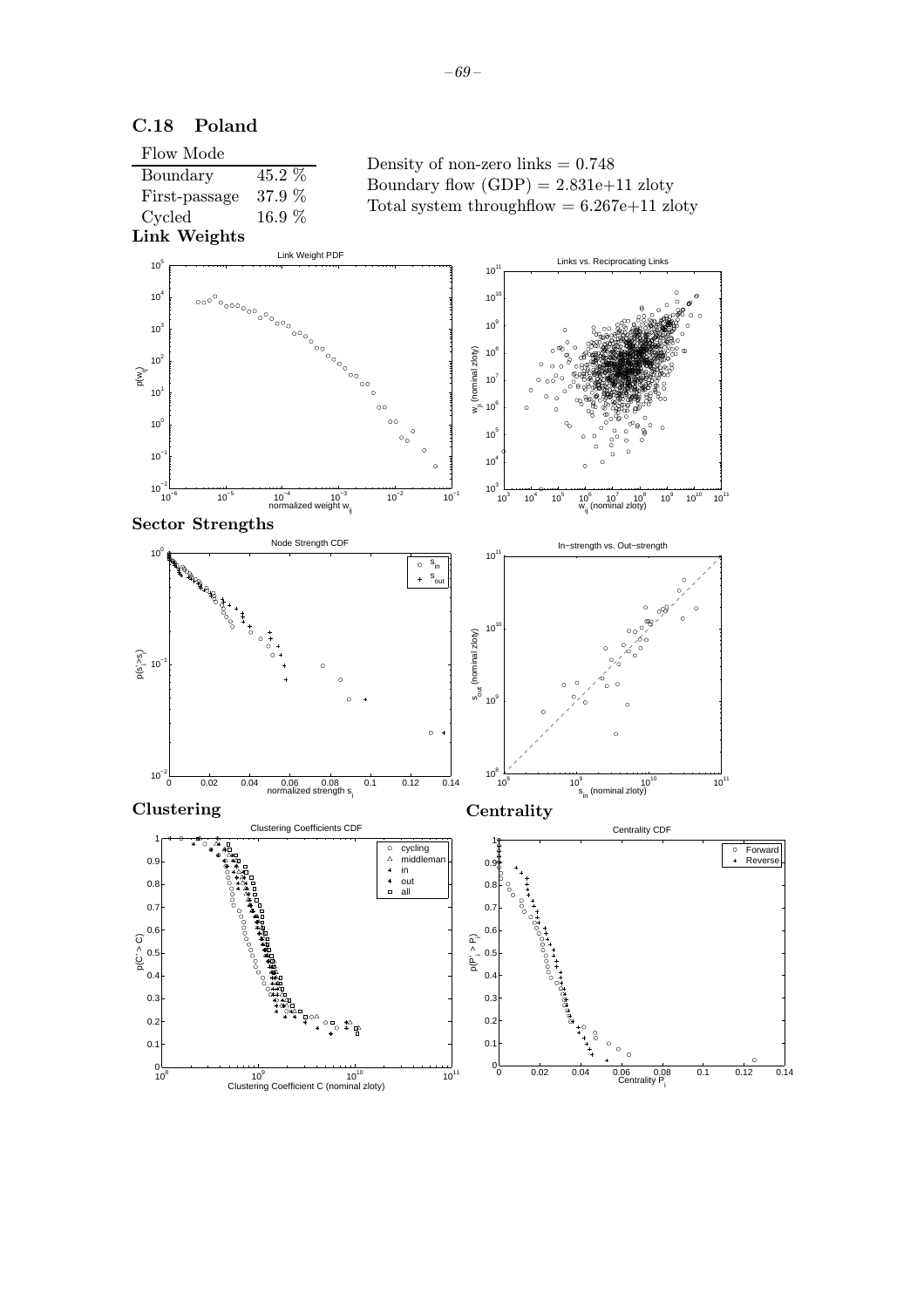### Communities

 $Q = 0.175$ 

Group 1

TEXTILES, TEXTILE PRODUCTS, LEATHER AND FOOTWEAR WOOD AND PRODUCTS OF WOOD AND CORK MANUFACTURING NEC; RECYCLING HOTELS AND RESTAURANTS POST AND TELECOMMUNICATIONS FINANCE, INSURANCE HEALTH AND SOCIAL WORK OTHER COMMUNITY, SOCIAL AND PERSONAL SERVICES

Group 2

CHEMICALS EXCLUDING PHARMACEUTICALS RUBBER AND PLASTICS PRODUCTS OTHER NON-METALLIC MINERAL PRODUCTS OFFICE, ACCOUNTING AND COMPUTING MACHINERY **CONSTRUCTION** REAL ESTATE ACTIVITIES RENTING OF MACHINERY AND EQUIPMENT COMPUTER AND RELATED ACTIVITIES OTHER BUSINESS ACTIVITIES EDUCATION

Group 3

MINING AND QUARRYING COKE, REFINED PETROLEUM PRODUCTS AND NUCLEAR FUEL IRON & STEEL FABRICATED METAL PRODUCTS, except machinery and equipment MACHINERY AND EQUIPMENT, N.E.C. ELECTRICAL MACHINERY AND APPARATUS, NEC RADIO, TELEVISION AND COMMUNICATION EQUIPMENT MEDICAL, PRECISION AND OPTICAL INSTRUMENTS MOTOR VEHICLES, TRAILERS AND SEMI-TRAILERS BUILDING AND REPAIRING OF SHIPS AND BOATS ELECTRICITY, GAS AND WATER SUPPLY TRANSPORT AND STORAGE RESEARCH AND DEVELOPMENT

Group 4 AGRICULTURE, HUNTING, FORESTRY AND FISHING FOOD PRODUCTS, BEVERAGES AND TOBACCO PULP, PAPER, PAPER PRODUCTS, PRINTING AND PUBLISHING WHOLESALE AND RETAIL TRADE; REPAIRS

Ungrouped Sectors PHARMACEUTICALS NON-FERROUS METALS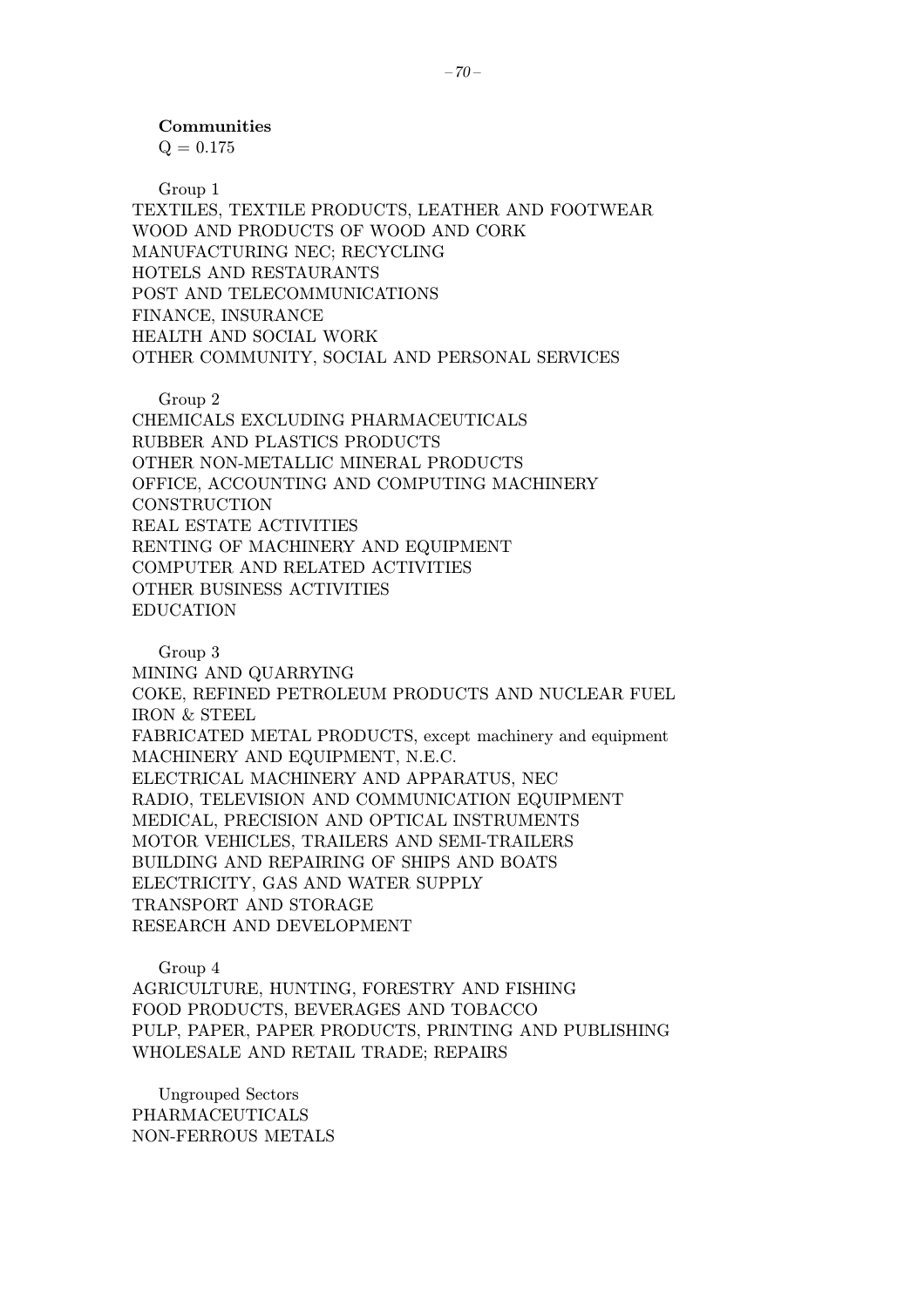AIRCRAFT AND SPACECRAFT RAILROAD EQUIPMENT AND TRANSPORT EQUIPMENT N.E.C.  $\,$ PUBLIC ADMIN. AND DEFENCE; COMPULSORY SOCIAL SECURITY PRIVATE HOUSEHOLDS WITH EMPLOYED PERSONS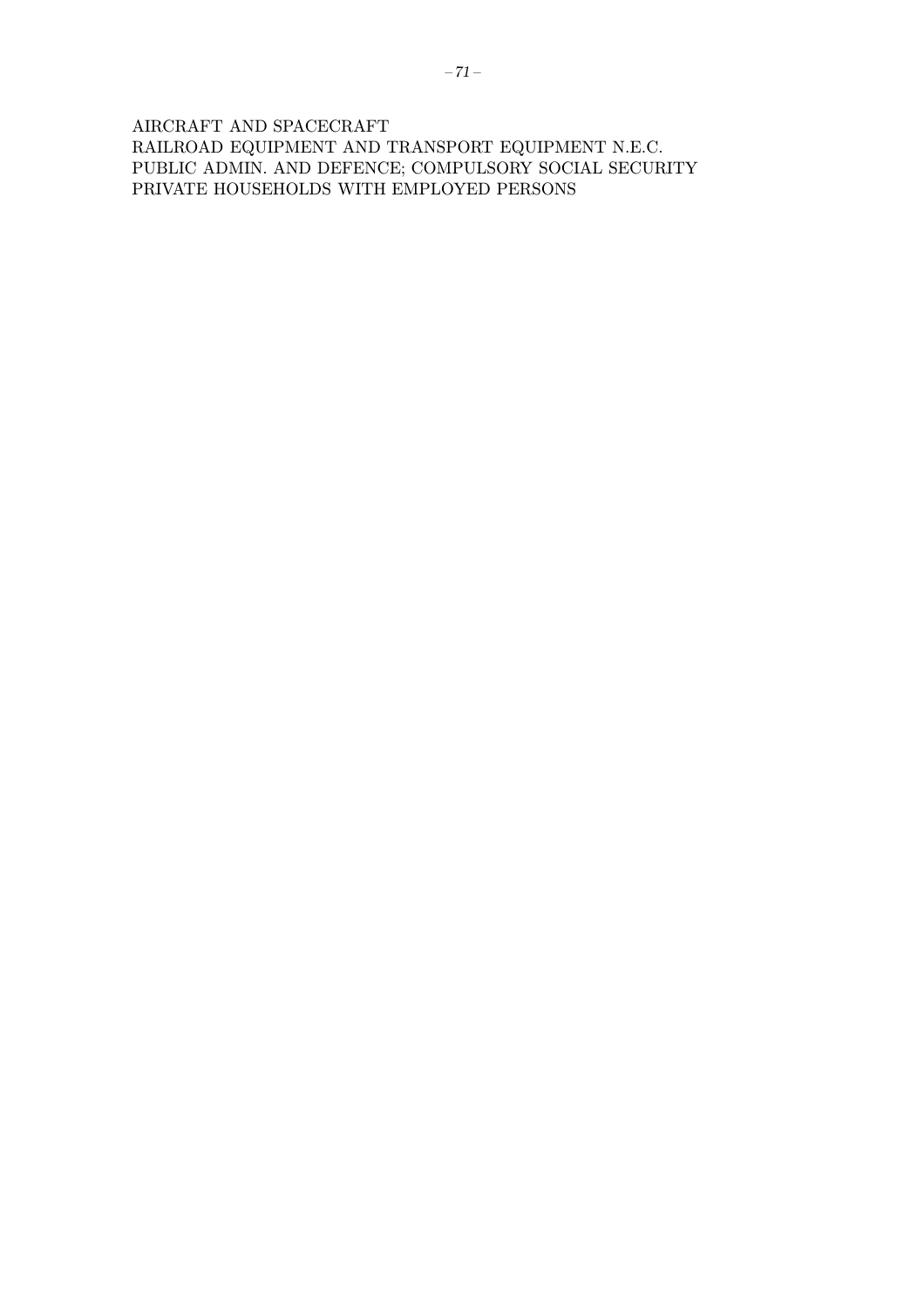

# C.19 United Kingdom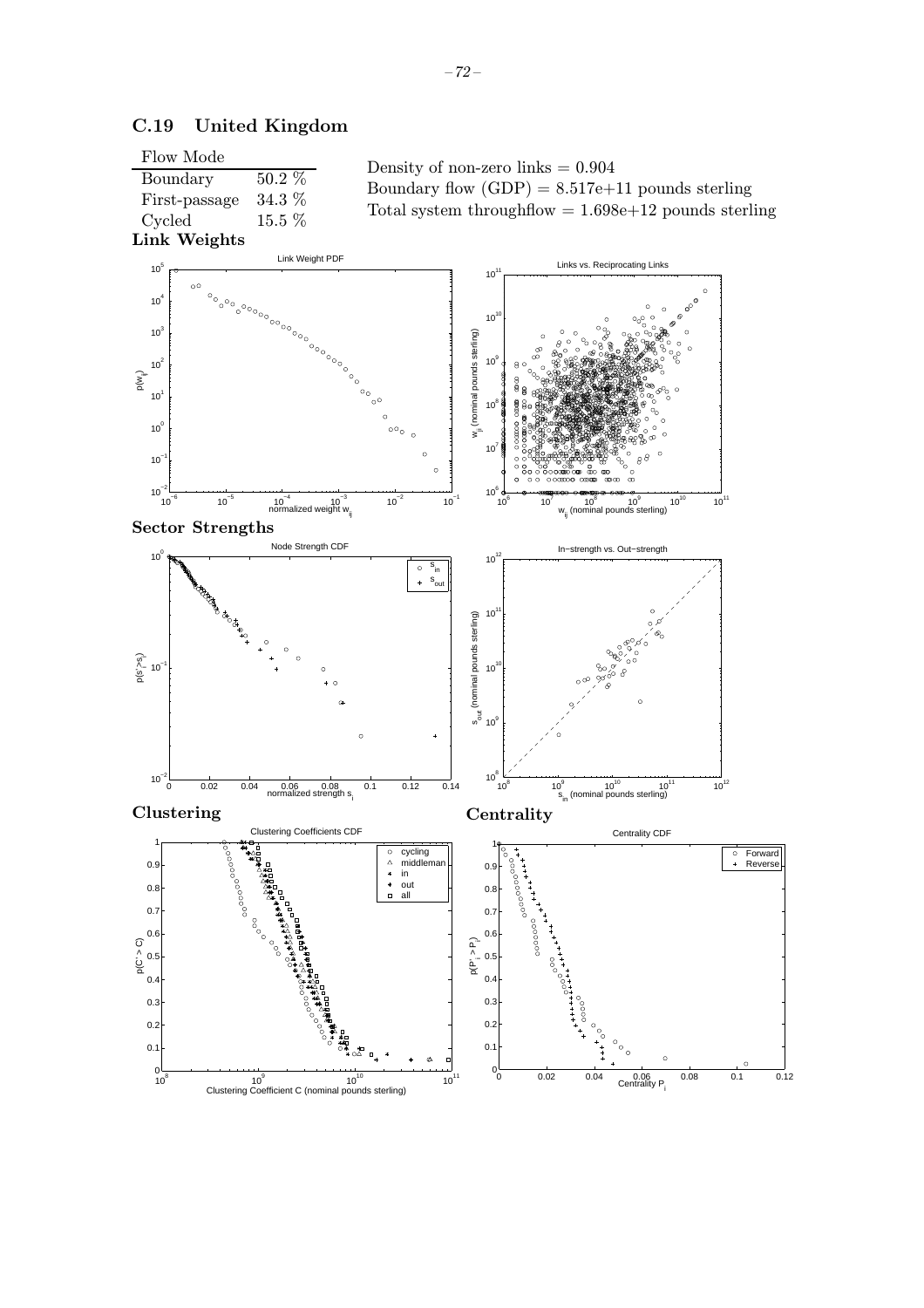### Communities

 $Q = 0.186$ 

Group 1

TEXTILES, TEXTILE PRODUCTS, LEATHER AND FOOTWEAR PULP, PAPER, PAPER PRODUCTS, PRINTING AND PUBLISHING WHOLESALE AND RETAIL TRADE; REPAIRS HOTELS AND RESTAURANTS TRANSPORT AND STORAGE POST AND TELECOMMUNICATIONS FINANCE, INSURANCE REAL ESTATE ACTIVITIES RENTING OF MACHINERY AND EQUIPMENT COMPUTER AND RELATED ACTIVITIES RESEARCH AND DEVELOPMENT OTHER BUSINESS ACTIVITIES EDUCATION OTHER COMMUNITY, SOCIAL AND PERSONAL SERVICES

Group 2 WOOD AND PRODUCTS OF WOOD AND CORK RUBBER AND PLASTICS PRODUCTS OTHER NON-METALLIC MINERAL PRODUCTS IRON & STEEL NON-FERROUS METALS FABRICATED METAL PRODUCTS, except machinery and equipment MACHINERY AND EQUIPMENT, N.E.C. OFFICE, ACCOUNTING AND COMPUTING MACHINERY ELECTRICAL MACHINERY AND APPARATUS, NEC RADIO, TELEVISION AND COMMUNICATION EQUIPMENT MEDICAL, PRECISION AND OPTICAL INSTRUMENTS MOTOR VEHICLES, TRAILERS AND SEMI-TRAILERS BUILDING AND REPAIRING OF SHIPS AND BOATS AIRCRAFT AND SPACECRAFT RAILROAD EQUIPMENT AND TRANSPORT EQUIPMENT N.E.C. MANUFACTURING NEC; RECYCLING **CONSTRUCTION** PUBLIC ADMIN. AND DEFENCE; COMPULSORY SOCIAL SECURITY

Group 3 AGRICULTURE, HUNTING, FORESTRY AND FISHING FOOD PRODUCTS, BEVERAGES AND TOBACCO PHARMACEUTICALS HEALTH AND SOCIAL WORK

Group 4 MINING AND QUARRYING COKE, REFINED PETROLEUM PRODUCTS AND NUCLEAR FUEL CHEMICALS EXCLUDING PHARMACEUTICALS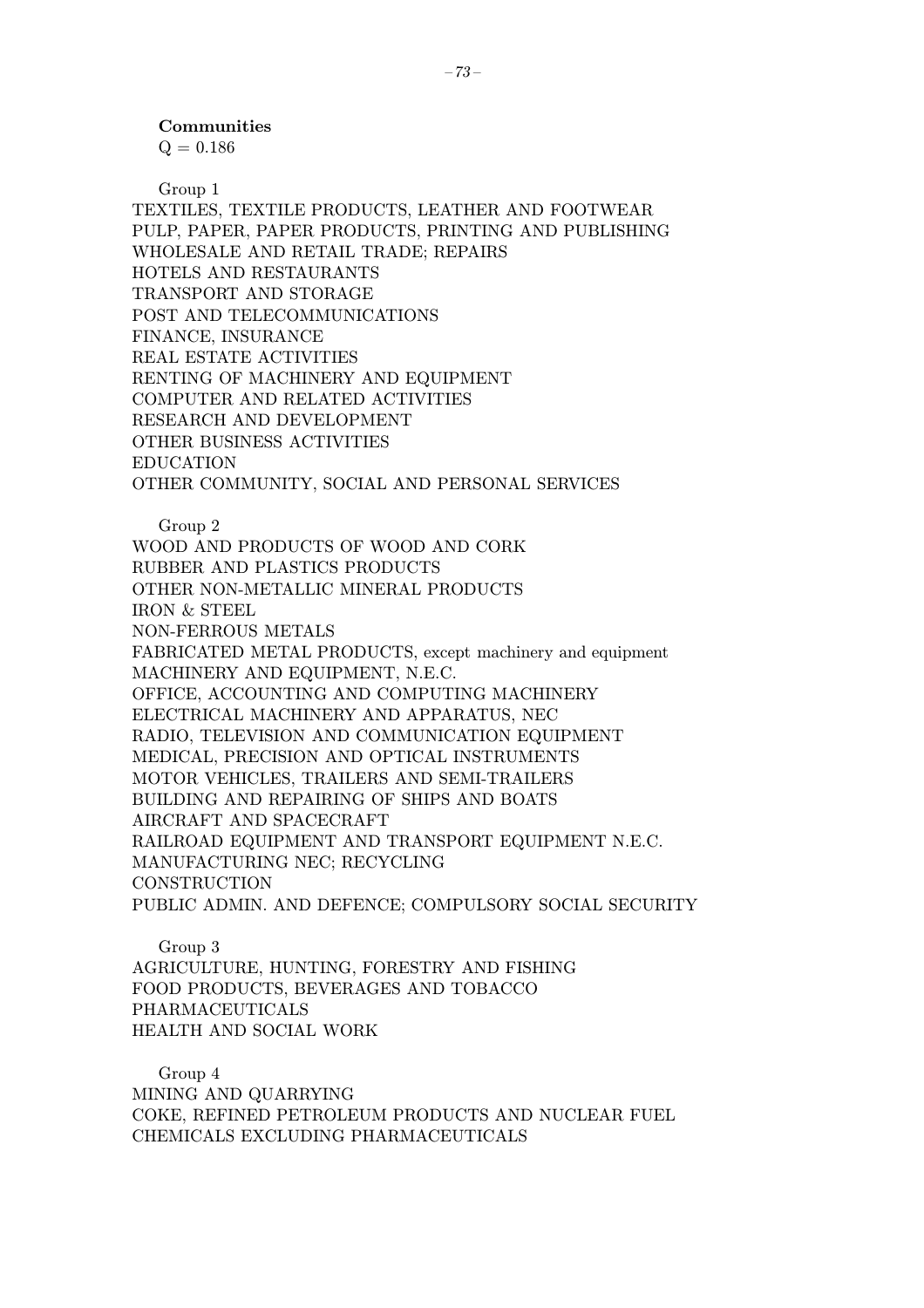**Ungrouped Sectors** PRIVATE HOUSEHOLDS WITH EMPLOYED PERSONS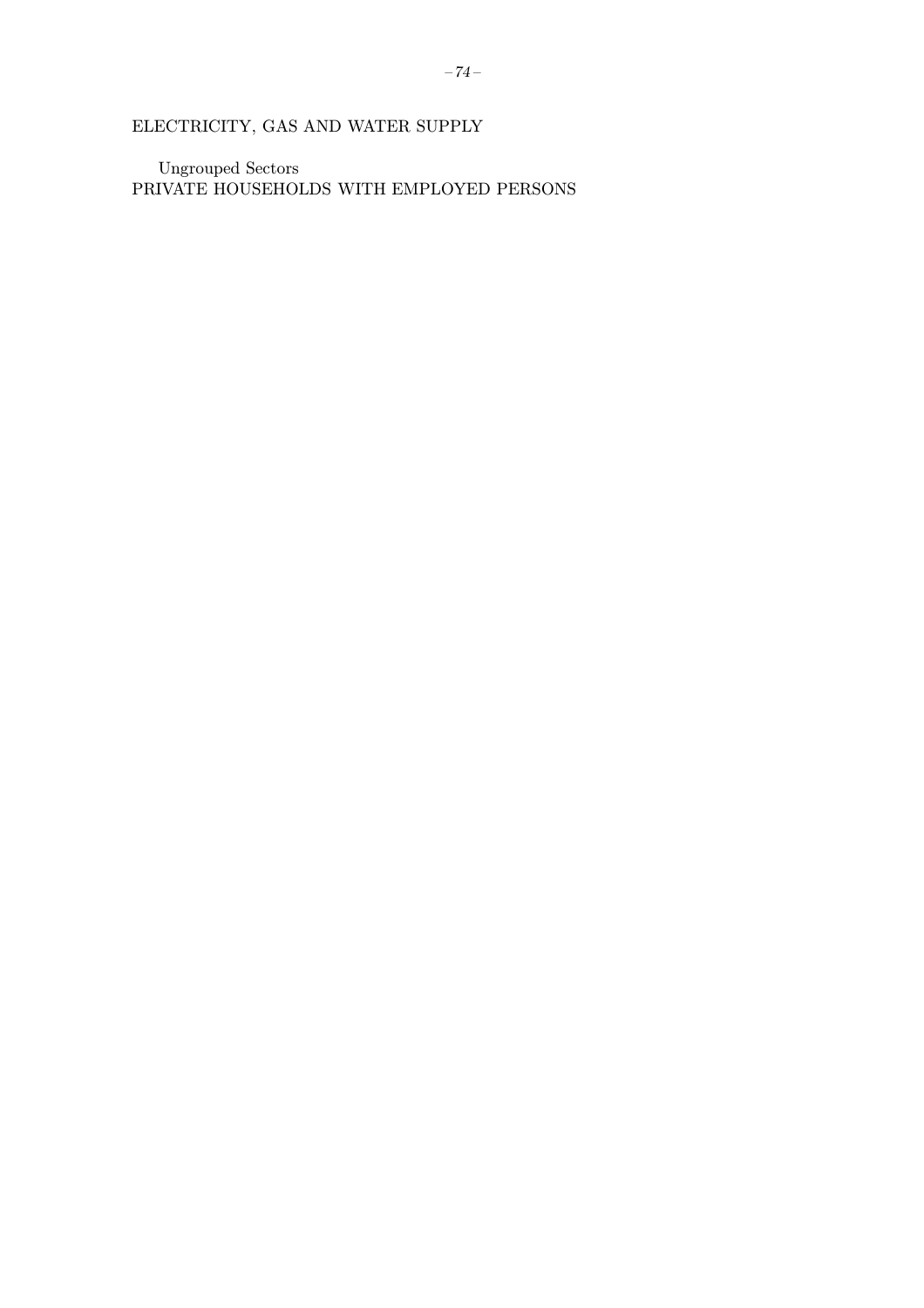

# C.20 United States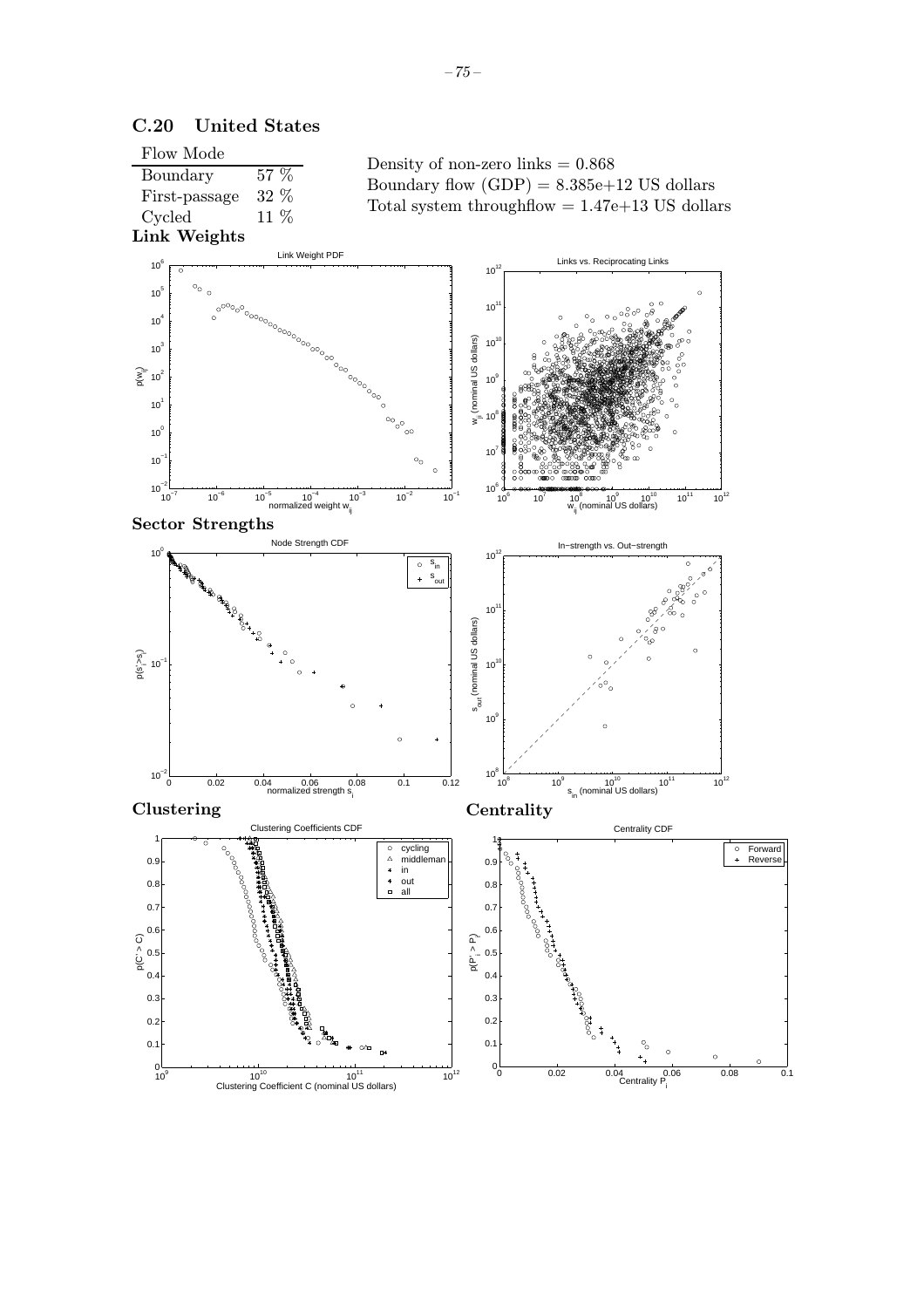## Communities

 $Q = 0.194$ 

Group 1 OTHER NON-METALLIC MINERAL PRODUCTS IRON & STEEL NON-FERROUS METALS FABRICATED METAL PRODUCTS, except machinery and equipment MACHINERY AND EQUIPMENT, N.E.C. ELECTRICAL MACHINERY AND APPARATUS, NEC MOTOR VEHICLES, TRAILERS AND SEMI-TRAILERS BUILDING AND REPAIRING OF SHIPS AND BOATS RAILROAD EQUIPMENT AND TRANSPORT EQUIPMENT N.E.C. **CONSTRUCTION** State and local government passenger transit Other State and local government enterprises

Group 2 WOOD AND PRODUCTS OF WOOD AND CORK MANUFACTURING NEC; RECYCLING

Group 3

AGRICULTURE, HUNTING, FORESTRY AND FISHING FOOD PRODUCTS, BEVERAGES AND TOBACCO TEXTILES, TEXTILE PRODUCTS, LEATHER AND FOOTWEAR PULP, PAPER, PAPER PRODUCTS, PRINTING AND PUBLISHING CHEMICALS EXCLUDING PHARMACEUTICALS PHARMACEUTICALS RUBBER AND PLASTICS PRODUCTS HOTELS AND RESTAURANTS HEALTH AND SOCIAL WORK

Group 4 MEDICAL, PRECISION AND OPTICAL INSTRUMENTS AIRCRAFT AND SPACECRAFT

Group 5 MINING AND QUARRYING COKE, REFINED PETROLEUM PRODUCTS AND NUCLEAR FUEL ELECTRICITY, GAS AND WATER SUPPLY TRANSPORT AND STORAGE Federal electric utilities State and local government electric utilities

Group 6 OFFICE, ACCOUNTING AND COMPUTING MACHINERY RADIO, TELEVISION AND COMMUNICATION EQUIPMENT WHOLESALE AND RETAIL TRADE; REPAIRS POST AND TELECOMMUNICATIONS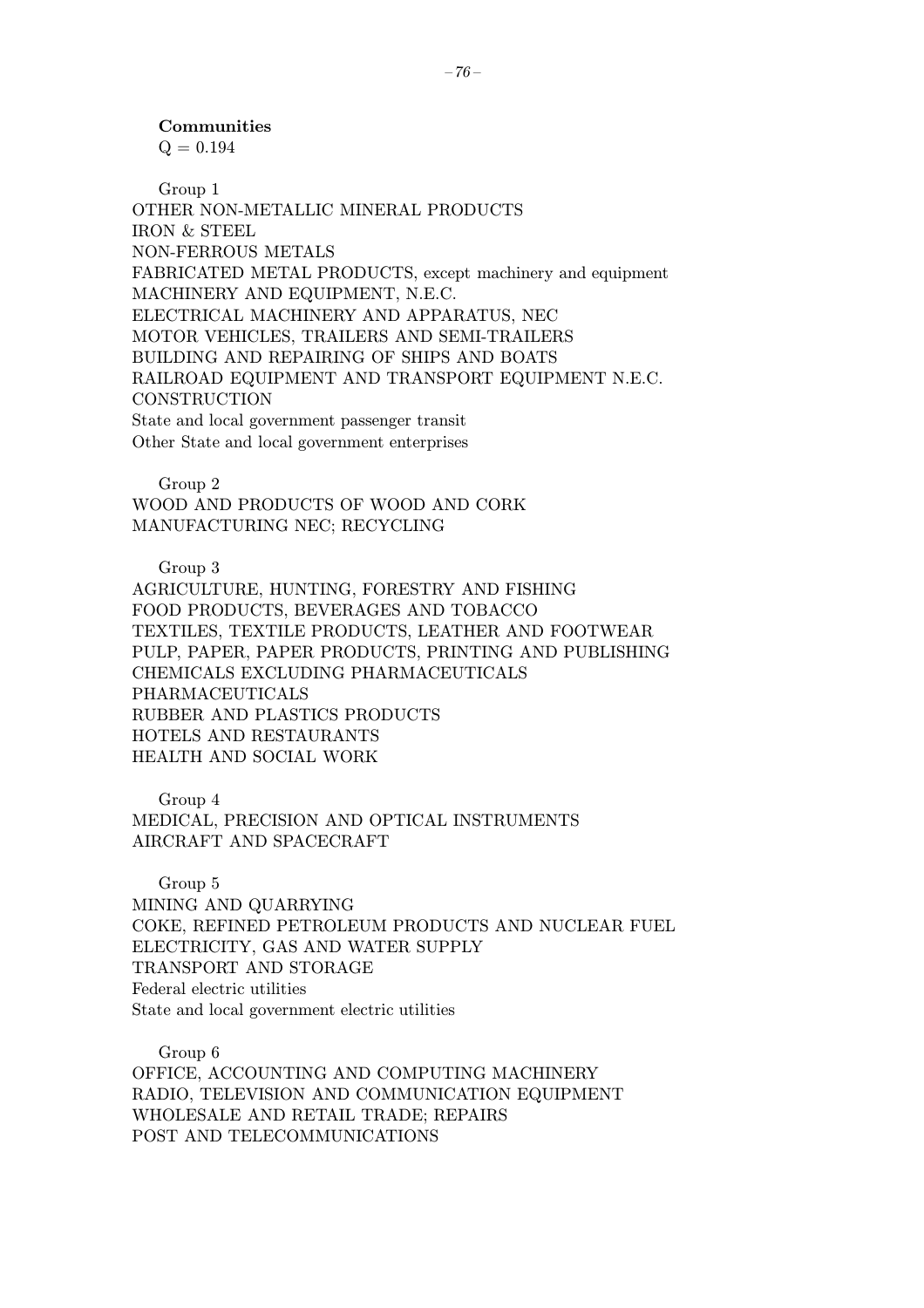FINANCE, INSURANCE REAL ESTATE ACTIVITIES RENTING OF MACHINERY AND EQUIPMENT COMPUTER AND RELATED ACTIVITIES RESEARCH AND DEVELOPMENT OTHER BUSINESS ACTIVITIES EDUCATION OTHER COMMUNITY, SOCIAL AND PERSONAL SERVICES Other Federal Government enterprises

Ungrouped Sectors PUBLIC ADMIN. AND DEFENCE; COMPULSORY SOCIAL SECURITY PRIVATE HOUSEHOLDS WITH EMPLOYED PERSONS SBFD including OTHER ADJUSTMENTS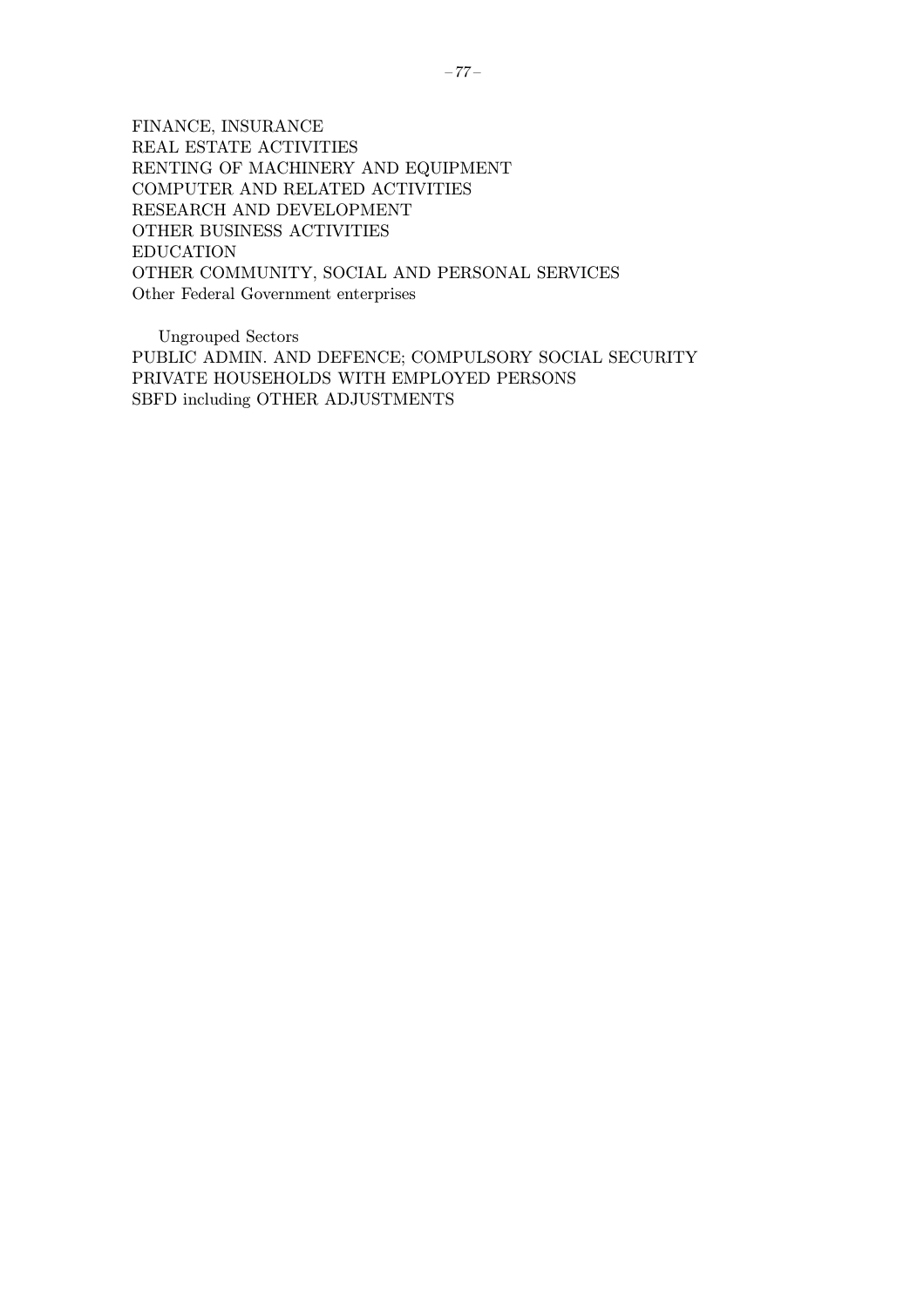

Figure 1: The normalized flow size distributions of 20 OECD countries.



Table 1: Clustering Patterns for Directed Networks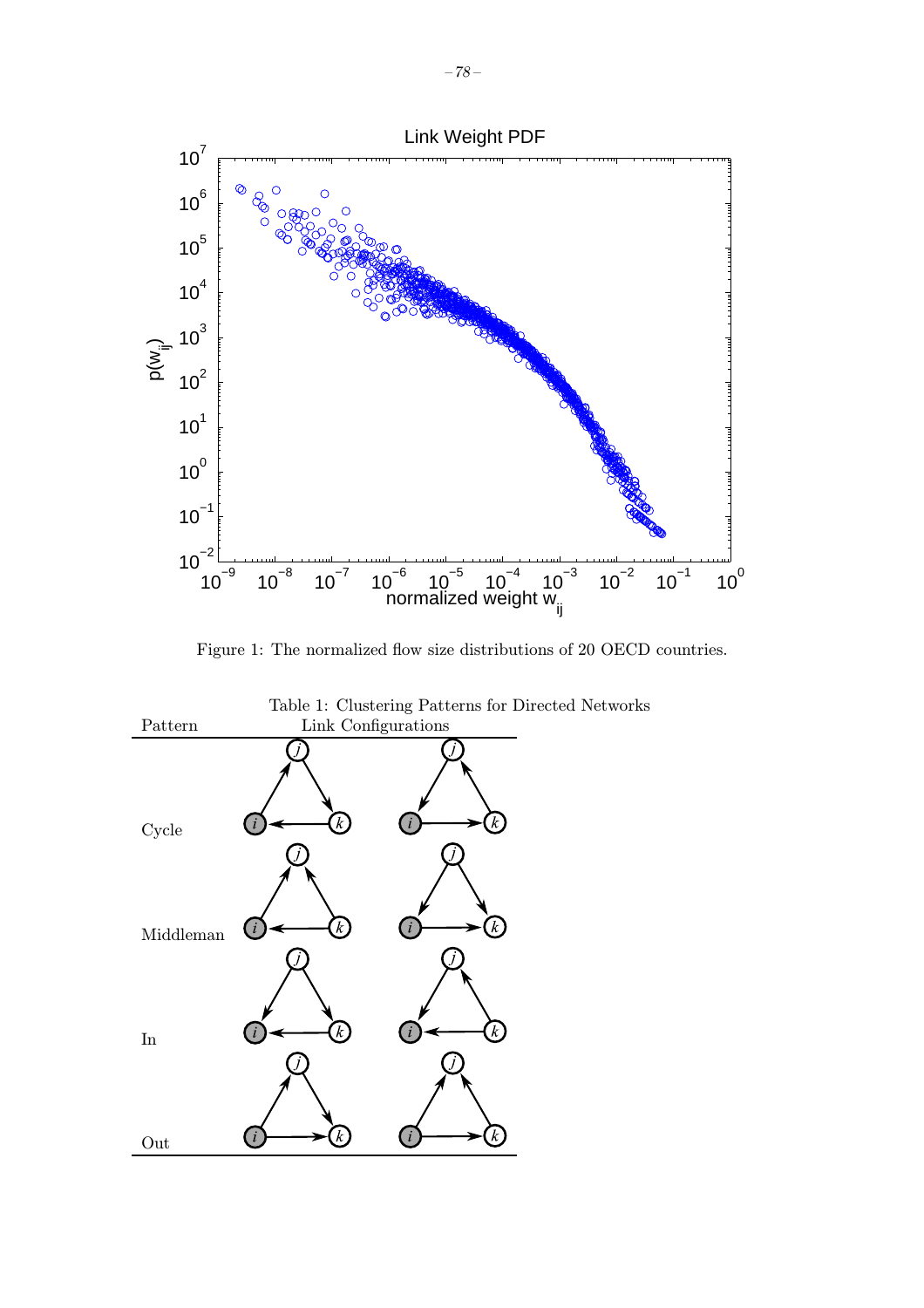

Figure 2: The distribution of flow sizes for the US 1997 OECD table.

| Description                                         | Vector/Matrix                                                                             | Elements                      |
|-----------------------------------------------------|-------------------------------------------------------------------------------------------|-------------------------------|
| Internal flows matrix                               | F                                                                                         | $f_{ij}$                      |
| Inputs vector                                       | $\vec{z}$                                                                                 | $z_i$                         |
| Outputs vector                                      | $\vec{y}$                                                                                 | $y_i$                         |
| Throughflows vector                                 | $\vec{T} = F^T \vec{1} + \vec{z} = F \vec{1} + \vec{y}$ $T_i = F_{i} + z_i = F_{i} + y_i$ |                               |
| $\hat{T}^{-1}$                                      | $g_{ij} = \frac{f_{ij}}{T_j}$                                                             |                               |
| Flow fractions matrix                               | $G \equiv \hat{T}^{-1}F$                                                                  | $g_{ij} = \frac{f_{ij}}{T_i}$ |
| Total requirements matrix $N \equiv (I - G^T)^{-1}$ |                                                                                           | $n_{ii}$                      |

Table 2: Notation for the decomposition of flows through an IO network.  $\vec{1}$  indicates a vector of ones. A hat ôver a vector's label indicates a matrix whose diagonal elements are the elements of the vector, with zeros elsewhere.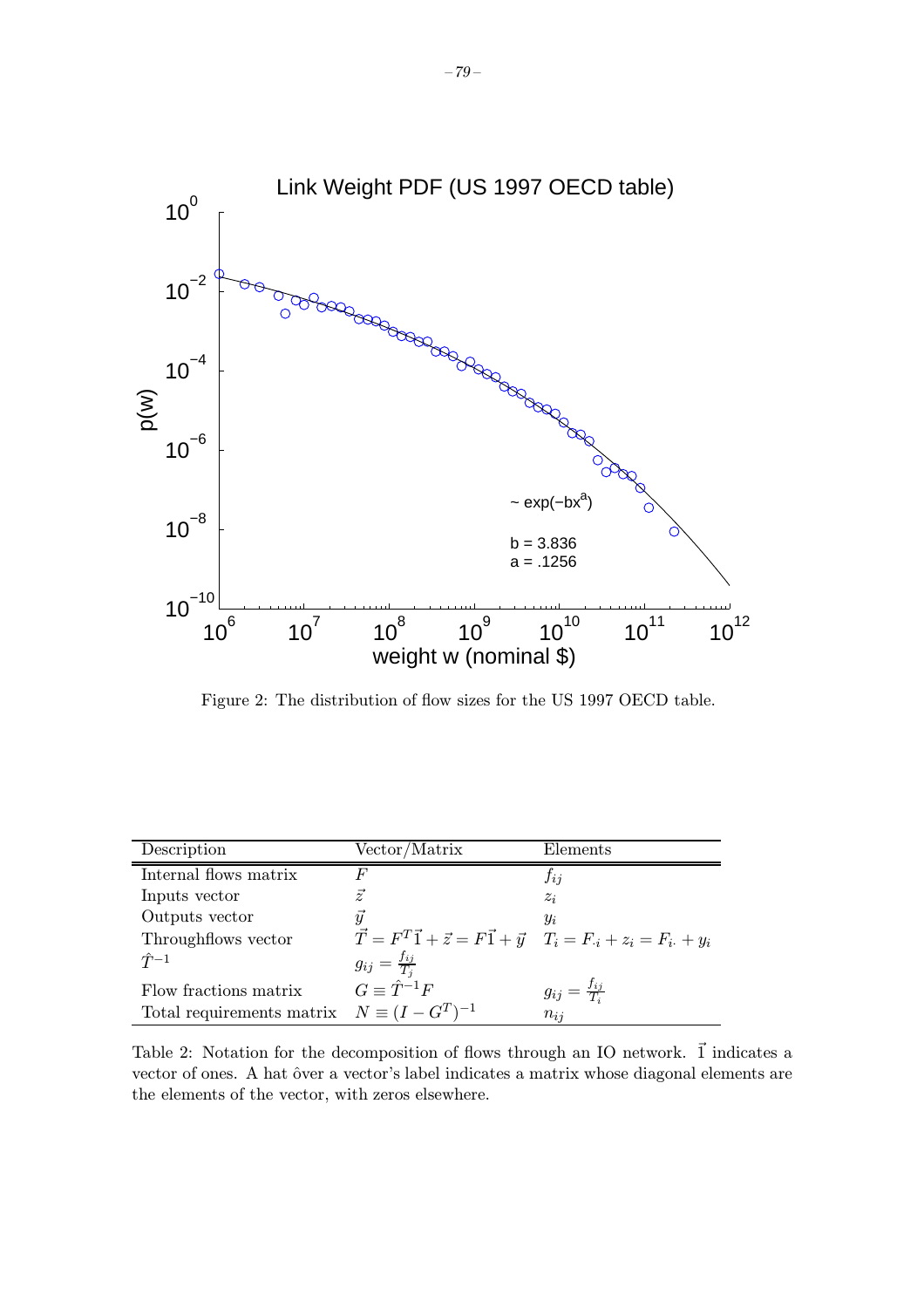

Figure 3: The scatterplot of size of a flow versus the size of the reciprocating flow,  $f_{ij}$ versus  $f_{ji}.$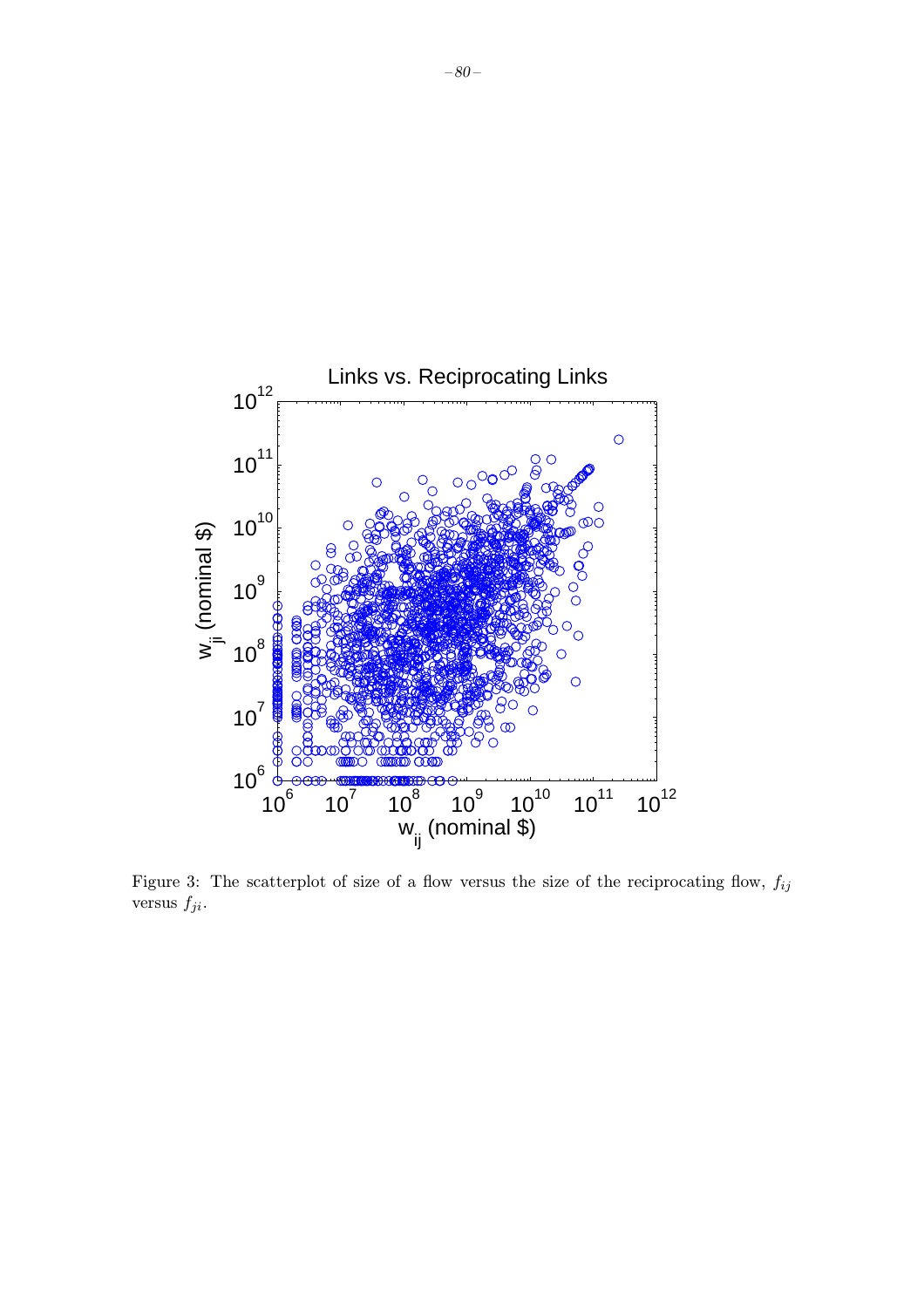

Figure 4: The distribution of in-strength and out-strength for 20 OECD countries.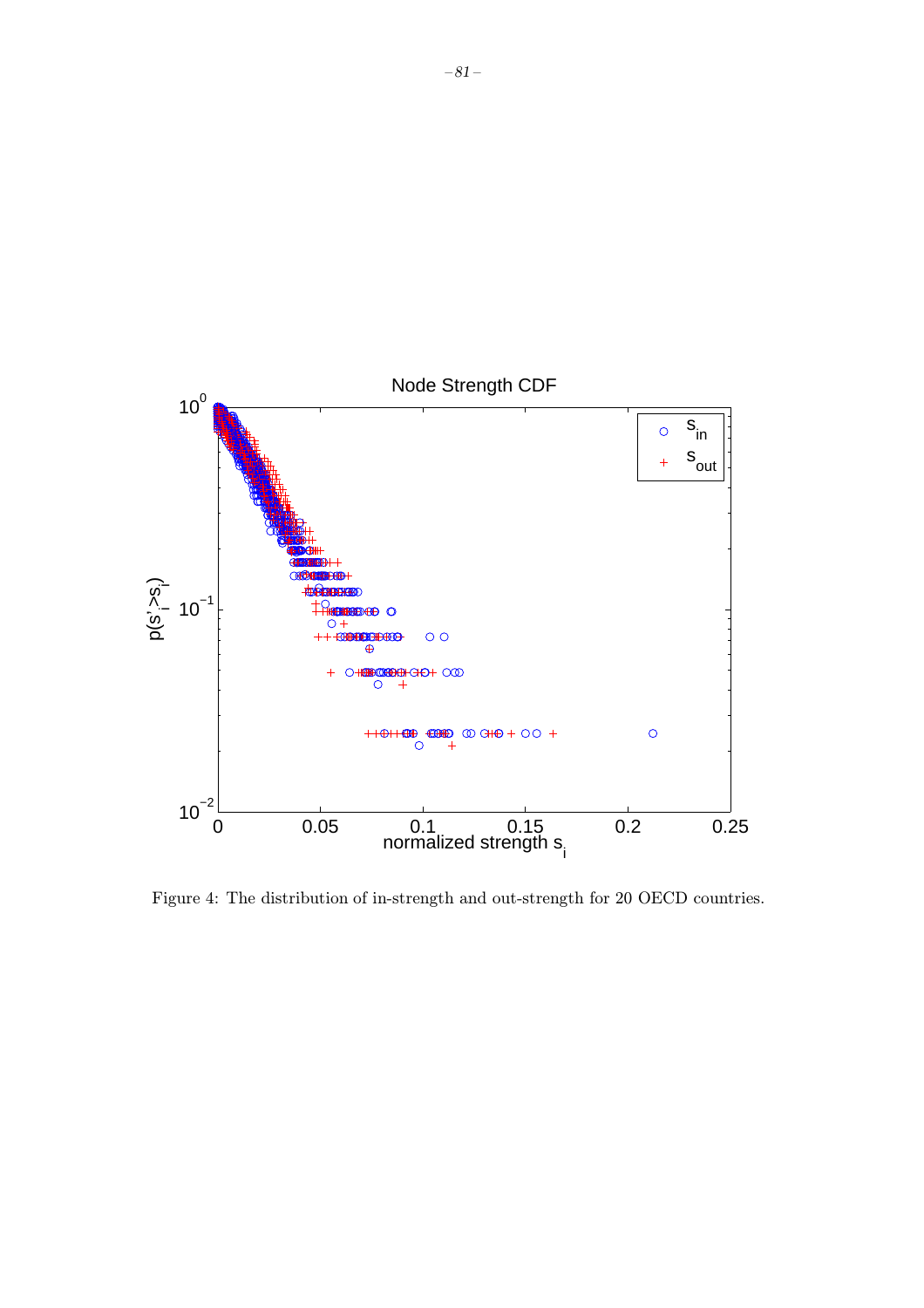

Figure 5: The distribution of in-strength and out-strength for the US 1997 OECD table.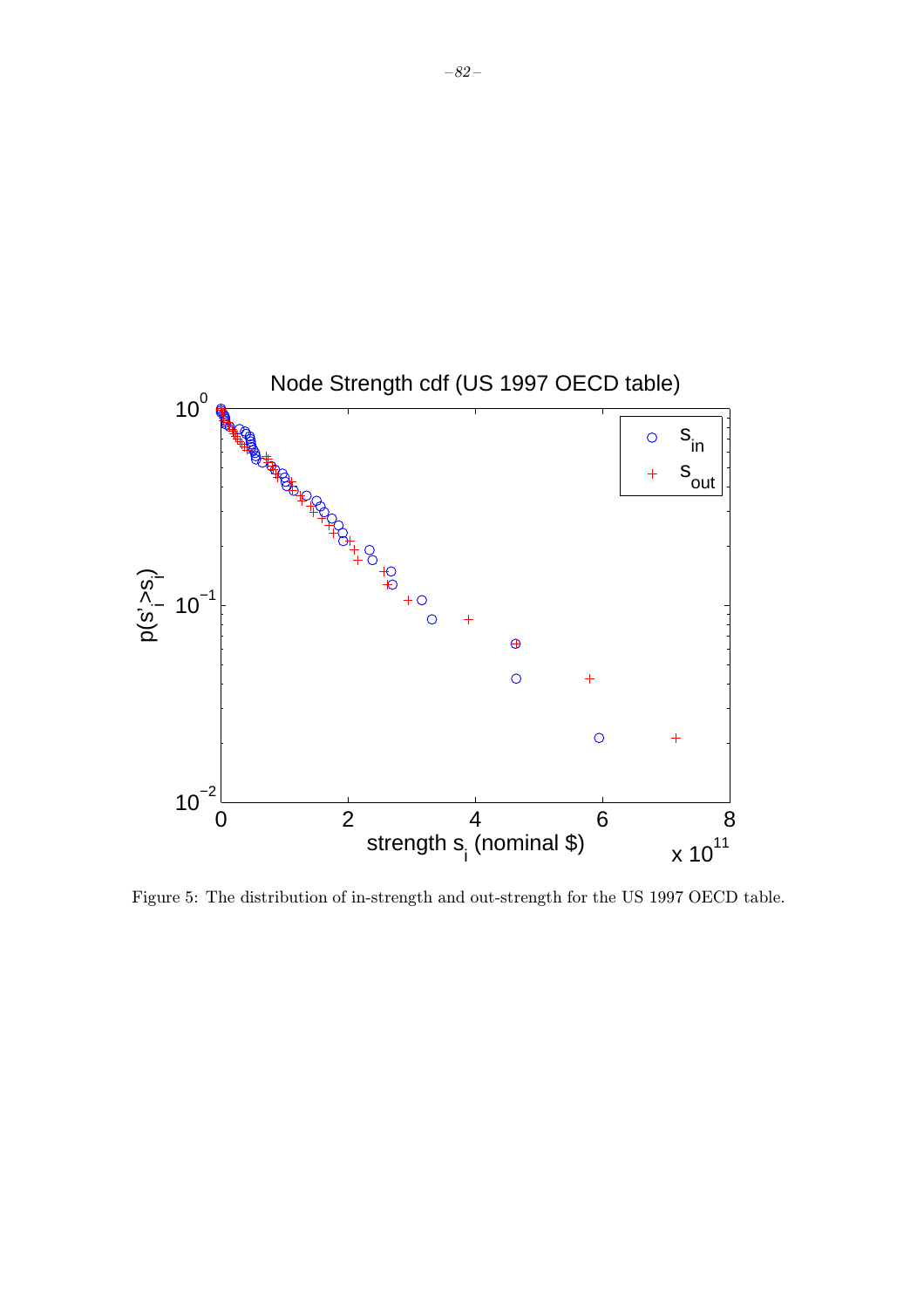

Figure 6: The change in the strength-distribution resulting from shuffling the flows of the IO table. The two distributions with the lower slope are the original distributions, while the pair with the higher slope are the distributions after shuffling.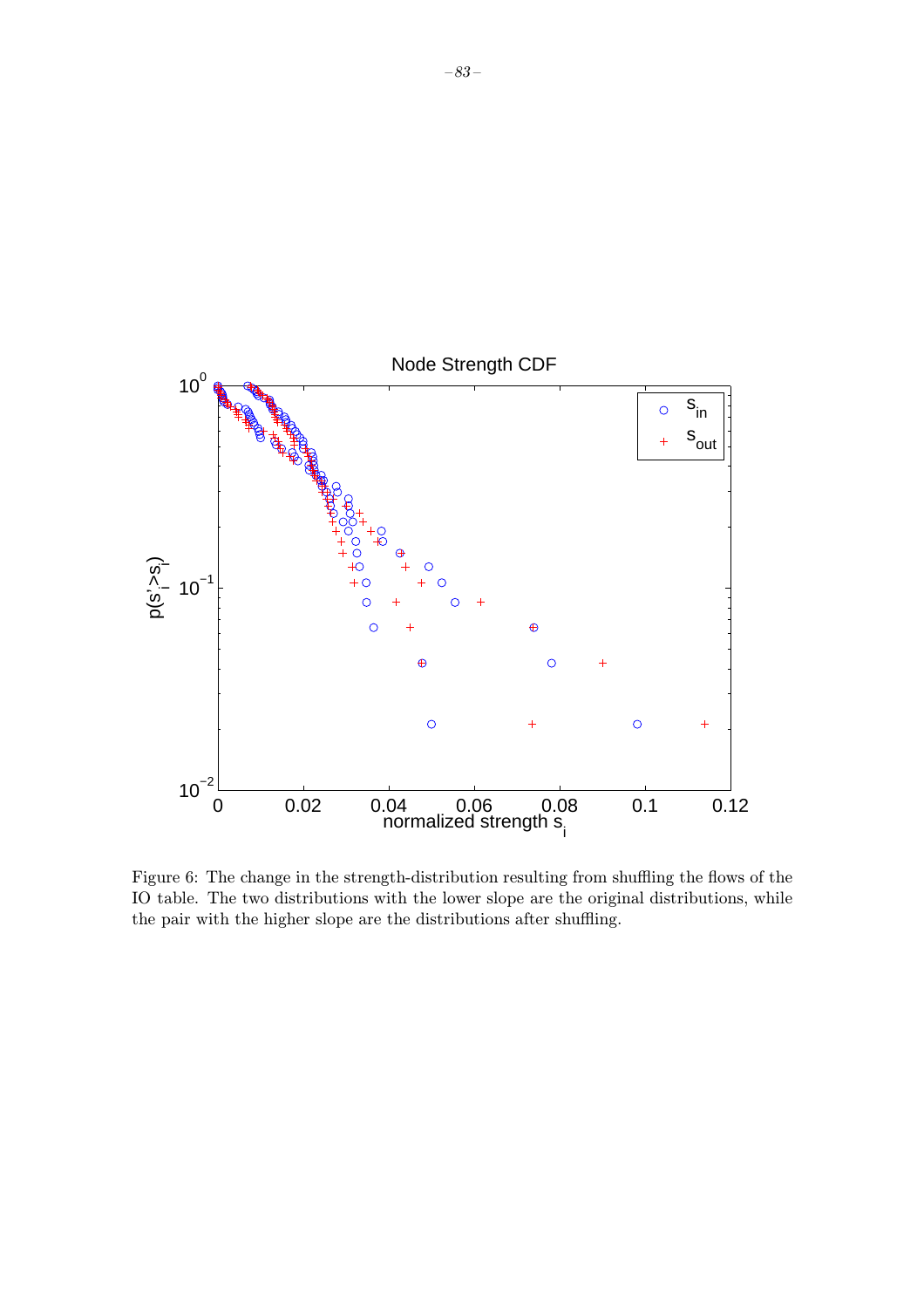

Figure 7: Scatterplot of in-strength versus out-strength for each sector for the US 1997 OECD table.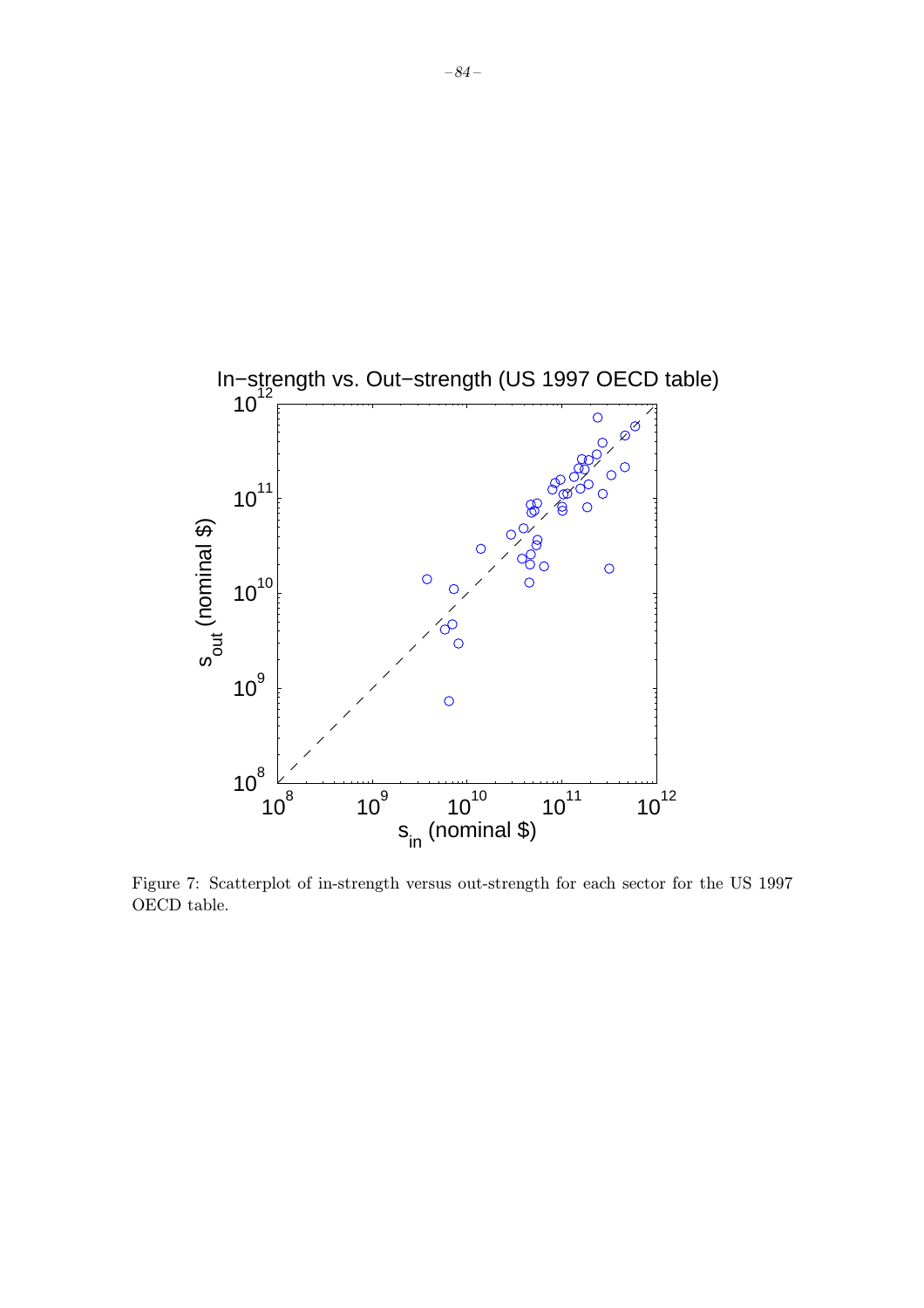

Figure 8: The cumulative distribution of clustering coefficients for the US 1997 OECD table.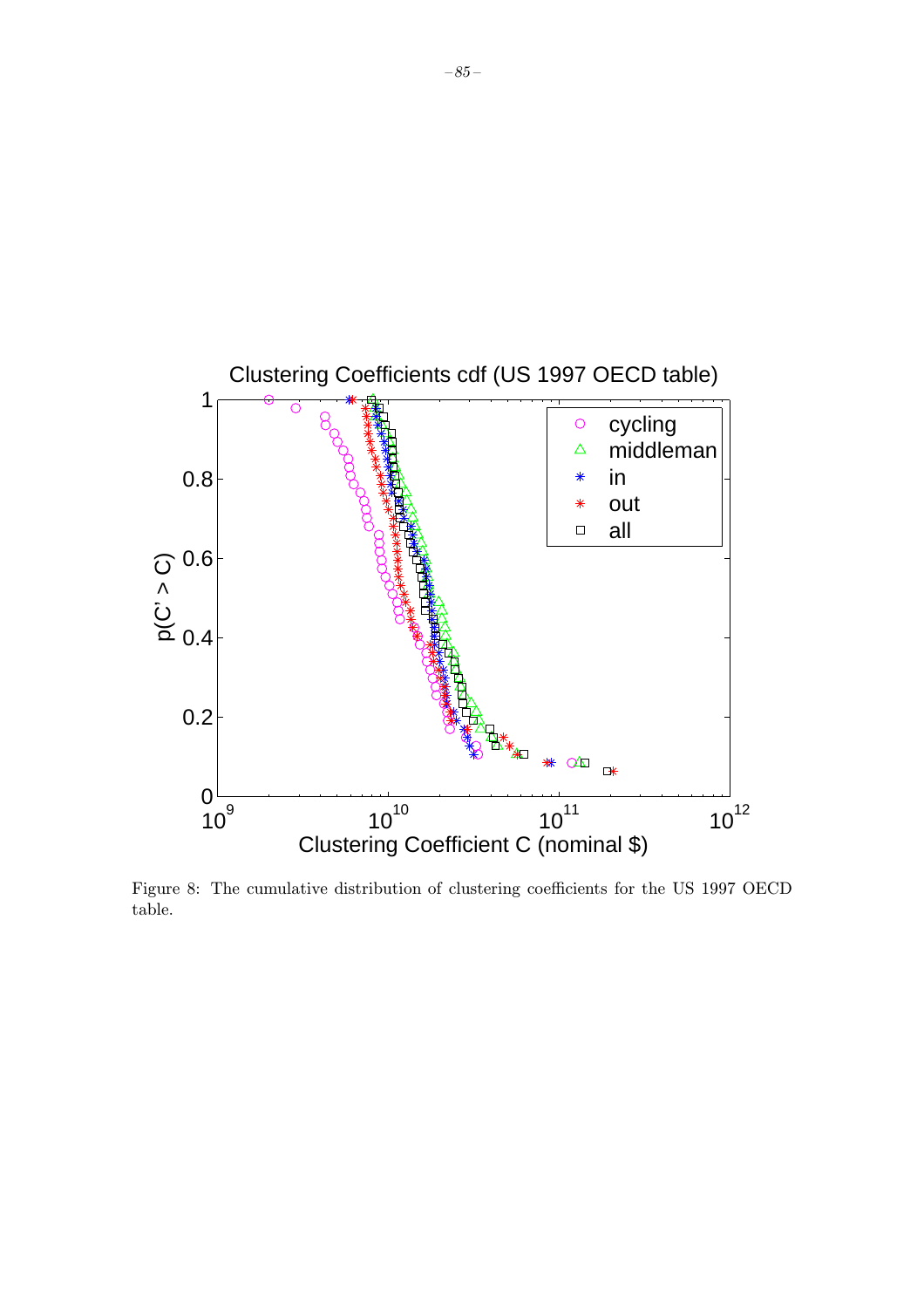

Figure 9: The cumulative distribution of centrality for the US 1997 OECD table.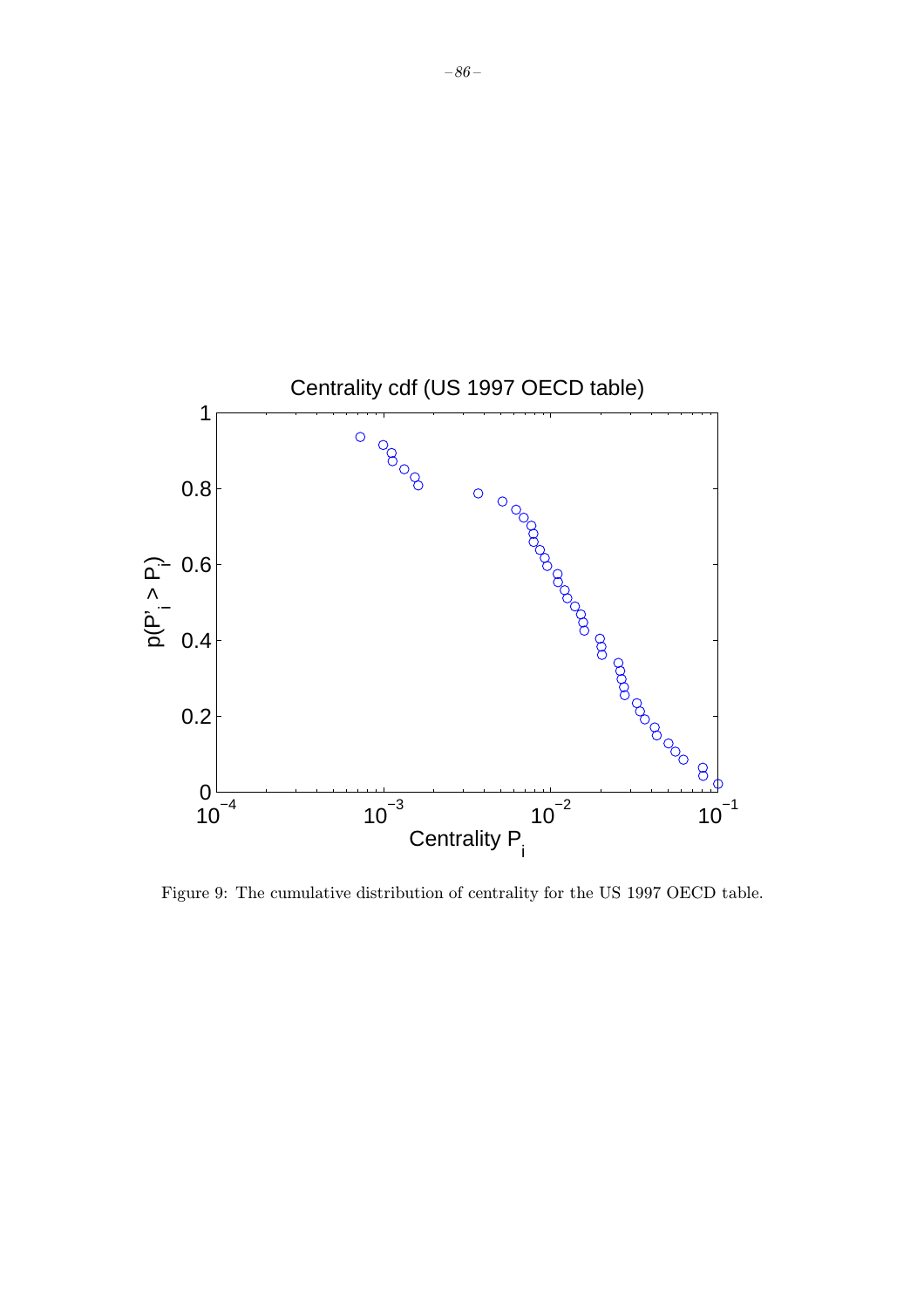

Figure 10: The US 1997 OECD table. The numerical values for the entries of the table have been mapped to colors, with red cells representing strong flows and blue cells representing weak flows. The color key at the right gives the mapping of colors to the logarithm of flows in base 10, thus covering the range  $10^6$  to  $10^{11}$  dollars. Black lines indicate boundaries between groups (see text.)